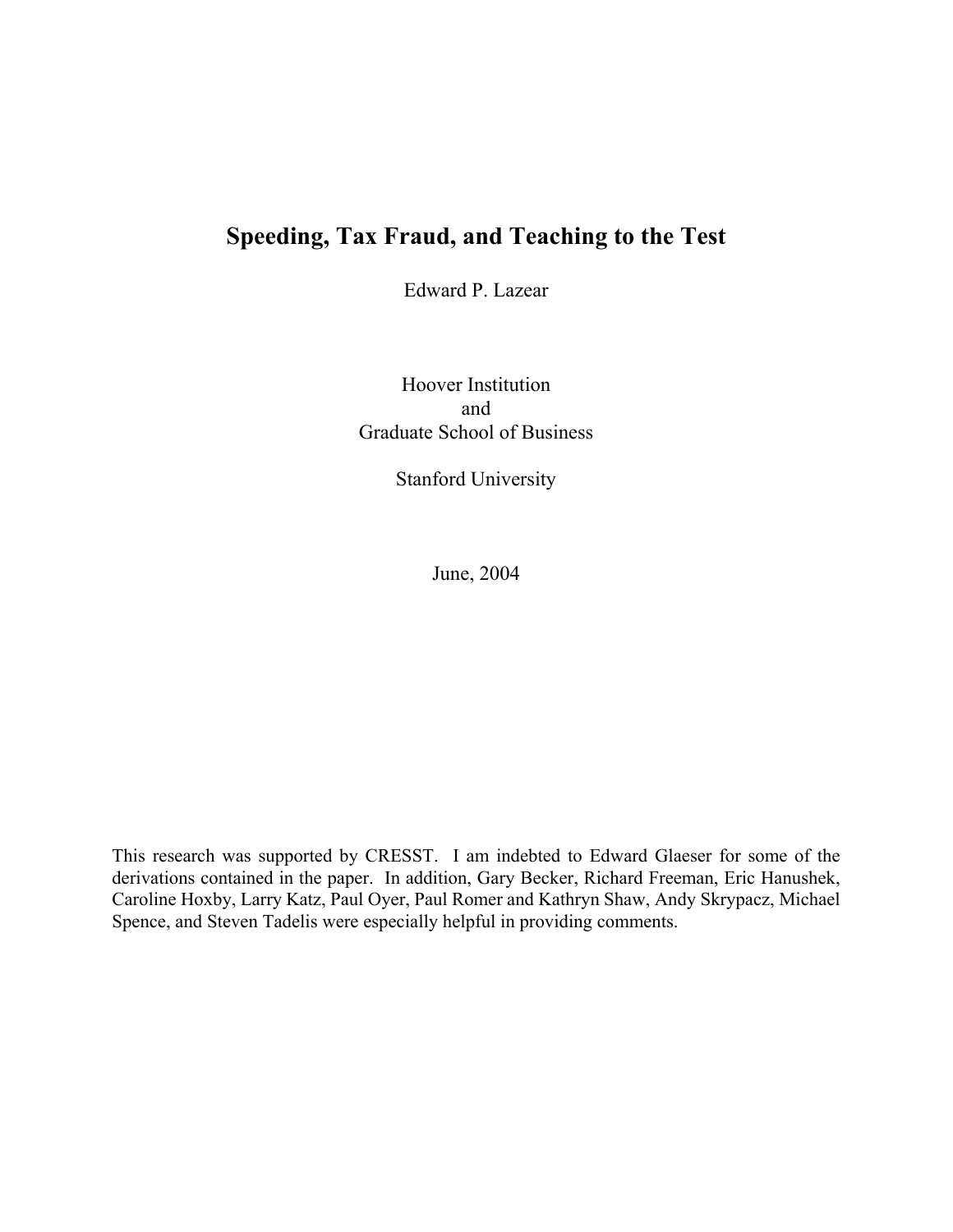## Abstract

Educators worry that high-stakes testing will induce teachers and their students to focus only on the test and ignore other, untested aspects of knowledge. Some counter that although this may be true, knowing something is better than knowing nothing and many students would benefit even by learning the material that is to be tested. Using the metaphor of deterring drivers from speeding, it is shown that the optimal rules for high-stakes testing depend on the costs of learning and of monitoring. For high cost learners, and when monitoring technology is inefficient, it is better to announce what will be tested. For efficient learners, de-emphasizing the test itself is the right strategy. This is analogous to telling drivers where the police are posted when police are few. At least there will be no speeding on those roads. When police are abundant or when the fine is high relative to the benefit from speeding, it is better to keep police locations secret, which results in obeying the law everywhere. Children who are high cost learners are less likely to learn all the material and therefore learn more when they are told what is on the exam. The same logic also implies that tests should be clearly defined for younger children, but more amorphous for more advanced students.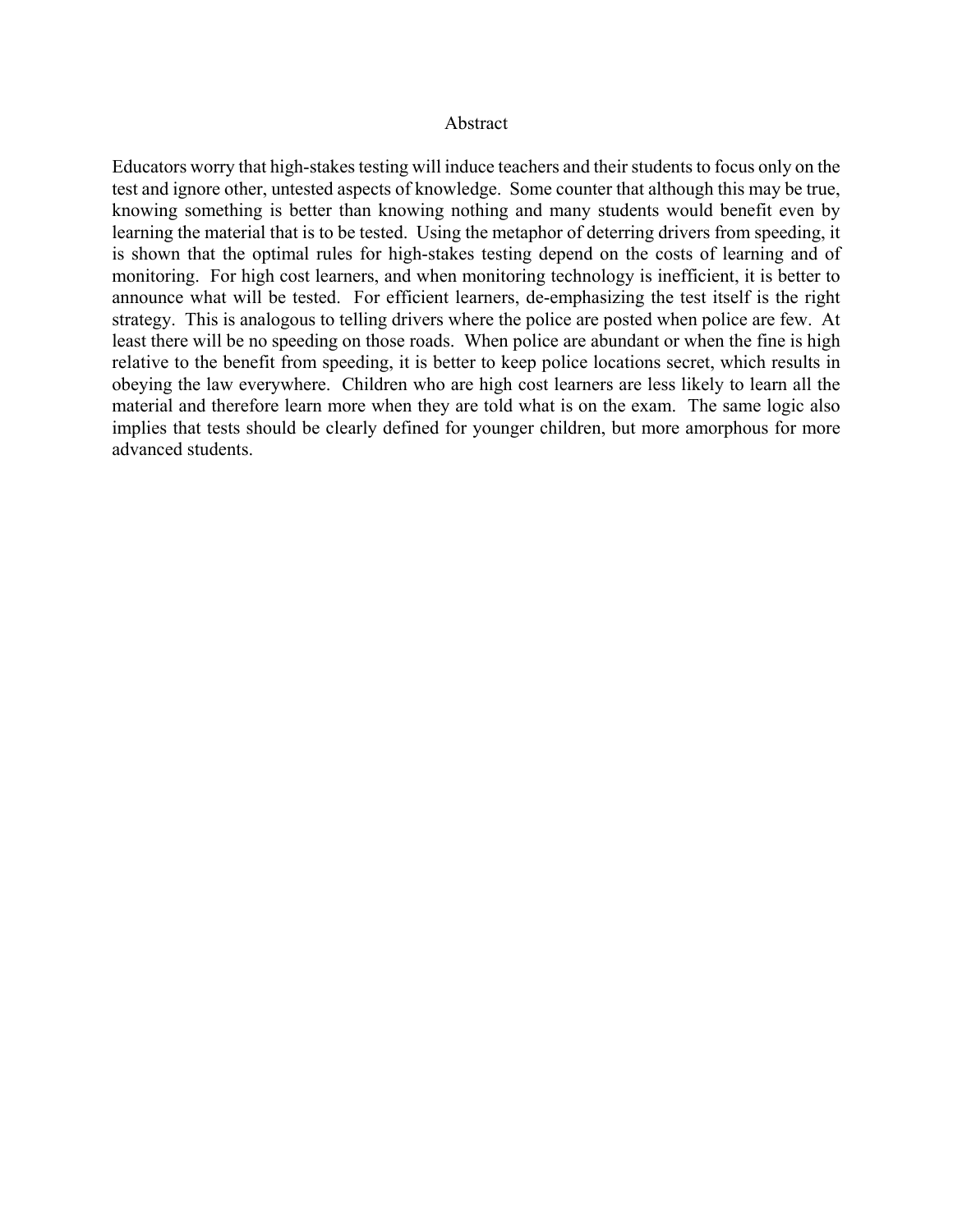High-stakes testing, where teachers, administrators, and/or students are punished for failure to pass a particular exam, has become an important policy tool. The "No Child Left Behind" program of the George W. Bush administration makes high-stakes testing a centerpiece of its approach to improving education, especially for the most disadvantaged. Proponents of high-stakes testing argue that testing encourages educators to take proper actions and that testing also identifies those programs that are failing.<sup>1</sup> But critics counter that high-stakes testing induces educators to teach to the test, which has the consequent effect of ignoring important areas of knowledge.<sup>2</sup> Almost every teacher is familiar with the question, "Will it be on the final?" The implication is that if it will not be, the student will not bother to learn it.

<sup>&</sup>lt;sup>1</sup>Identification is particularly important if, as Rivkin, Hanushek, and Kain (2001) find, teacher specific effects go a long way in explaining the performance of their students.

<sup>2</sup> See Koretz, et. al. (1991) discussed in more detail below.

Hoffman, Assaf and Paris (2001) report on results from Texas Assessment of Academic Skills testing. Using a sample of 200 respondents, they suggest that the Texas exam has negative impacts on the curriculum and on its instructional effectiveness, where 8 to 10 hours per week on test preparation is typically required of teachers (by their principals) and the curriculum is planned around the test subjects. They also argue that teaching to the test raises test scores without changing underlying knowledge.

Jones, et. al, (1999) study data from North Carolina and conclude from a survey of 236 participants that the high-stakes test induced two-thirds of teachers to spend more time on reading and writing and 56% of teachers reported spending more time on math. They also claim that students spend more than 20% of instructional time practicing for end-of-grade tests and a significant fraction report a reduction in students' love of learning.

In an early study, Meisels (1989) outlines some of the pitfalls of high-stakes testing and suggests adverse effects of the Gesell School Rediness Test and of Georgia's use of the CAT.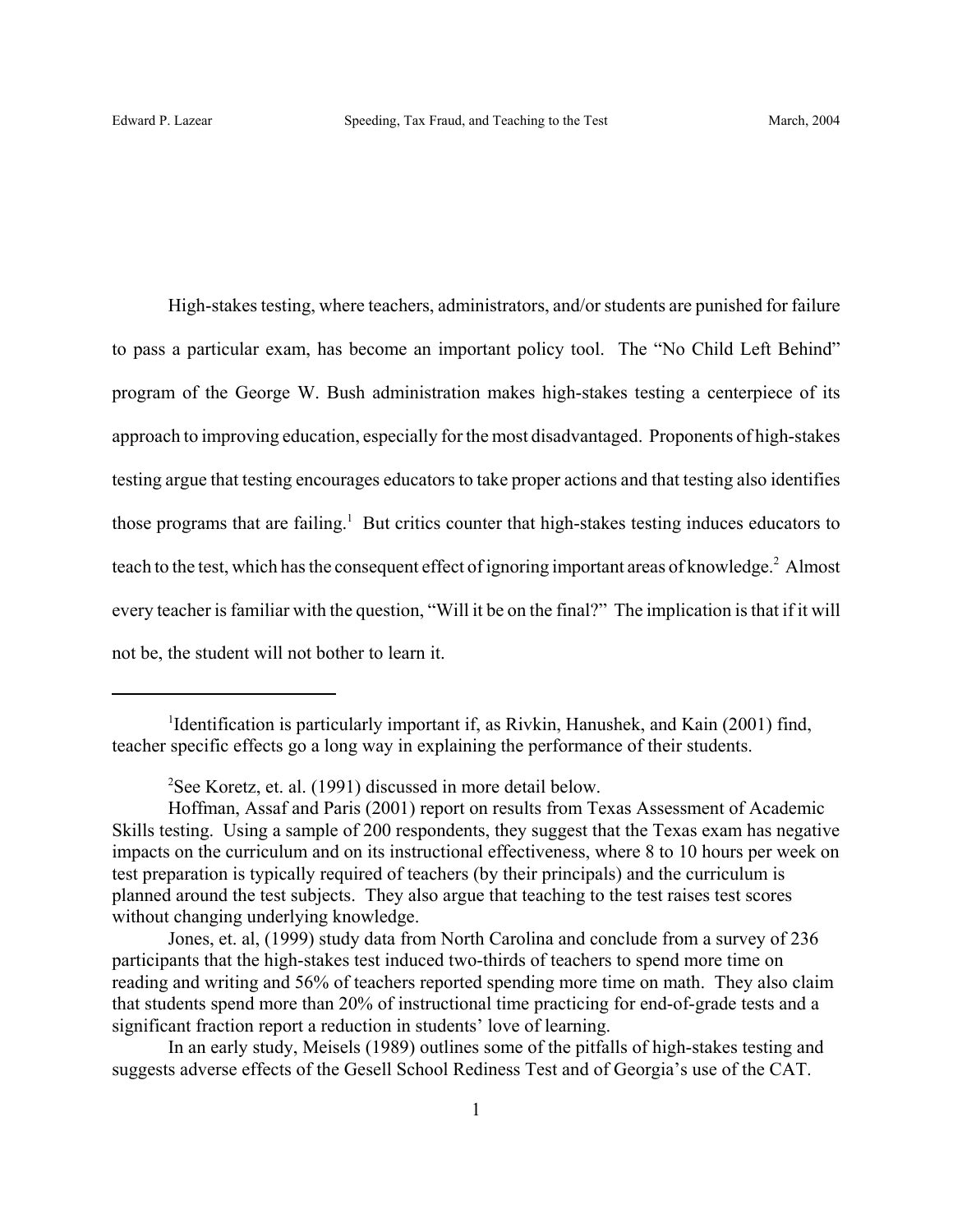Which argument is correct? The main result of the following analysis is that to maximize the efficiency of learning, high-stakes, predictable testing should be used when learning and monitoring learning are very costly, but should not be used when learning and teaching monitoring is easy.

The best way to focus the question is to examine another problem that is formally equivalent, namely that of deterring speeding.<sup>3</sup> Suppose that the city has available to it a given number of police, who patrol the roads. Should the city announce the exact location of the police or simply allow drivers to guess? At first blush, the answer seems obvious. Of course, their locations should be kept secret. If the locations of the police are announced, then motorists will obey the law only at those locations, but speed on at all other locations. But the answer is not obvious. If police are very few and their locations are unknown, drivers might decide to speed everywhere. If police locations are announced, there is a better chance that speeding will be deterred at least in those places where police are posted. The total amount of speeding could actually be lower when locations are announced.

Tax fraud is virtually identical. The tax authority can announce the items to be audited, or just let taxpayers know that there will be random audits. In the absence of announcing specific items to be audited, taxpayers may cheat on all tax items, especially when there are few auditors and audits are unlikely. Instead, the authority can announce those items that will be audited with certainty and likely deter cheating on those items, which is better than failing to deter any cheating.

<sup>&</sup>lt;sup>3</sup>Beginning with Becker (1968), there is a large amount of literature on optimal incentives for enforcement of the law.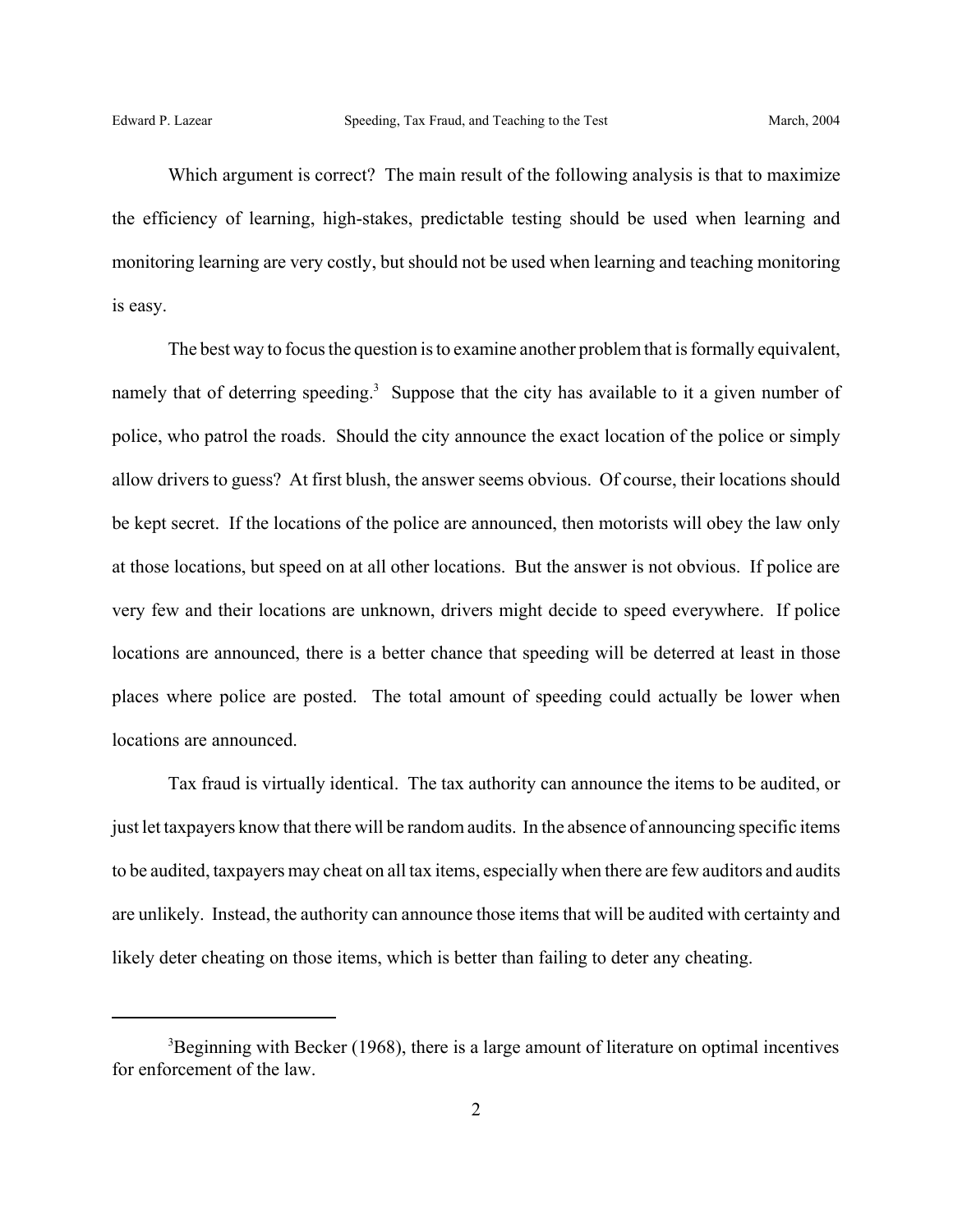Teaching to the test is analogous because the body of knowledge is like all of the roads. Announcing the items to be tested is like telling drivers which miles of road will be patrolled. If the test questions are not announced, but instead some random monitoring is done, students will have to decide whether to study a large amount or very little. When they would choose to study very little or nothing, announcing what is on the test may motivate them to learn at least those items. With the exception of definitions and some other formalities, the problems are the same.

Because the speeding model is the most straightforward and serves as the basic metaphor, we begin by modeling it.

## A Model of Speeding and Tax Fraud

## *Deterring Speeding*

There are Z miles of road. A driver can either speed or obey the speed limits. Suppose the extra utility that is derived from speeding is V per mile and that the fine for speeding, if caught, is K. There is a vast literature on optimal fines, but that is not the point of this example, so the fine is assumed to be given exogenously.<sup>4</sup>

Suppose that there are G police and that each policeman can patrol one mile of road. If police are distributed randomly along the road then on any given mile, the probability of being caught speeding is G/Z and the expected fine from speeding is

 $KG/Z$ .

<sup>&</sup>lt;sup>4</sup>In the teaching case analyzed below, the loss may be market determined, and then K is given exogenously to the student or teacher. As such, the model with exogenous fines is more appropriate for the main task of the analysis.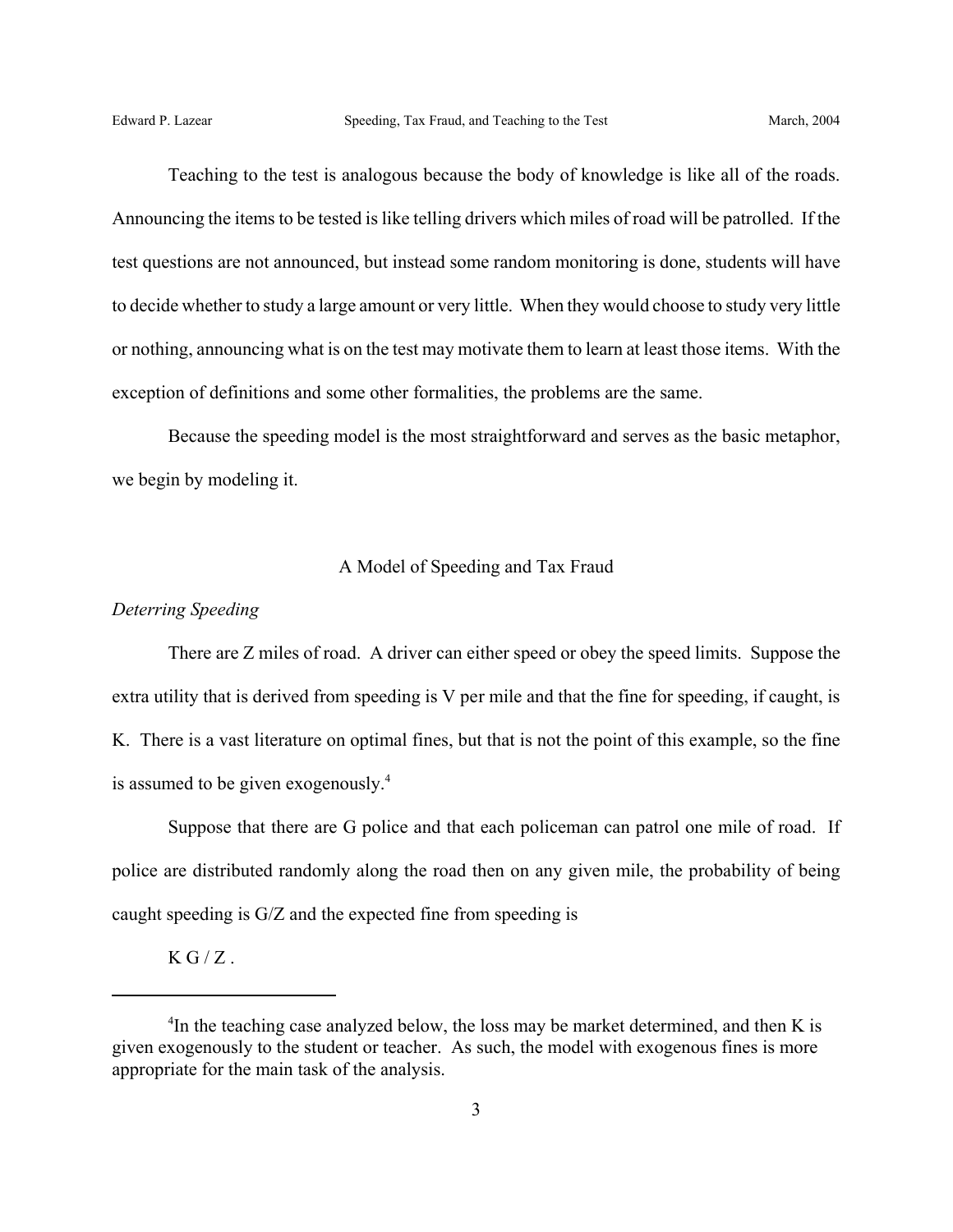Thus, if drivers do not know the location of the police, they will speed if

$$
(1) \t\t K G/Z < V.
$$

Since the cost and value of speeding on every mile is the same, if the driver chooses to speed on one mile, he speeds on all.

Now suppose that the location of the police along the roads is announced. A more general approach allows for some miles to be subject to patrol with some probability and others with some different probability, but to get the basic intuition, let us start with the more extreme version of the model. If roads are either patrolled or not, then drivers are certain to be caught if they speed on a patrolled section. As a result, no speeding occurs on the patrolled section as long as V<K, but speeding occurs on all non-patrolled roads because the drivers know that the probability of detection there is zero. As a result, if the location of the police is announced, the law will be obeyed on G miles of road, and there will be speeding on the other Z- G miles.

If locations are unannounced, there is either no speeding at all or always speeding. If locations are announced, then there is speeding on Z-G miles, but not on G miles. Assume that it is desirable to deter speeding for all drivers in all situations. Then it is better to announce locations of the police when

(2)  $K G/Z < V < K$ .

If K G  $/Z < V$ , drivers would always speed were locations secret because the probability of detection is sufficiently low, so it is worth the speeding gamble. But announcing the locations deters speeding on G miles (since V<K) so this is the better outcome. If instead,  $K G/Z > V$ , the expected fine is sufficiently high to deter all speeding when locations are secret, and this dominates revealing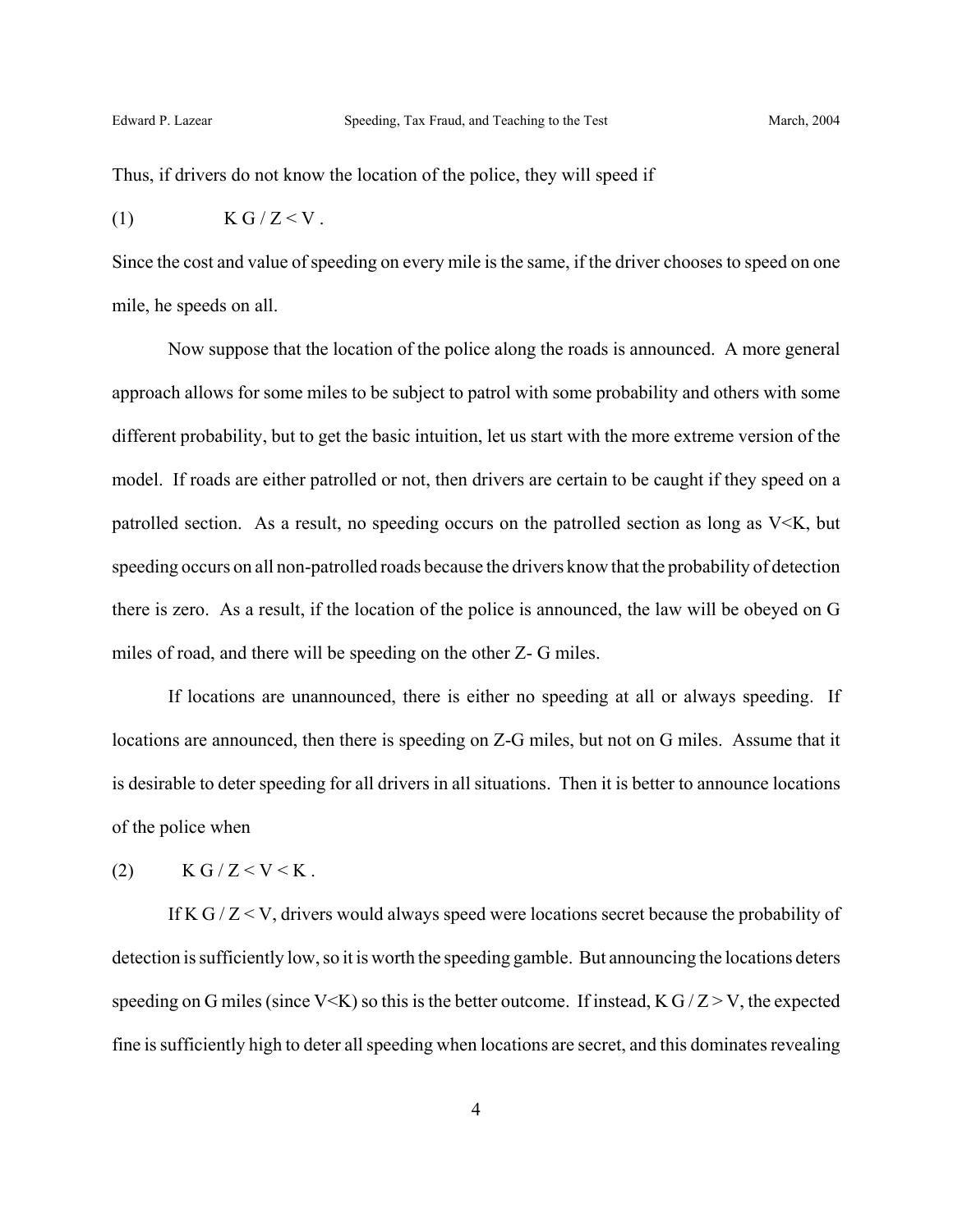locations.

The intuition is simple. If police are few, drivers assume it very unlikely that they will be caught speeding and speed everywhere. Announcing locations of the police strengthens incentives on patrolled roads and at least deters some speeding. If police are abundant and the probability of being caught sufficiently high, no one will speed, but if locations of the police are revealed, drivers will speed on all roads except the G miles that are patrolled. With many police, it is better to keep their locations secret; with few police it is better to reveal their locations and at least deter speeding on the few roads that are patrolled.

This logic implies that as long as police are costly, there is an optimal number of police. When police locations are secret, is never optimal to have more police than

## $G= V Z/K$ ,

which makes (1) hold with equality so that cheating is completely deterred.

## Tax Fraud

The extension of the idea to tax fraud is straightforward. The tax authority can do random audits, examining taxpayers and items without advance notice or they can announce that all deductions of a particular kind will be audited. If they announce the items to be audited, taxpayers will report their expenditures honestly on the audited items. If they do not announce, then taxpayers will either cheat profusely or not cheat at all. If the cost of auditing is high or if there are very few auditors, it is better to announce the items that will be audited. Then, at least some taxes get paid honestly. If the cost of auditing is low or if the expenditures on auditors is high, it is better to leave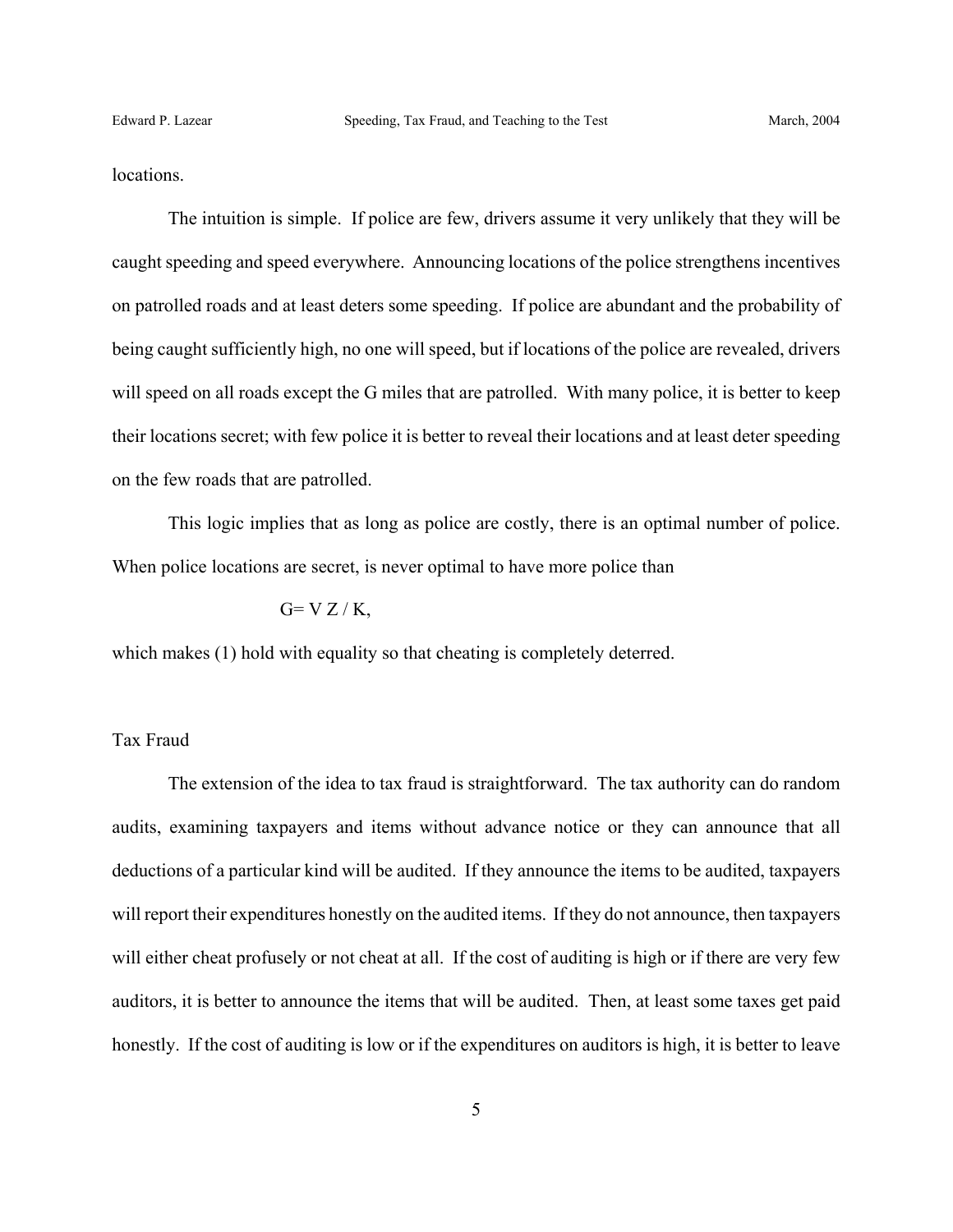the identity of those to be audited and the items to be checked secret. Because auditing is sufficiently likely, taxpayers will be honest on all items.

The model is identical. V can be thought of due on each of the Z items. As such, it is the saving on taxes that results from cheating on one of Z reported items on the tax form. K is the fine associated with being caught, which includes repayment of the V dollars initially saved. Thus, K>V. G can be thought of as the number of items that can be audited (per return), given the number of tax auditors.

As before, when

$$
(2) \qquad K G/Z < V < K,
$$

filers will cheat on every item if monitoring is stochastic and will pay the penalty on those items on which they are caught. If the goal is to deter cheating, then a better system is to announce all of the items that will be audited and to deter cheating at least on those items that are audited with certainty.

When G is high, there is no conflict between revenue collection and deterrence. Then, audit rules are not announced, no one cheats and ZV is collected. If audit rules were announced, only GV would be collected and ZV>GV because Z>G.

When G is low (auditors are very costly), there is a conflict between deterrence and revenue collection. If G is low, more fraud is deterred by announcing the audit rules than by keeping them secret, but more revenue is collected by keeping rules secret. When G is too low to deter cheating if rules are unannounced, individuals cheat on all items, paying zero taxes, but are caught on G items (on average) and so pay G K in total. With announced auditing rules, individuals pay taxes on the G announced items, and revenues are G V. No fines are ever collected because the items on which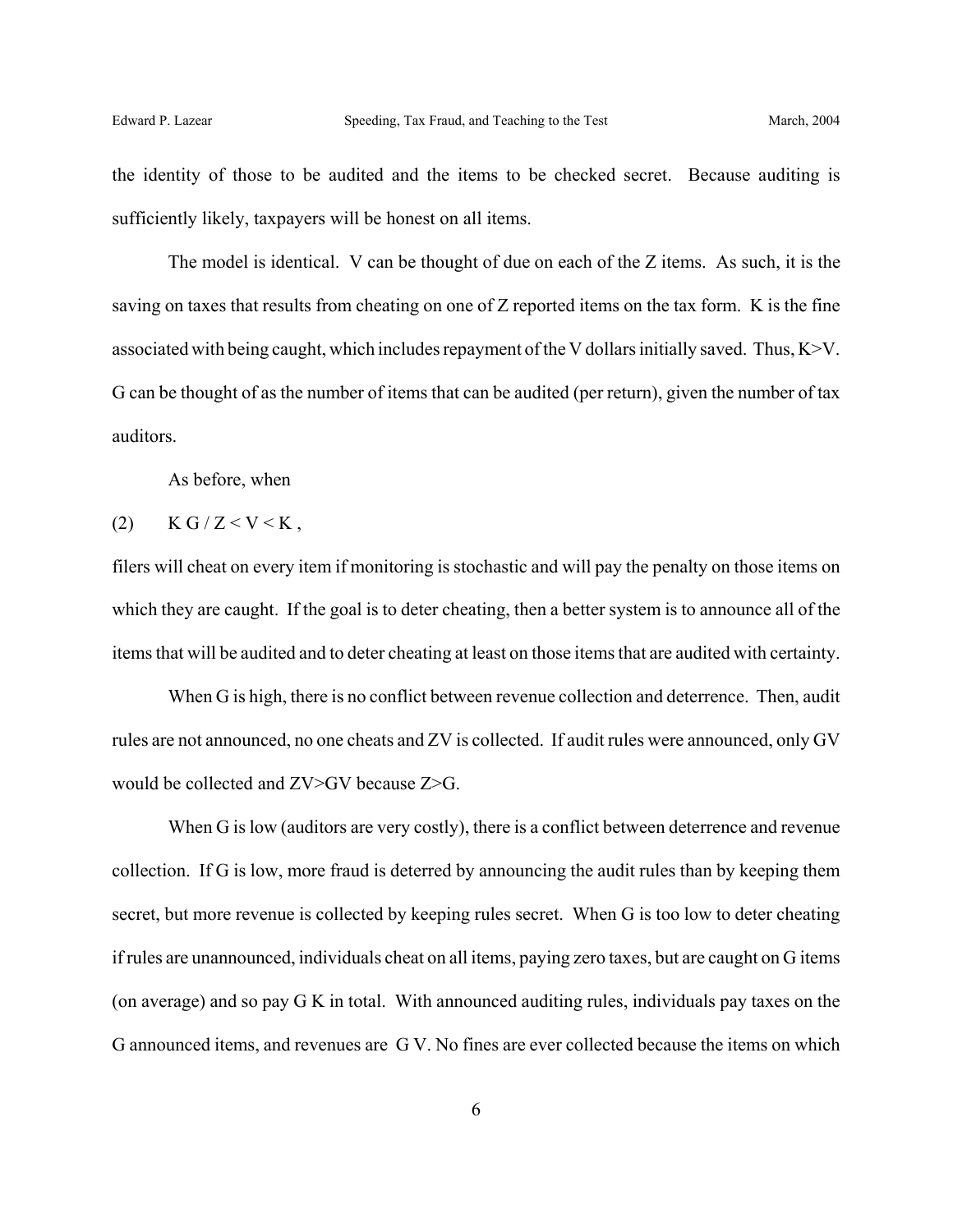the individuals cheat go undetected with certainty. Because  $V \le K$ , revenues are highest in the stochastic monitoring regime, even though no cheating is deterred.

Keeping the rules secret induces everyone to cheat, which is like setting a trap for cheaters. Entrapment can be useful for revenue collection because "tricking" people into cheating results in fine collection, which brings more money into the treasury than the paying of taxes without fines. But note that this structure is entrapment and trickery only in an ex post sense. Taxpayers know ex ante that they may be caught and weigh the probability and fine appropriately. They break the law consciously, weighing the risks. There is no fraud on the government's part nor is there an attempt to coerce any given taxpayer into taking an illegal action. Audit probabilities and fines are known in advance.

The difference between the tax auditing problem and the speeding problem is that in speeding, the assumption is that the social cost of speeding is sufficiently high to swamp any distortions associated with reduced fine collection that might be part of an optimal tax structure. Here, if taxes are not collected through fines by the tax authority, the revenues must be raised in other ways, which may create other distortions. The goal of taxing, at least in large part, is revenue collection.

## Optimal Deterrence

Assuming that it is always optimal to deter speeding, but not to deter tax fraud makes clear that it is important to specify the social costs and benefits of each action. When the focus later turns to education, this will become even more central. Therefore, we return to the speeding example, but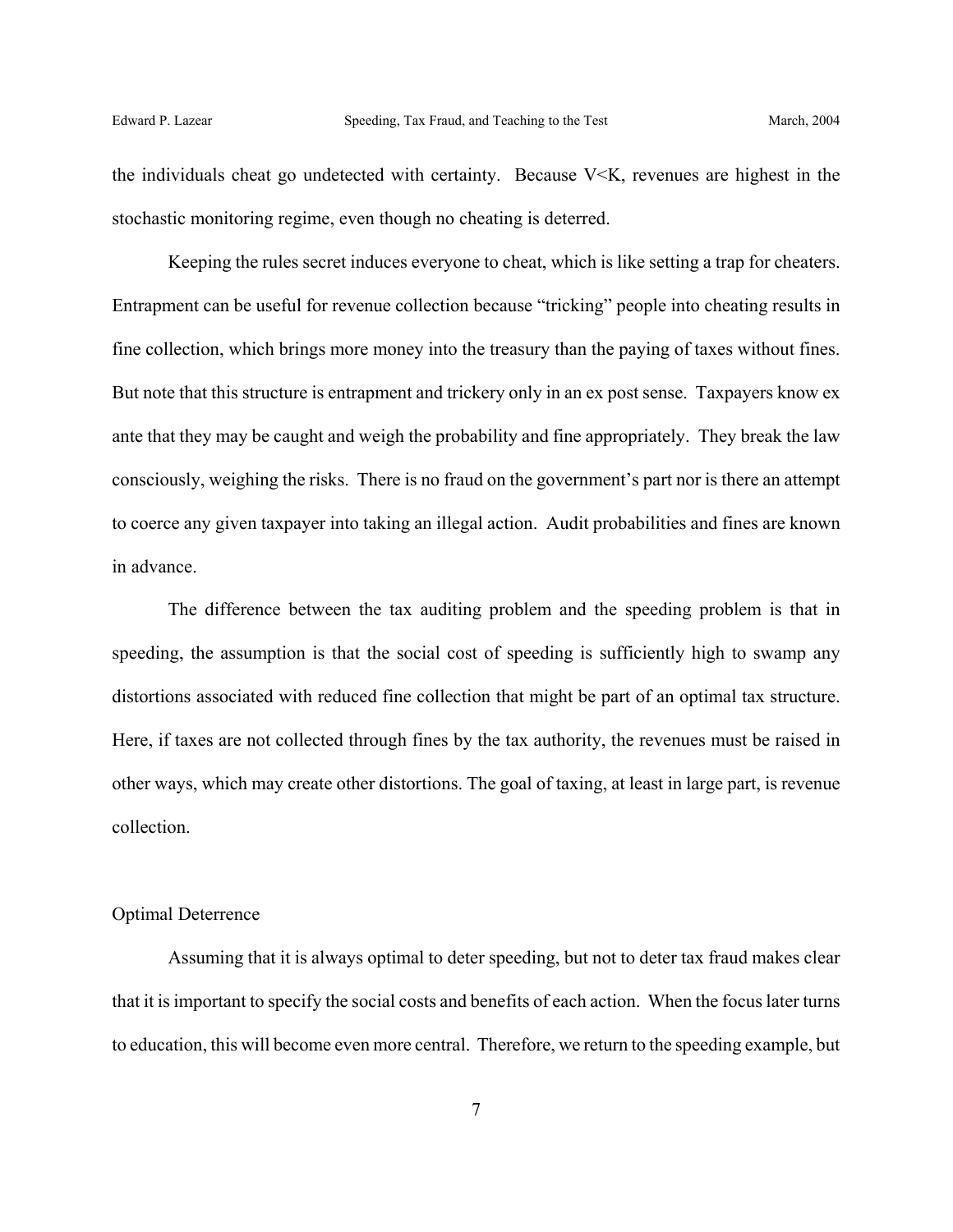model social costs explicitly and drop the assumption that V is identical for all people for all miles.

Allow there to be a distribution of V that reflects the value of speeding on any given mile by any given person. Let that distribution be written  $J(V)$  with corresponding density  $j(V)$ . The unit of analysis is a person mile so that V can vary for a given individual because speeding on some miles or at some times is more valuable than others and V can vary across people so that some people place a higher value on speeding than others. Then  $j(V)$  is the density across all miles driven by all drivers. Note that this structure means that a given driver might speed on some roads and not on others and some drivers might speed sometimes or always and others never, depending on the distribution of V across miles and people. Further note that the assumption is that all miles and drivers characterized by the distribution J(V) are observationally identical. If miles or people are observably different, then separate distributions must be written to characterize each. Finally, note that V are assumed to be independent of whether speeding occurs on other miles. For the sake of simplicity, such complications are ignored.

Suppose that there is some expected penalty, X. A given driver speeds on a given mile if and only if V $>$ X. Let the social cost of speeding by given by γ. Individuals for whom V $\lt X$  do not speed. Those for whom V $>$ X speed. They receive V in benefit and impose cost  $\gamma$  on society. Thus, the social damage associated with any given fine X is

(3) 
$$
S(X) = \int_{X}^{\infty} (\gamma - V) j(V) dV
$$

Also note that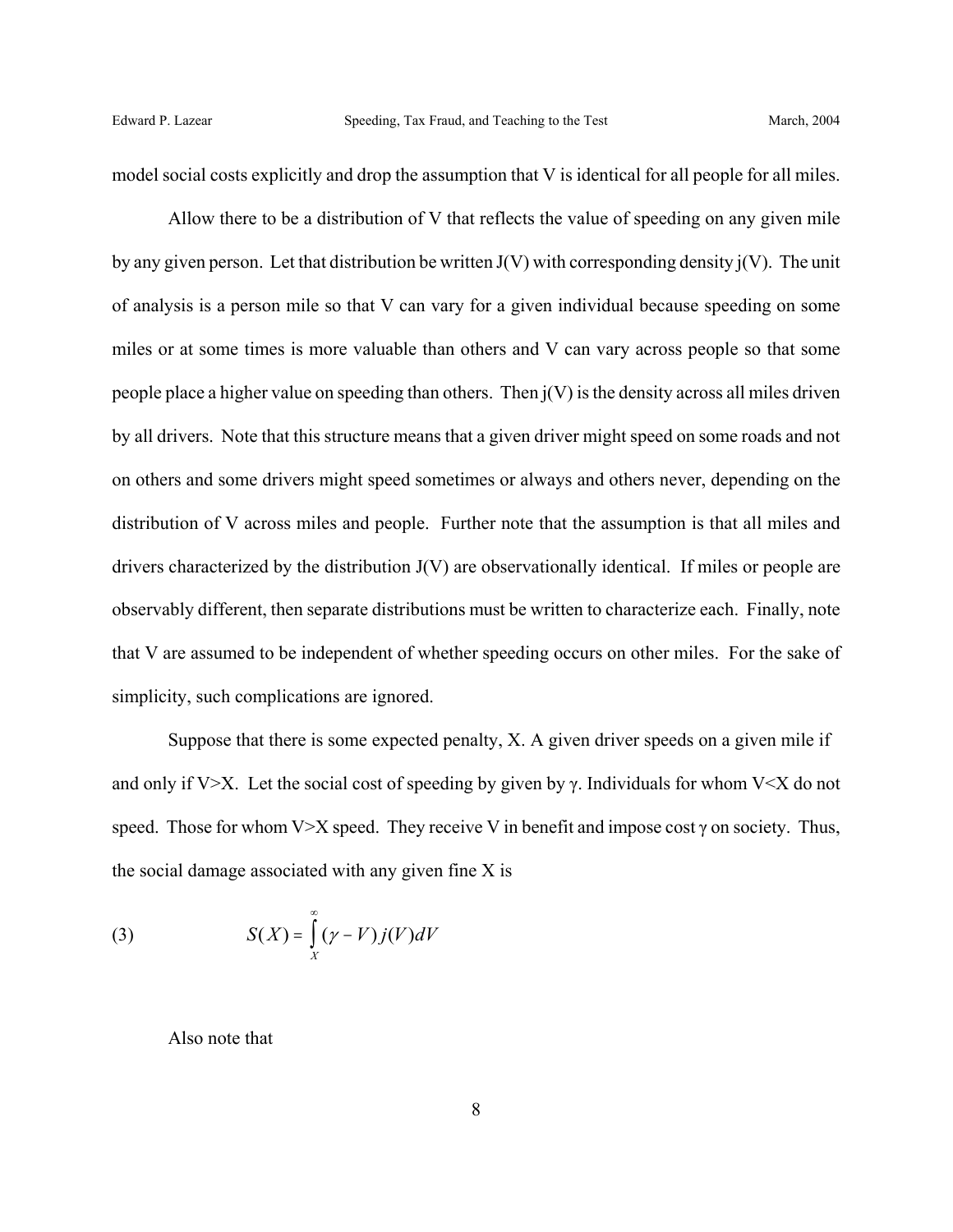$$
(4) \qquad S'(X) = (X-\gamma) j(X)
$$

and that

$$
(5) \qquad SQX) = jN(X)(X-\gamma) + j(X)
$$

which will be useful later. In what follows, optimal solutions are found in the more general analysis where a rich structure of strategies is considered. From  $(4)$  and  $(5)$ , it is clear that social damage is minimized when X=γ. Setting the expected fine equal to the social cost of the infraction induces the appropriate behavior.

#### *Continuous Choice and Interior Solutions*

In the simple model, the choice was between two alternatives. Either drivers were told that police were stationed randomly over all existing roads or they were told that there was a section of road on which every mile was patrolled. A more general formulation allows for some miles to be subject to patrol and others not. Specifically, given that there are G police, drivers can be told that there is some proportion of all roads, q, that are patrolled and some proportion, 1-q, that are not patrolled. The California Highway Patrol uses exactly this strategy. For example on the July 4 weekend of 2004, they announced on all TV news stations that the 250 miles of Interstate 80 from San Francisco to the Nevada state line was being singled out for patrols to check for intoxicated drivers.

On the patrolled roads, the probability that any one mile is patrolled is not necessarily 1. In general, since qZ miles are subject to patrol and G are actually patrolled, the probability that a mile is patrolled, given that it is in the set of potentially patrolled roads is  $G/qZ$ . The case where police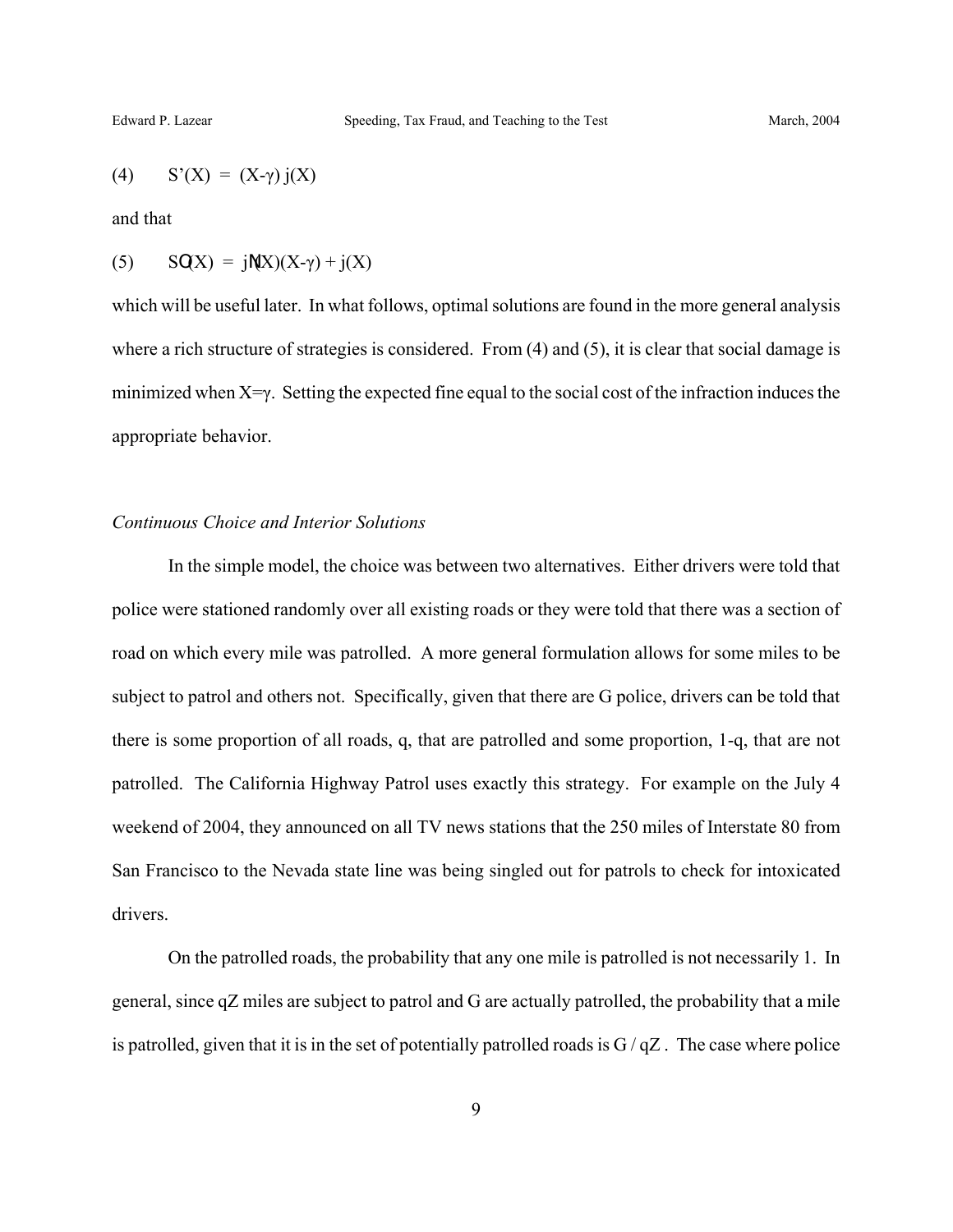are distributed randomly over all the roads is merely a special case given by  $q=1$ , where the probability of any one mile being patrolled is simply G / Z, as before. The other extreme case, where drivers are told exactly which miles are patrolled is given by  $q = G/Z$ . Then, on patrolled roads, the probability of any given mile being patrolled is 1 and it is zero on all other roads.

The problem then is to choose q so as to minimize social damage. It is shown in this section that extreme cases are possible where the solutions are  $q = G/Z$  (tell where the police are) or  $q=1$  (do not tell where the police are).

Expected damage as a function of q is given by

(6) Full social damage = 
$$
Z
$$
 [q  $S(X) + (1-q) S(0)$  ]

On the q Z patrolled miles, damage is  $S(X)$  and on the  $(1-q)Z$  unpatrolled miles, the damage is  $S(0)$ . The expected penalty on the patrolled miles is

$$
X = K \frac{G}{q Z}
$$

so (6) can be written as

(7) Full social damage = Z [q S(
$$
K\frac{G}{qZ}
$$
) + (1-q) S(0)]

Differentiate with respect to q to obtain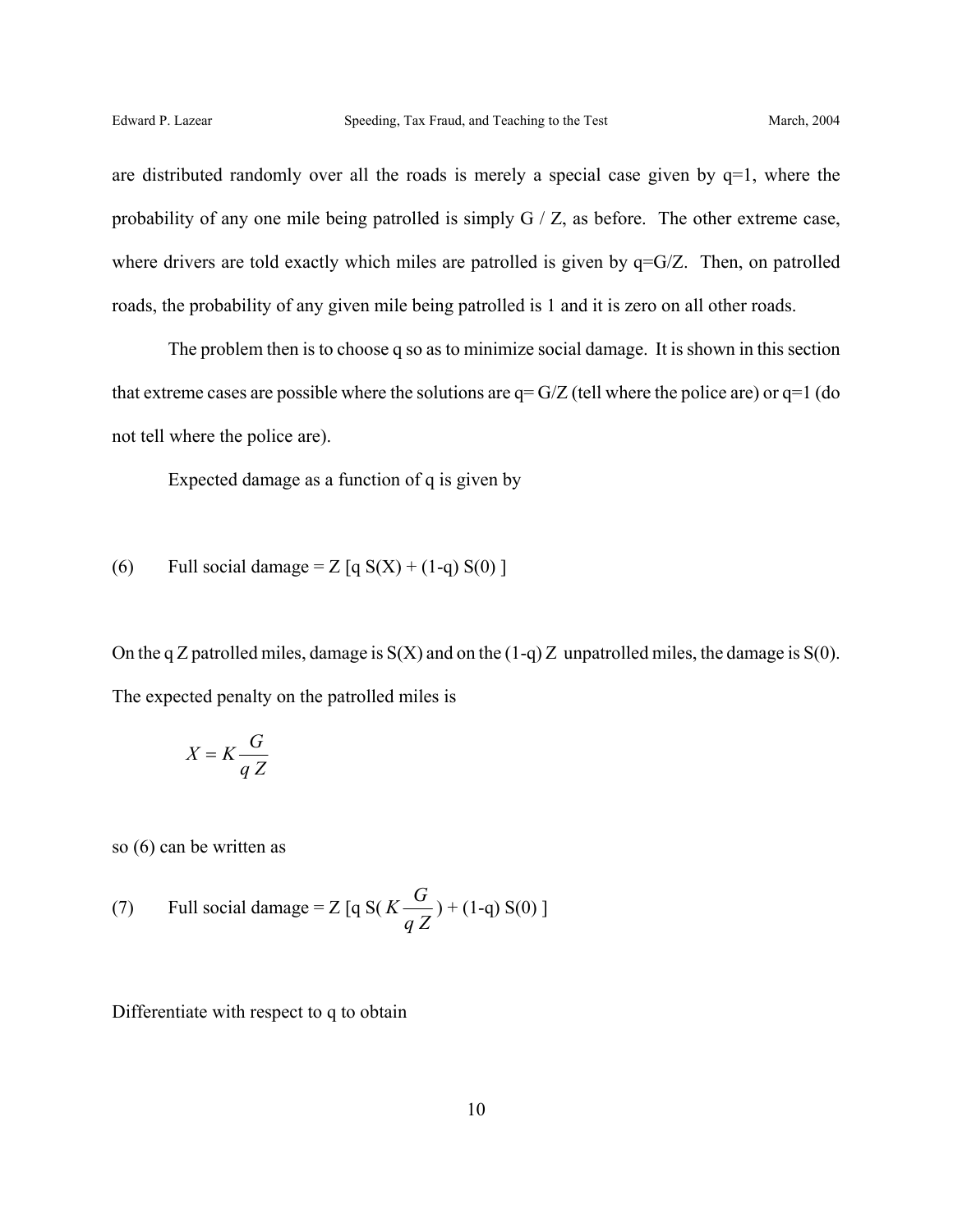(8) 
$$
\frac{\partial}{\partial q} = Z \left[ S(K \frac{G}{qZ}) - S(0) - K \frac{G}{qZ} S'(K \frac{G}{qZ}) \right]
$$

In order for it to be optimal to state exactly where the police are located, q must be equal to G/Z. This happens if MM in (8) is positive at  $q = G/Z$ . Then, increasing q will only increase social damage so the corner solution is best.<sup>5</sup> The requirement is that

$$
S(0)-S(K)<-KS'(K) .
$$

A sufficient condition for this to hold is that  $S(X)$  is concave over the range of X from 0 to K (see figure 1a). In order for the  $S(X)$  function to be concave between 0 and K, it is necessary that

$$
jM(X)(X\text{-}\gamma)+j(X)\leq 0
$$

from (5). Since it is likely, especially in the education structure, that the expected penalty will be well below the social damage,  $\gamma$ , necessary is that  $j'(X)$  is positive, which means that the density function is increasing over the range 0 to K. This case is illustrated in figure 1b. Under these circumstances, it is socially desirable to tell drivers exactly on which miles police are located. Social damage is minimized by having the speed law obeyed on those miles and nowhere else.<sup>6</sup>

It is also possible that the other corner solution is optimal, where drivers are told that police are equally likely to be found on each of the Z miles, which implies  $q=1$ . For  $q=1$  to be optimal,

 $<sup>5</sup>$ An additional requirement is the regularity condition that if MM $\phi$  becomes negative,</sup>  $S(K) > S(KG / qZ)$ .

 ${}^{6}$ It is still true that some (those for whom V $>$ K) will choose to speed.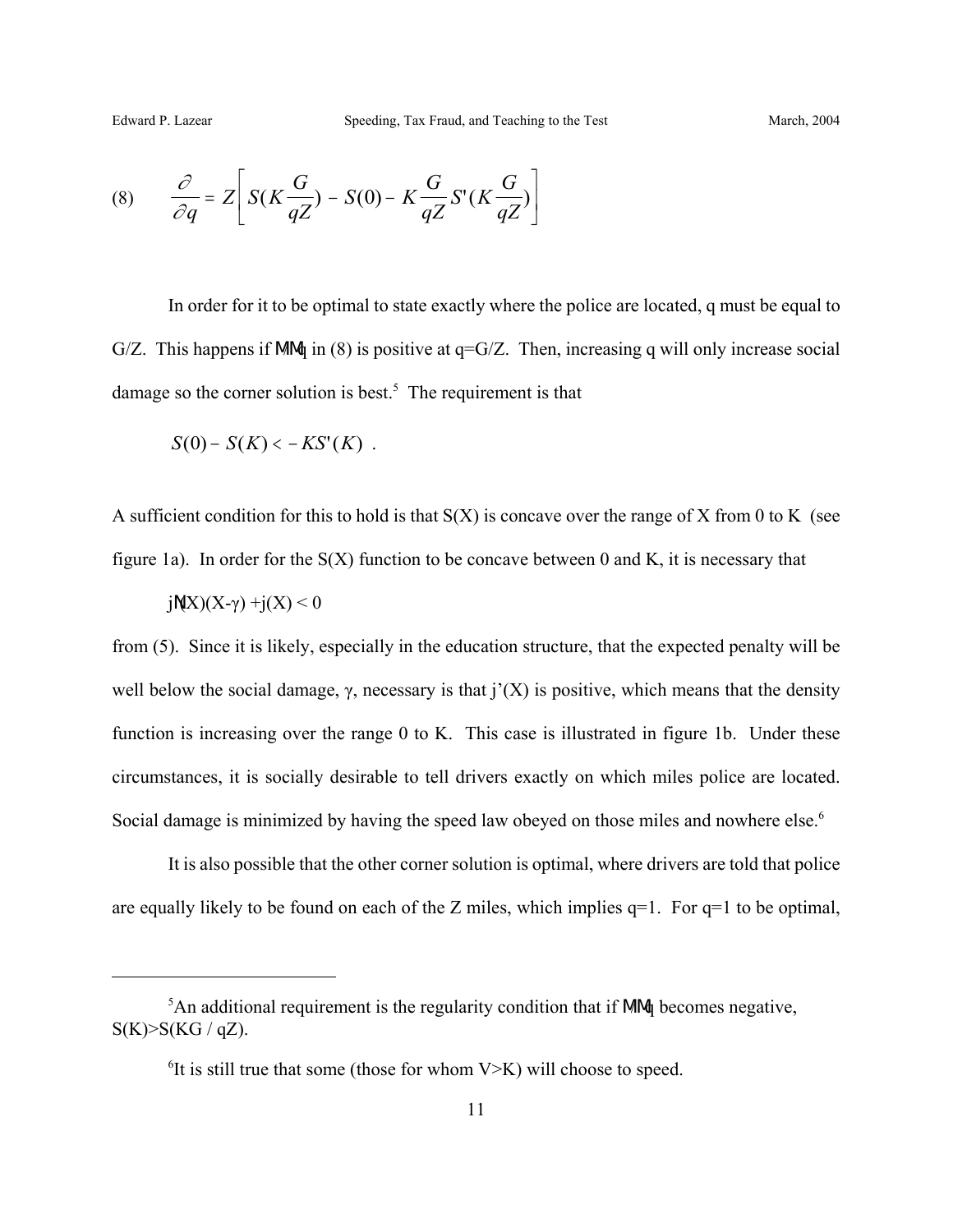# M $\mathcal{A}$  in (8) must be negative for q=1 or

$$
\frac{\partial}{\partial q} = Z \bigg[ S(K \frac{G}{Z}) - S(0) - K \frac{G}{Z} S'(K \frac{G}{Z}) \bigg] < 0.
$$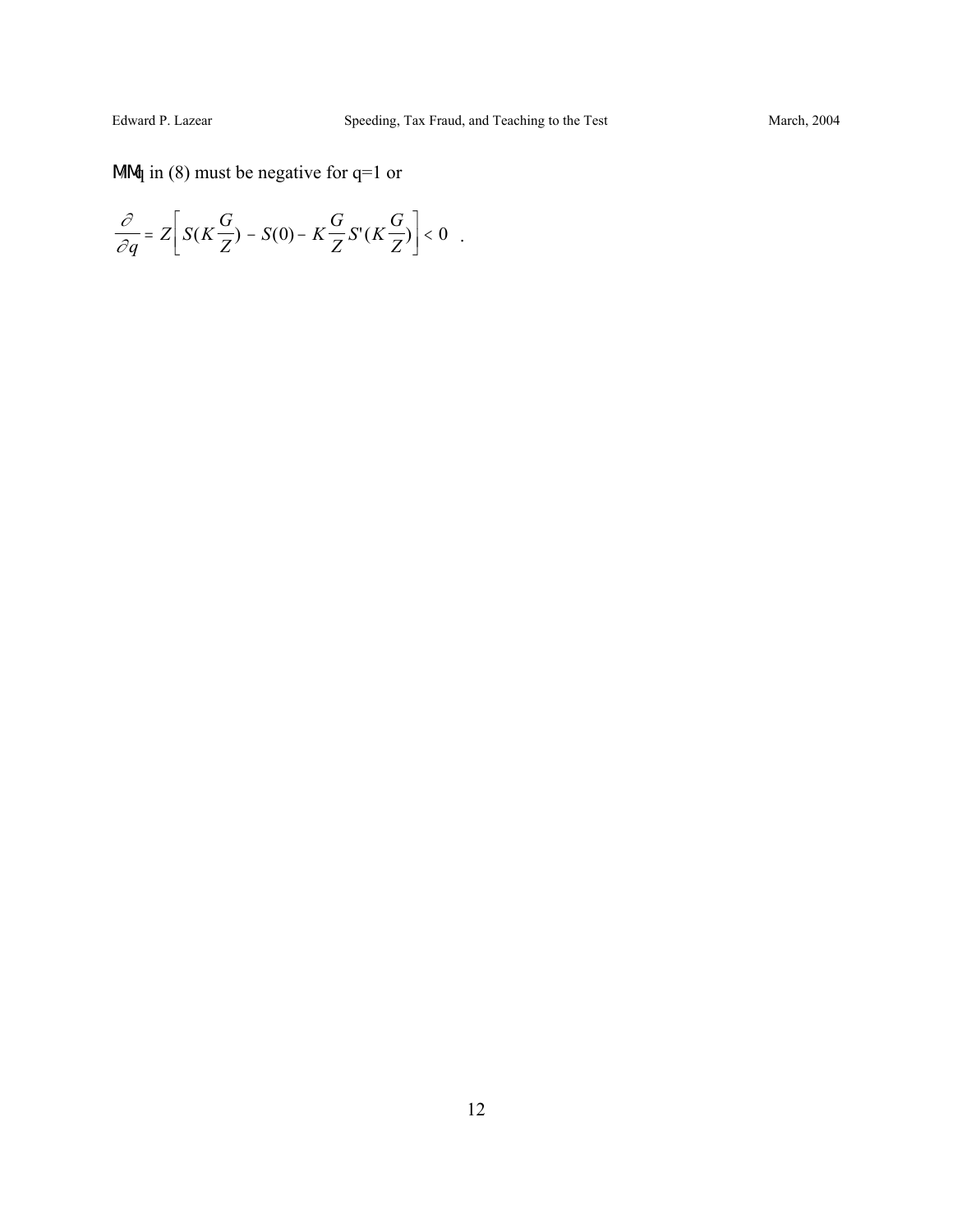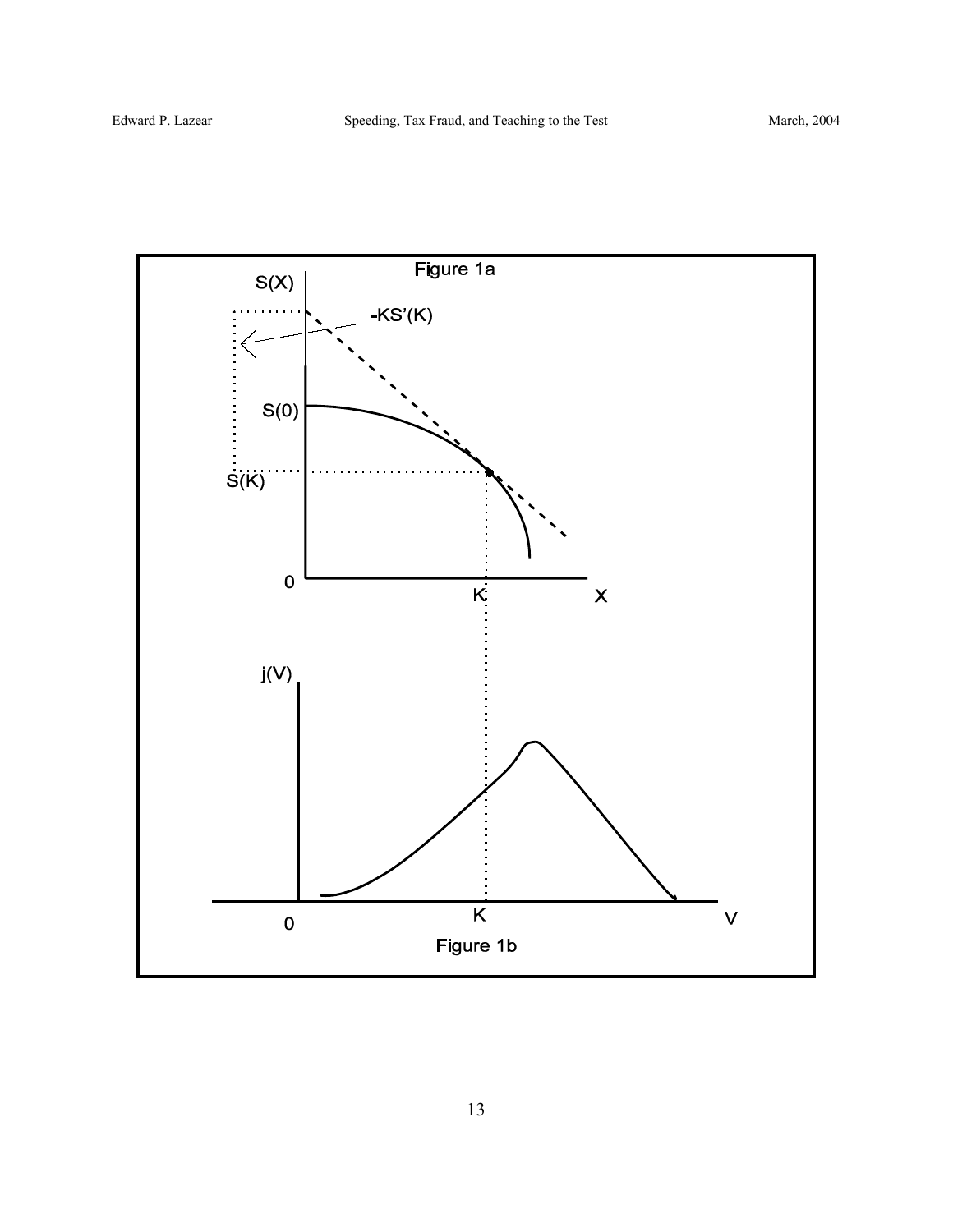For this to be true, required is that

$$
S(0) - S(K\frac{G}{Z}) > -K\frac{G}{Z}S'(K\frac{G}{Z})
$$

which occurs if S is convex throughout the relevant range. An exponential distribution on V would be consistent with this requirement since from  $(5)$ , j' <0 guarantees global convexity of  $S(X)$ .

Interior solutions, where  $G/Z \leq q \leq 1$ , are also possible. Using (8), they occur when

$$
S(K\frac{G}{qZ}) - S(0) - K\frac{G}{qZ}S'(K\frac{G}{qZ}) = 0
$$

and this can only be true for interior values of q when  $S(X)$  is neither globally concave, nor globally convex. A standard single-peaked density function on V where the peak is in the relevant range is consistent with interior solutions.

#### *Implications and Extensions*

When the social damage function is concave, it pays to concentrate the penalty on a few miles of road. When the social damage function is convex, spreading the penalty over many miles of road minimizes social damage. The intuition is this: Eq. (8) contains three terms. The first two,

$$
S(K\frac{G}{qZ})-S(0) ,
$$

is the gain that results from having more miles subject to patrol and, therefore, fine. It is negative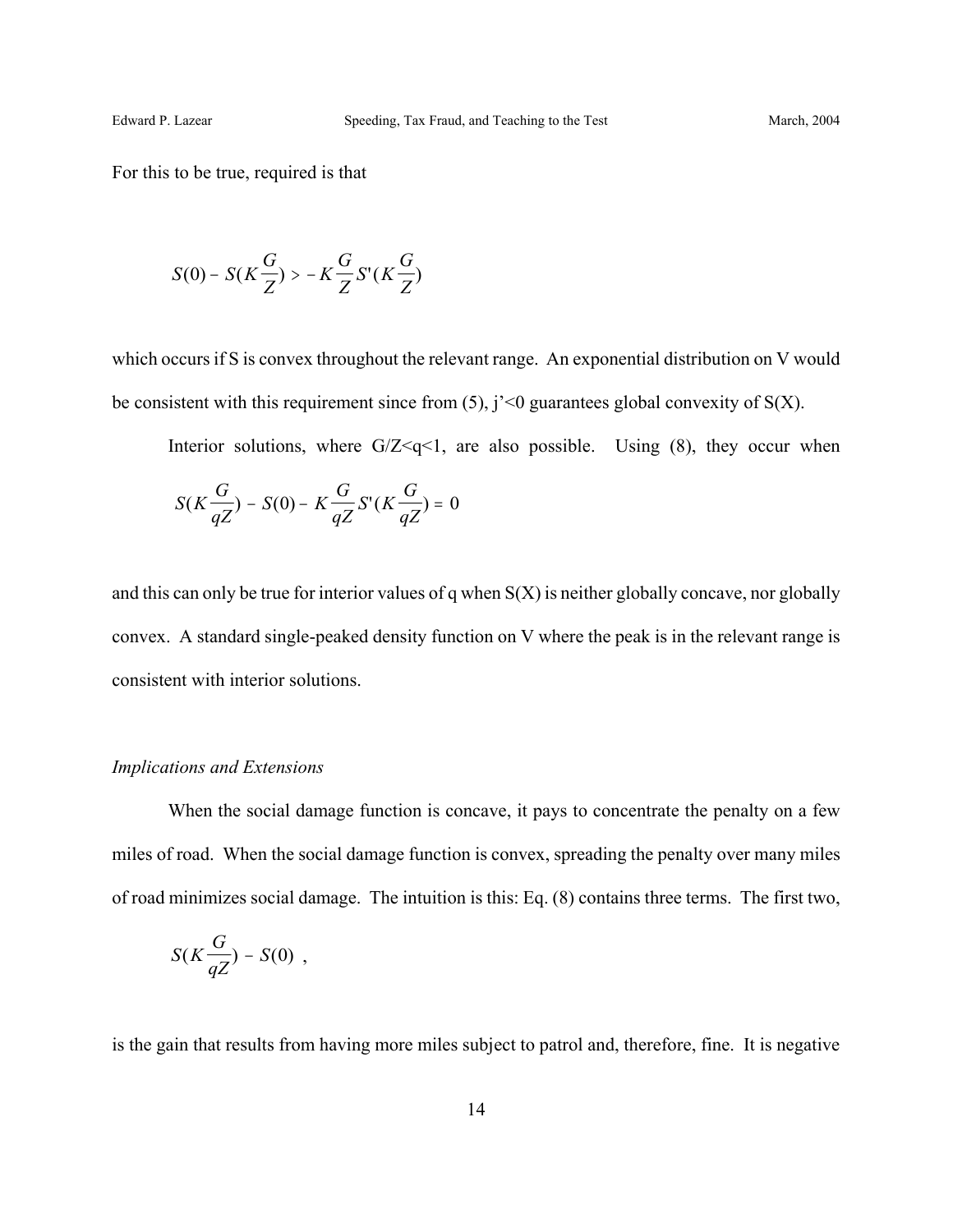when it is efficient to deter speeding because a positive fine deters more speeding than a zero fine, resulting in lower social damage. Were it not for the third term, higher q, meaning more miles patrolled would be better. But when more miles are patrolled, the expected penalty per mile falls, resulting in less deterrence per patrolled mile. The net effect is ambiguous, but when the loss in deterrence that results from a fall in expected penalty exceeds the gain in deterrence from patrolling more miles, it is better to have a low q.

Clearer intuition is provided by considering variations in V and in G. Variations in V reflect differences in the value of speeding. Variations in G reflect variations in the cost of detection. First consider two extreme cases on the distribution of V. In one case, let V=K for all V (across people and miles). Suppose that  $\gamma$ >V so that it is efficient to deter speeding everywhere and for everyone. This can only be done if the expected penalty equals K, which means that  $q = G/Z$ . The exact miles on which police are located must be announced. Anything short of this will result in an expected penalty less than K and therefore less than V, which means that speeding would occur on all roads. Identifying exactly all patrolled miles results in the law being obeyed on G miles.

At the other extreme, suppose that V is concentrated at epsilon below  $V=KG/Z$ . Then, by setting q=1, that is declaring that all miles are subject to patrol with equal probability, drivers are just deterred from speeding on all miles because the expected penalty, KG/Z, is just above the value of speeding. It would be wasteful to restrict patrolled miles to any proper subset of Z because then speeding would occur on the unpatrolled miles and there is no reason to permit that to occur.

The general implication is that when V is concentrated and high, it is optimal to announce the location of the police. When V is concentrated and low, it is optimal to keep the locations secret.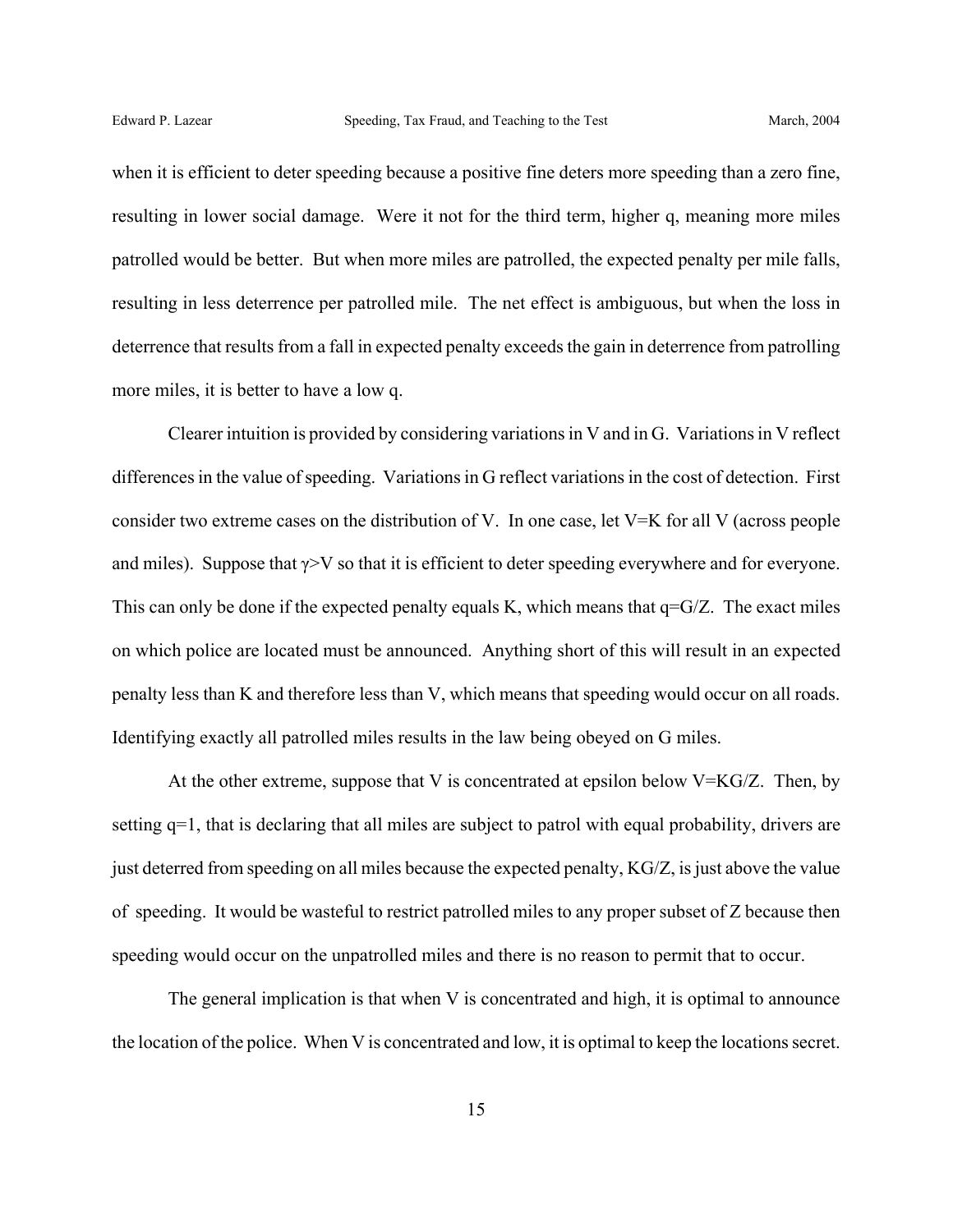High values of speeding require that the locations be announced to provide deterrence, whereas low values of speeding allow for secrecy because even low expected penalties deter speeding.

Another intuitive result is easily derived. If it is very costly to monitor speeding, it is better to announce the location of the police. It if is very cheap to monitor speeding, it is better to keep the location secret.

Costly monitoring is reflected in a low number of police. Suppose G is sufficiently small so that K G/Z is too low a number to deter any speeding, i.e., the minimum value of V exceeds KG/Z. Then S(GK/Z)=S(0) because failing to limit the area patrolled is equivalent to setting the fine equal to zero; both result in no deterrence. When G is sufficiently low, the optimum cannot be the policy of keeping locations secret. To see this, it is sufficient to show that the other extreme, of announcing exact locations, dominates complete secrecy. If the choice is one of the two extremes, i.e., announcing the exact location of the police and not providing any information on their location, then it is better to announce the exact location when

G  $S(K) + (Z-G) S(0) < Z S(K G/Z)$ 

which is the same as

G  $S(K) + (Z-G) S(0) < Z S(0)$ .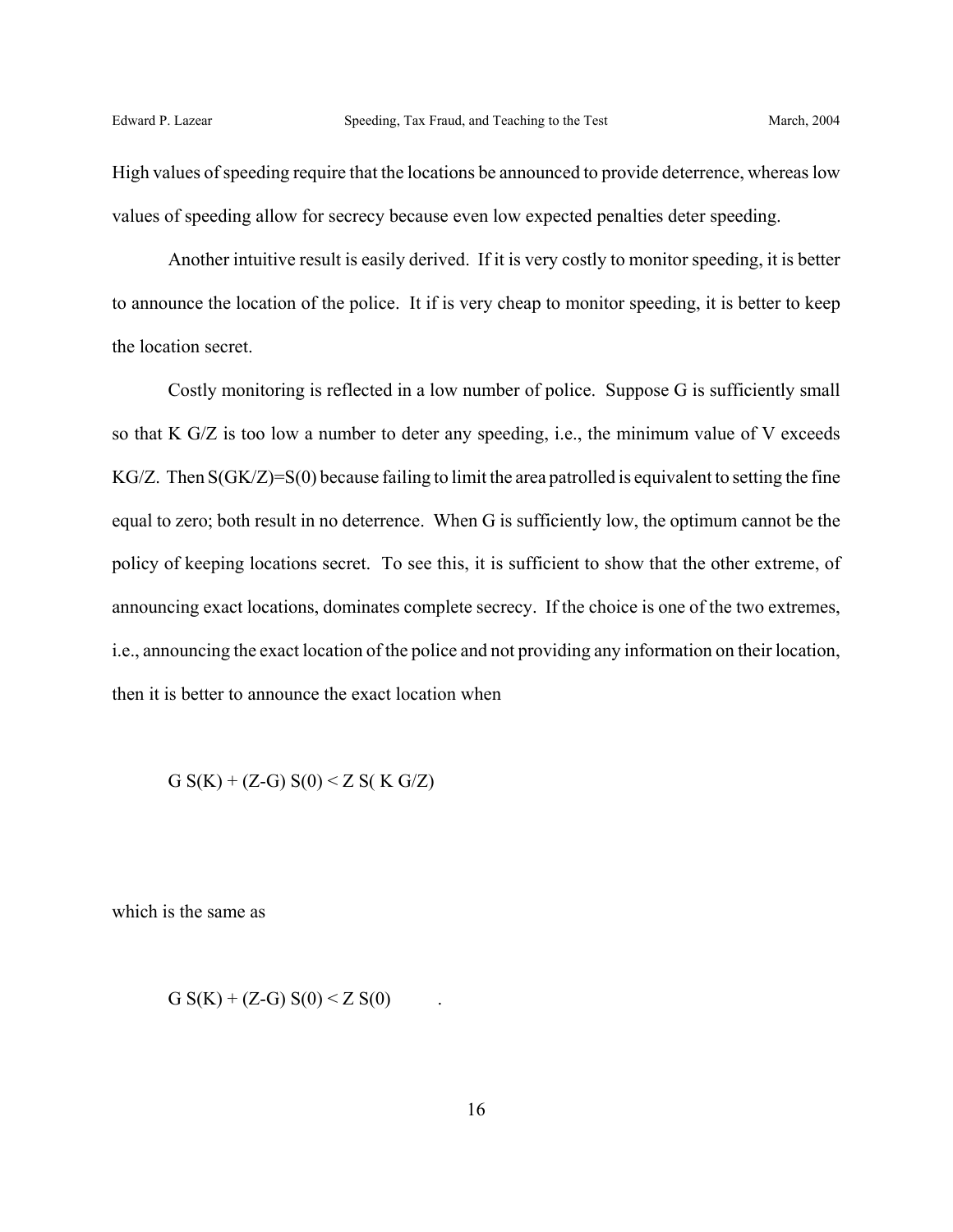because G is so small that there is no deterrence at all when locations are secret so  $S(K G/Z)=S(0)$ . The inequality holds because  $S(0) > S(K)$ .

The idea is that because police are so few, failure to announce their locations results in speeding everywhere. At least if their locations are known, speeding will be deterred on the patrolled sections.

Conversely, if it is very cheap to provide police and it is optimal to deter all speeding  $(\gamma > max(V))$ , then the optimum must be to leave the location of the police completely secret. If it is cheap to monitor, then G is very large. Suppose that G is so large that  $K G/Z > V$  for all V. That is, because there are so many police, there are no miles on which speeding occurs even when location of patrolled miles is a complete mystery. Formally,  $S(K G/Z) = S(4)$ ; all speeding is deterred. It is better to leave the location of police secret when

G  $S(K) + (Z-G) S(0) > Z S(K G/Z)$ 

which is the same as

$$
\frac{G}{Z}S(K)-(1-\frac{G}{Z})S(0) > S(\infty).
$$

This must hold because  $S(4) \leq S(X)$  œX when  $\gamma$ >max(V).

The idea is that police are so abundant that no driver will risk speeding on any mile. The likelihood of being caught is sufficiently great to deter speeding on all roads, given the fine.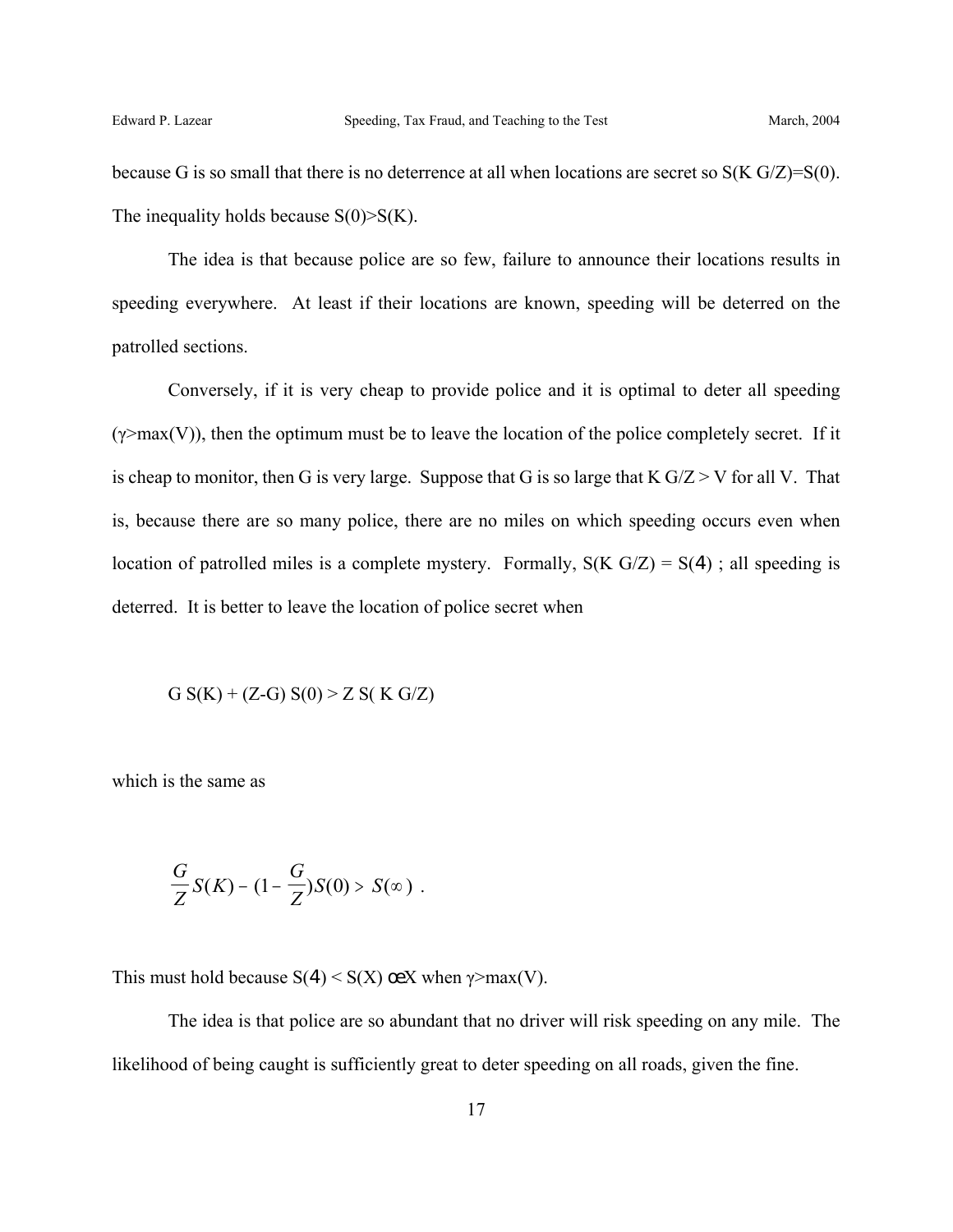Up to this point, the driver is given two choices only: speed or obey the law. It is possible, to allow the speed chosen to be continuous and to allow the probability of the fine, the damage associated with speeding, and the utility from speeding to depend on speed in a smooth way. In the context of teaching to the test, rather than assuming that the material is learned or not, the continuous analogue would permit different levels of learning of a given item of knowledge. The cost and benefit, both social and private, would vary with the amount of learning that occurs. The conclusions and implications are no different from the ones already derived. The functions are more complex, but the analysis is the same. In order to announce the miles patrolled with certainty, it is necessary that  $FSD(q)$  is increasing in q when  $q=$  G/Z. In order to give no information about which miles are patrolled, it is necessary that  $FSD(q)$  is decreasing in q when  $q=1$ .

## Teaching to the Test

The lesson of the speeding example can be applied in a straightforward way to the issue of high-stakes testing. High-stakes testing as a practical matter places the learning and teaching emphasis on items that are expected to be on the exam. In this sense, it is similar to the idea of announcing where the police are posted. The items on the exam receive special attention whereas untested items may be neglected by students and teachers. The speeding model can be applied to this problem in an almost direct fashion to obtain some insights. As above, the first result will be that high-stakes testing is best used when monitoring is costly or when expenditures on enforcement is low. If expenditures on enforcement is high, then it is better to leave the testing regime more open. Second, high-stakes testing with well-defined exam questions is best used when the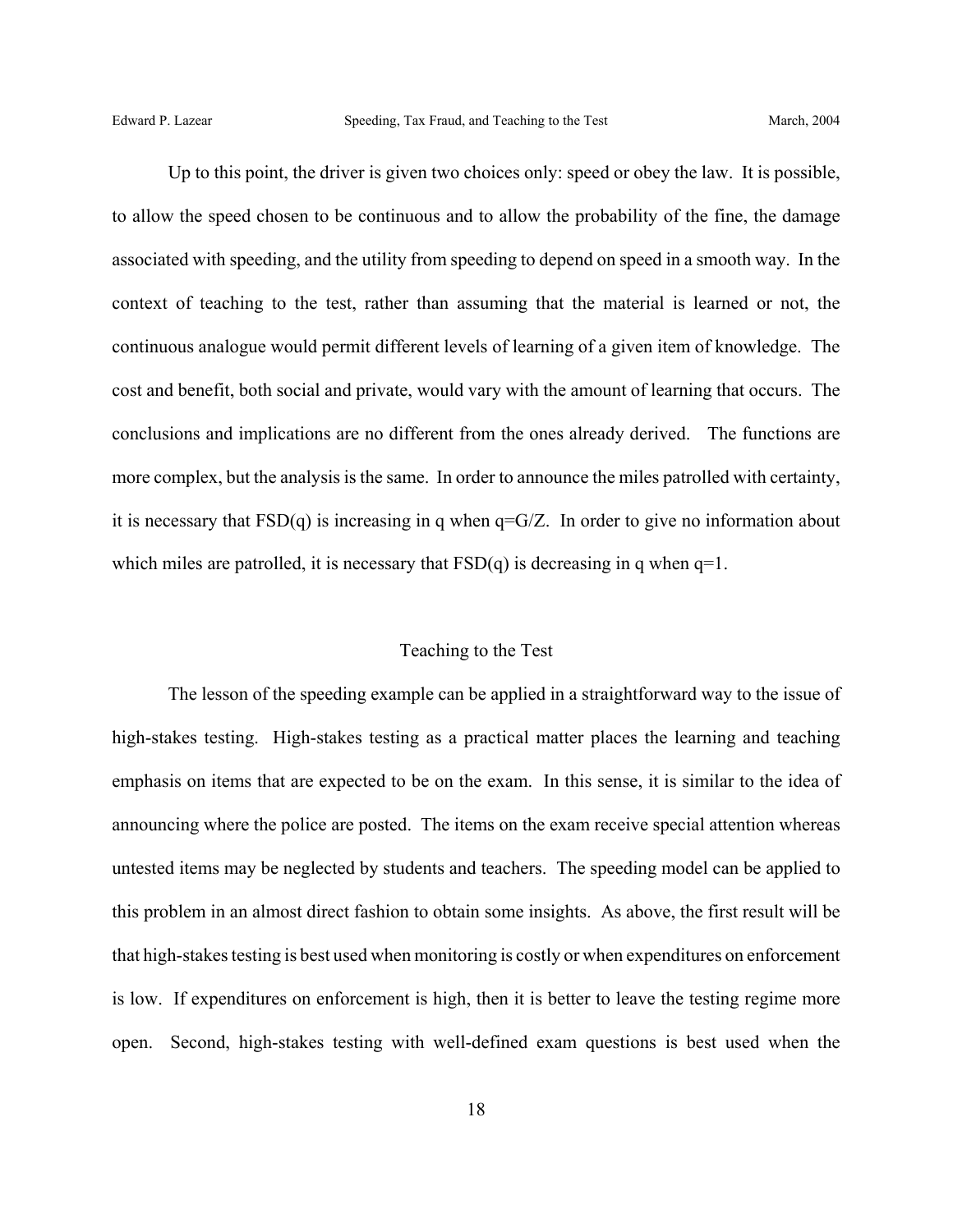distribution is weighted toward high cost learners.<sup>7</sup>

Let us start by defining the knowledge base, which consists of n items. This is analogous to the Z miles of road above. Suppose further that there are m questions on a high-stakes exam, analogous to the G policemen. Should the exam questions be announced or not? A more direct way to put the issue is "What comprises a good high-stakes test?" Should it be a test where questions are well-defined and known in advance, or should it be a test where questions are drawn randomly from a larger body of knowledge? Most would say the latter. It will be argued that the former rule is appropriate in some circumstances.

Further, testing as a policy issue is as much about motivating teachers as students and the model applies to teachers as well. Initially, however, think of the student as making the choice about learning and let the teacher be a passive agent. That assumption will be altered below.

To be consistent with the speeding model, the return side is modeled as follows. Think of the test score as an observable signal to employers, or more accurately, to future schools which the student might attend. If a student is asked a question to which he does not know the answer, he bears cost K in the form of lower earnings, most directly reflected as reduced probability of admission into a desirable college. The SAT exam is a high-stakes test with exactly that effect. The "fine," K, is taken to be exogenous, but a richer model would allow K to be the solution of an inference problem that colleges or employers make about the individual's ability based on the answers to the exam. Below, (see the section titled "*Inference*"), endogeneity of K is investigated

 $T$ The emphasis here is on the incentive aspect of testing. Another role of testing is to inform teachers of what students do not know so that the curriculum can be modified. To deal with this component of testing, a dynamic model is required.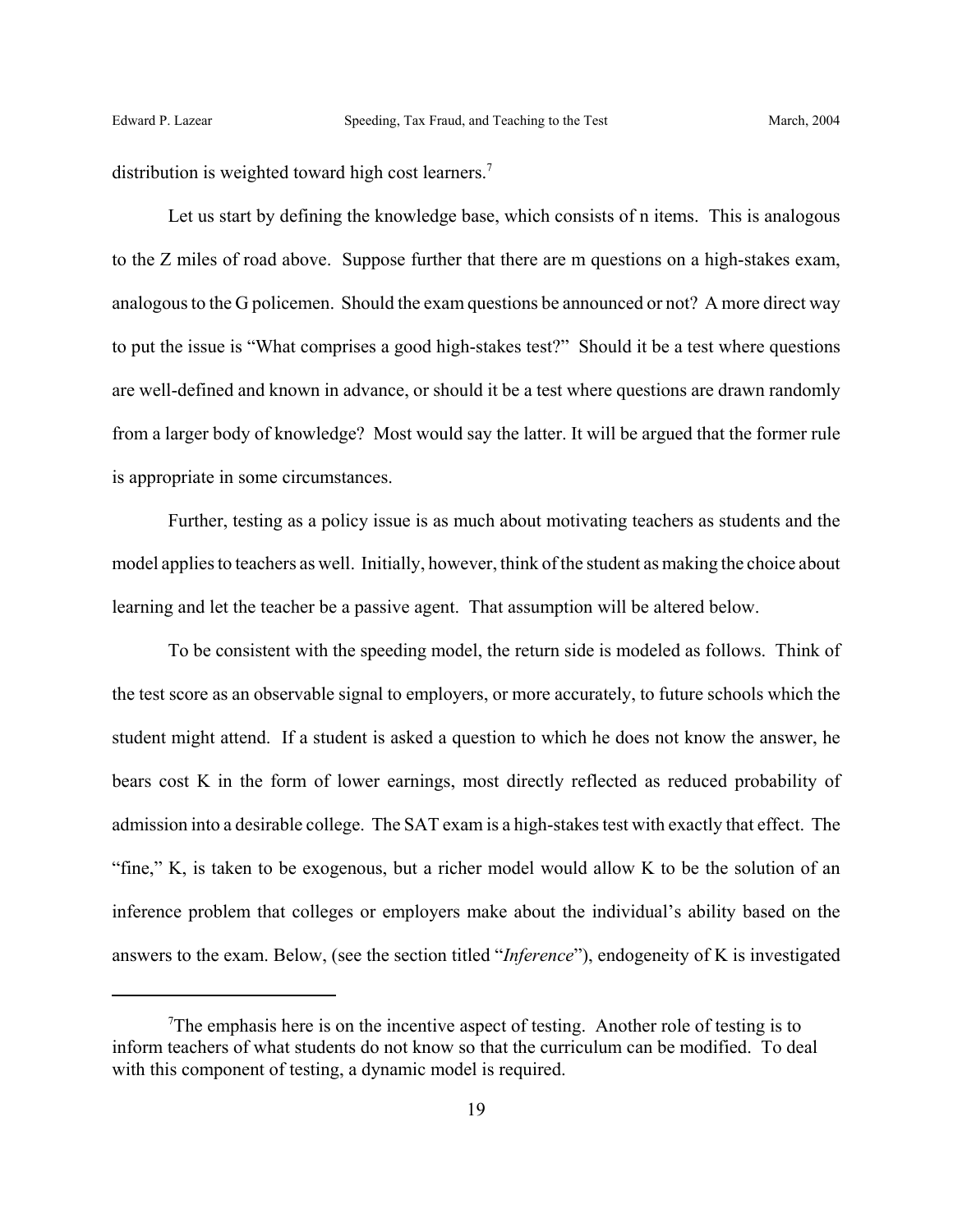in more detail. In this section, exogeneity of K is assumed for convenience. But when the problem is shifted to motivating teachers, K is not market determined and is best thought to be exogenous.

Let us reinterpret V and K from the speeding model as follows: If the student does not learn the item, he does not have to bear cost V of learning the material. The student knows what is on the test, so he opts to avoid learning an item when the extra utility from not learning, V, exceeds the cost of not learning, which is lost earnings, K. If the student knows what is on the test, he will choose to learn those items if and only if V<K. Since K=0 for items not on the test, he learns nothing that is not to be asked explicitly.

Now consider what happens when the student is told that testing is random. Let us think of m/n as measuring the probability that a student will be held accountable for any given item in the body of knowledge with  $0 \le m \le n$ . There are two interpretations. The first and most direct is that the student is tested on m items, but they are drawn randomly from the body of knowledge n. The second interpretation is that there might not be any high-stakes test at all, but the student is still monitored with an intensity equivalent to testing m/n items. To make the comparison appropriate, it is necessary the similar intensities of monitoring across the two regimes are compared.<sup>8</sup> Such monitoring could be on input or output. Students could be randomly questioned about material that they had learned. Alternatively, teaching methods could be monitored on a random basis, as could

<sup>&</sup>lt;sup>8</sup>The teacher could even mimic the high-stakes test and announce the questions on it, which would make that one of a variety of possible test styles. But it is assumed that the student does not know that when learning the material. This is realistic in part because learning builds on other learning, so a  $7<sup>th</sup>$  grade student cannot know what kind of accountability will face him when he reaches  $12<sup>th</sup>$  grade, in part because he does not know the identity of his  $12<sup>th</sup>$ -grade teacher.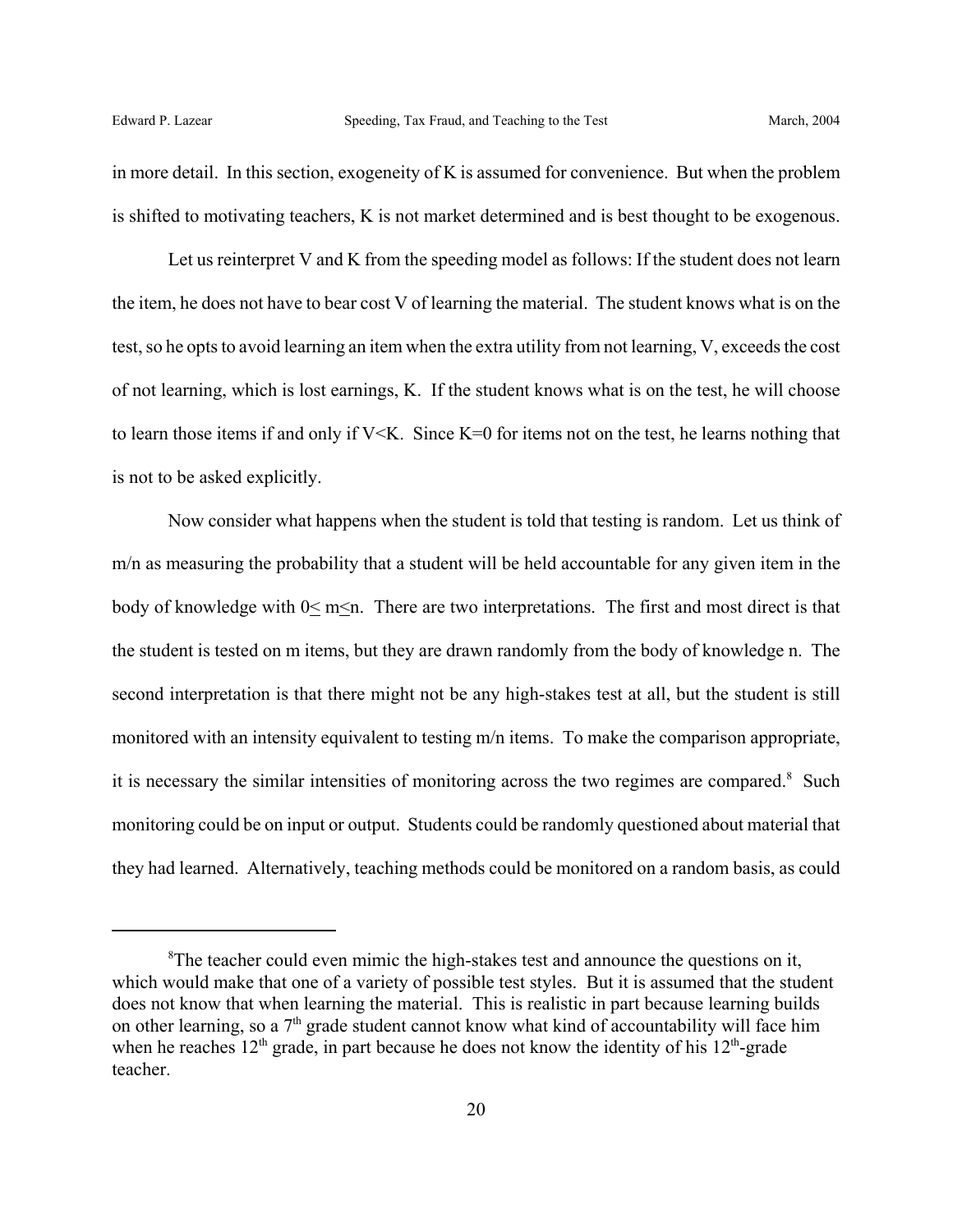teacher knowledge and curriculum. All of these are meant to be proxied by the stochastic monitoring intensity given my m/n. If m=n, then the monitoring intensity is such that all items in the knowledge set are monitored.<sup>9</sup>

Initially, suppose that V is the same on all items in the knowledge base and across all students. The student will choose to learn an item and therefore every item when the expected cost of being caught unprepared exceeds the expected benefit of not studying. Thus, all students learn everything when

 $V < m/n K$ 

If this condition is reversed, no student learns anything.

As in the speeding model, high-stakes well-defined testing produces more learning when, in the absence of revealing the specifics of the test, the individual would chose not to learn anything, but when the value of learning is sufficiently high that were questions announced, the individual would learn that material specifically. The condition for this to hold is

m/n K  $\lt V \lt K$ 

The left inequality implies that the student will learn nothing in the regime with stochastic monitoring, but will at least learn the m items when there is an announced, high stakes test.

<sup>&</sup>lt;sup>9</sup>One technical difficulty is that the m that is associated with a given level of monitoring in a stochastic regime may not have the same cost to administer as asking m questions in a highstakes test environment. Obviously, if costs are different, this will push the solution toward the lower cost alternative.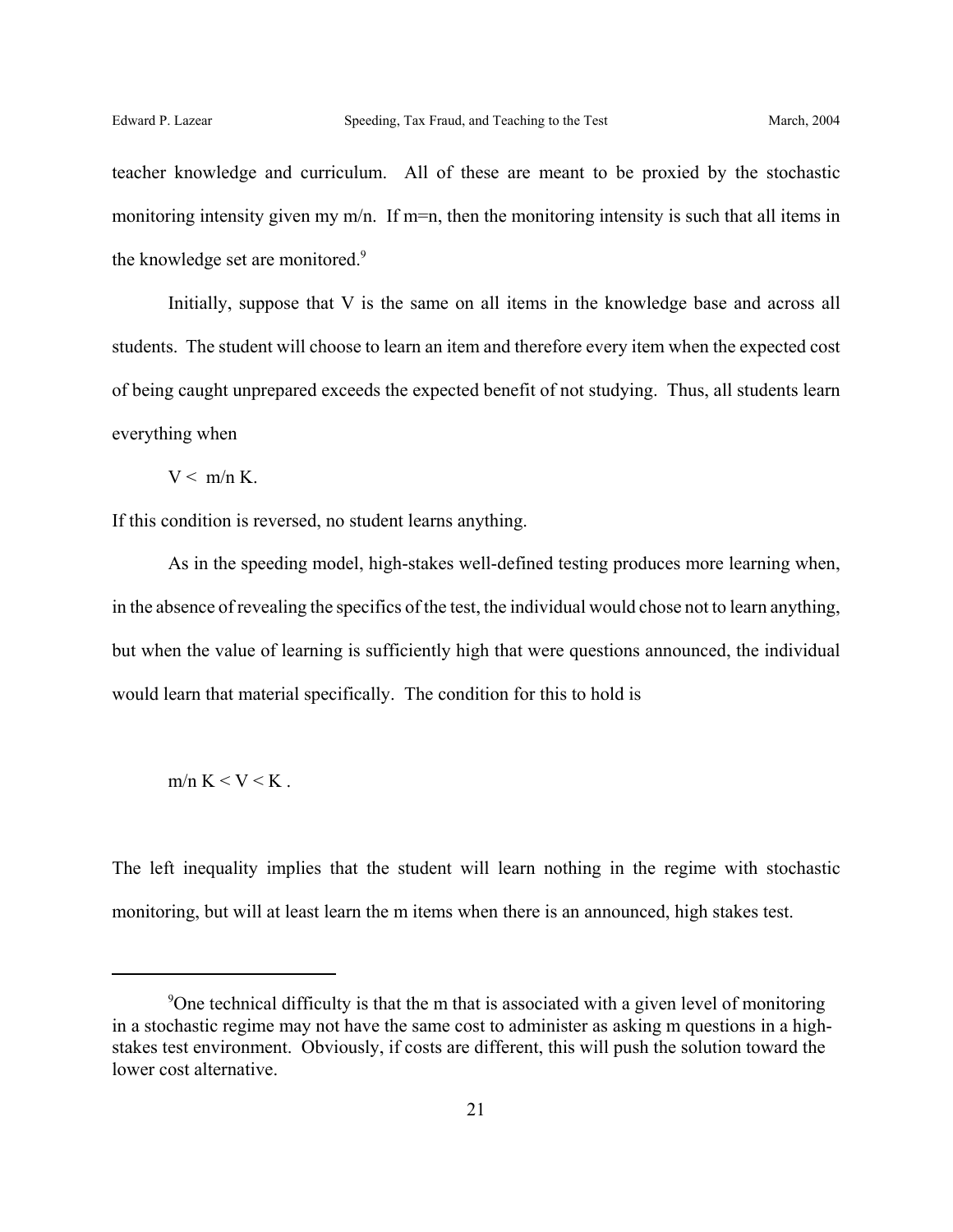It is possible to do better than both extremes, which are in fact special cases of the general formulation. As before, let us announce that q of the n items in the knowledge base are subject to testing. In this simplest case, where  $V=V_0$  across all items and all individuals, the minimum expected penalty that will induce an individual to learn is one such that the expected penalty exactly equals  $V_0$ . Then, to solve for the optimal q it is only necessary to find q such that

(9) K m/(nq) =  $V_0$ 

or equivalently,

$$
(10) \qquad q^* = (K/V_0)(m/n)
$$

Note that q\* is the maximum value of q that induces learning. High values of q mean that the expected penalty for not knowing any given item is reduced. Setting q=q\* allows the largest number of items in the knowledge base to be learned because incentives are just sufficient to induce learning on qN items when the expected penalty on these items is equal to  $V_0$ . The expected penalty on all other items, which are announced to be off the test, is zero.

Put in terms of the social damage structure of the speeding model,

- $S(X) = \gamma$  for  $X \le V_0$ .
- $S(X) = V_0$  for  $X \geq V_0$ .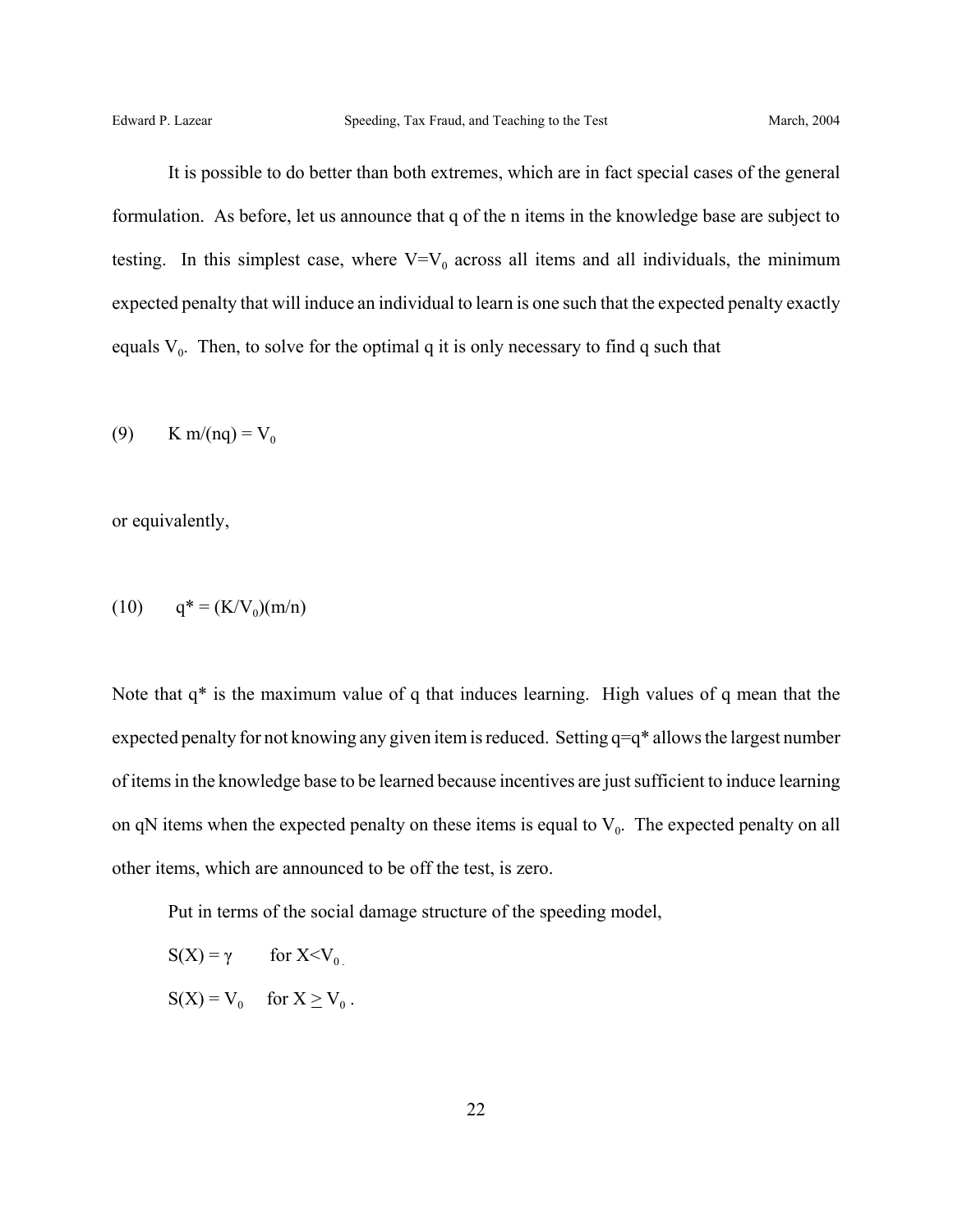The full social damage as a function of q is then

$$
FSD(q) = q \gamma + (1-q) \gamma \quad \text{for } q > q^*
$$

$$
= \gamma \quad \text{for } q > q^*
$$

and

$$
FSD(q) = q V_0 + (1-q) \gamma \quad \text{for } q \le q^*
$$

It is better to set q $\leq q^*$  because  $V_0 < \gamma$ . Differentiating FSD(q) with respect to q on the relevant branch gives

$$
M\!M\! = V_0 - \gamma
$$

which is negative. Thus, full social damage is minimized by going to the point where  $q=q^*$ .

In general, the expected fine that the student pays in lost wages is not equal to the social cost for two reasons. First, there may be positive externalities (reduced crime, welfare dependence, and other social problems) associated with education. Second, the market's penalty in the form of lower wages depends on the statistical model. For example, if students were identical and differences in exam scores merely reflected randomness associated with question selection, there would be no reason for the market to penalize any student who missed an exam question. But then students would pay no price for missing questions and incentives would be reduced to zero.

The model produces some implications. Using (10), note that

$$
\frac{\partial q}{\partial V_0} = \frac{-Km}{nV_0^2}
$$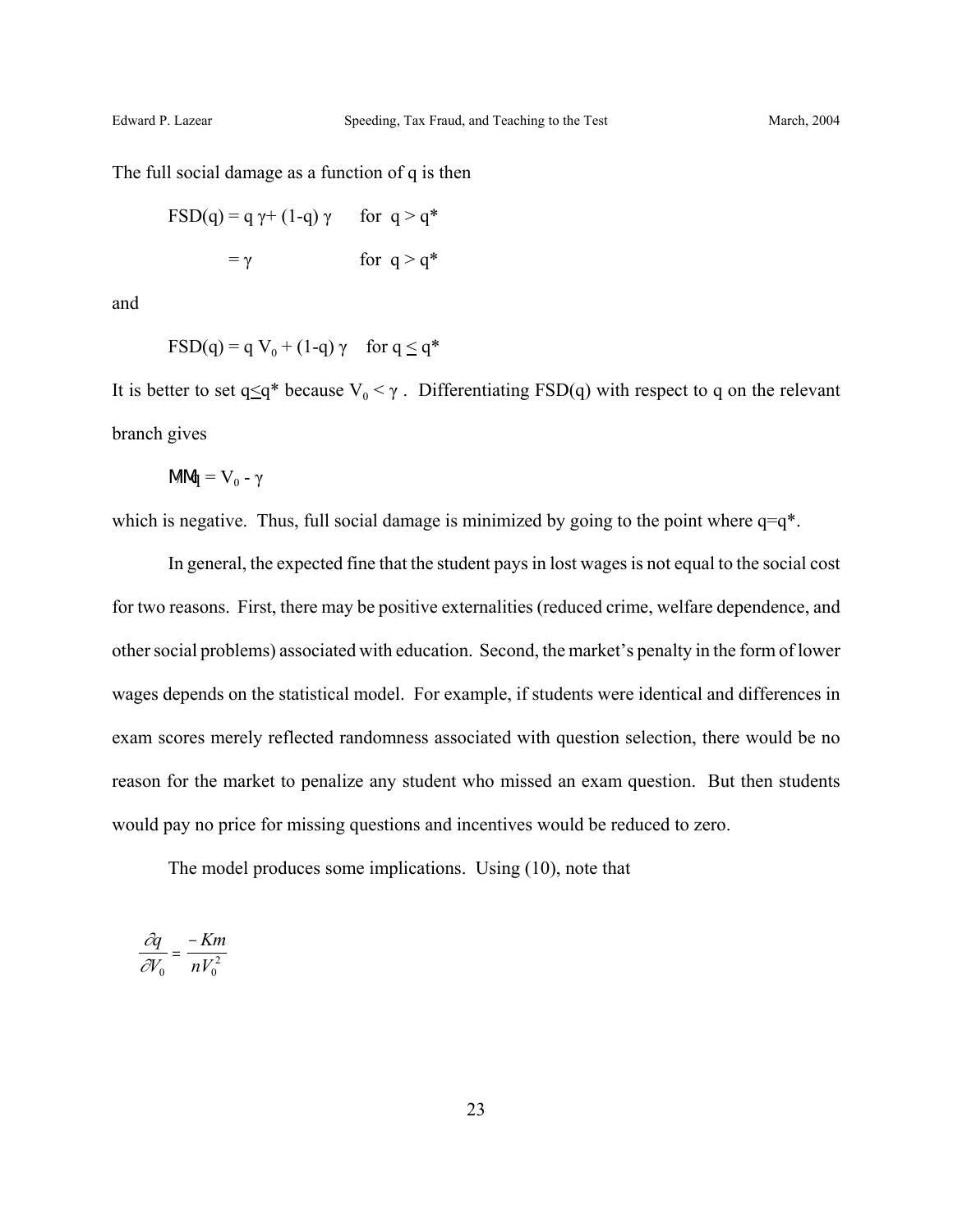which is negative. The optimal q decreases as  $V_0$  increases. As learning becomes more costly, it is necessary to be more precise about the material for which the student will be held responsible. High cost learners will simply give up and learn nothing if they are told that the amount of material over which they will be tested is too large.

Also from (10),

$$
M^*/Mn = K/(nV_0)
$$

and

$$
M^*/M = -(K / V_0) (m/n^2)
$$
.

The cheaper is testing, reflecting in a higher value of m, the larger is the optimal q\*. As monitoring costs fall, it is possible to provide appropriate learning incentives on a large number of items in the knowledge base. Conversely, as the number of items in the knowledge base increases, it is more difficult to provide incentives because there are more pieces of information from which to draw. To keep incentives sufficient, it is necessary to reduce the proportion of the total knowledge base that is tested so that the absolute number of items subject to test (i.e., q n) remains unchanged.

#### *What is a "Good" Test?*

One common view is that a good test is one that is not so predictable that students essentially know what is on the exam. It would be possible to create an exam that randomized, avoiding the type of problems illustrated by the example of testing regular polygons but never testing irregular polygons. Educators often view as a goal of testing that the scores generalize to other material not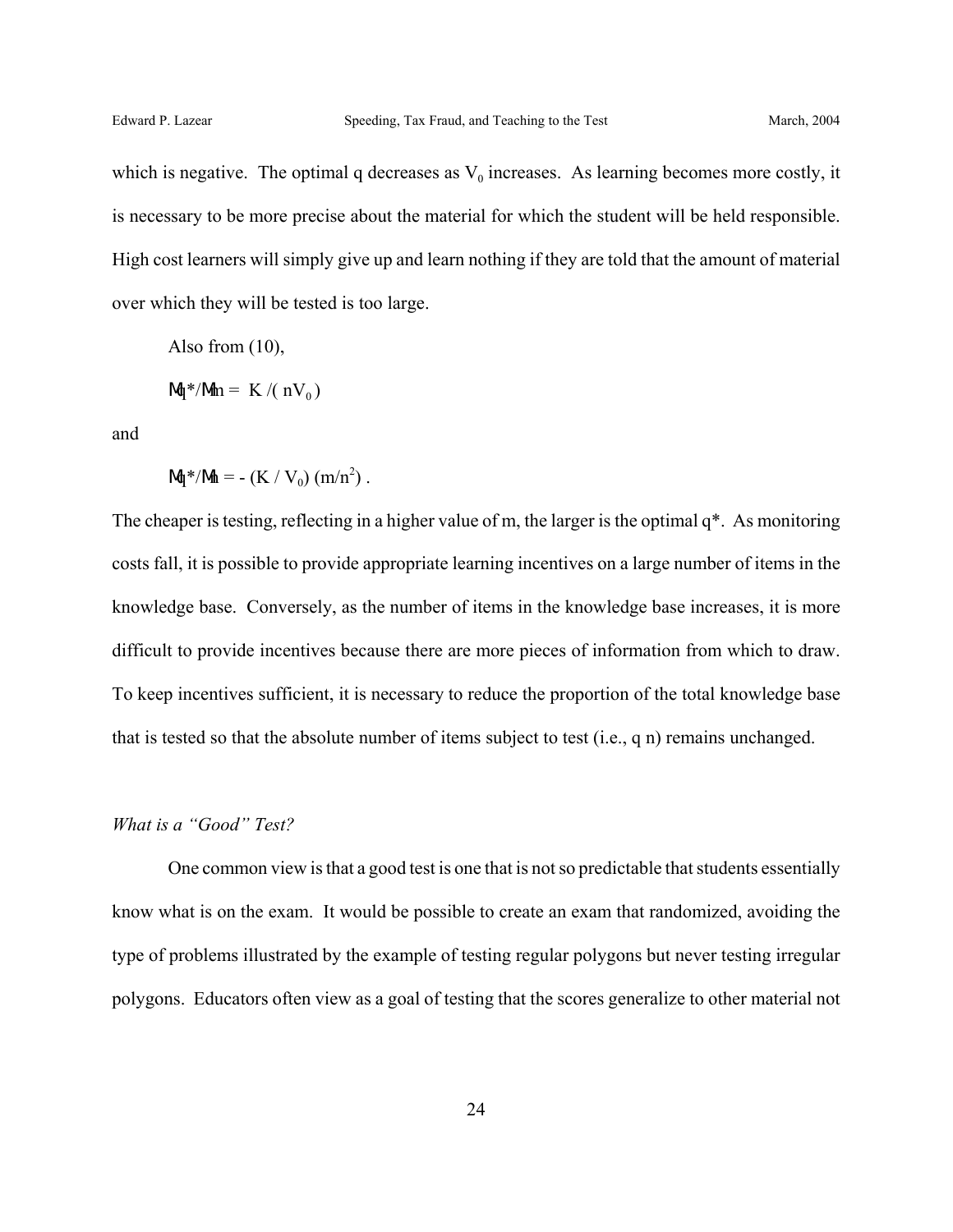on the test.<sup>10</sup>

This view is incorrect. Although it may be optimal to construct a test that draws from a larger body of knowledge, the main theorem of this paper is that sometimes it pays to restrict the relevant required material to a specified, subset of the entire knowledge set. A "good" test when students have very high costs of learning is a test that announces the questions and sticks to them. Under those circumstances, students at least learn the material that is on the test. The alternative test, which chooses questions from a broader base of knowledge, results in no learning or very little learning.

For low cost learners, the reverse is true. A test that draws from the entire or a larger knowledge base is a better test because it encourages more learning than one that is well-specified and announced. For these students, a "good" test is one that is not completely predictable, because it provides more incentives to learn.

## *Resolving the Argument*

The model captures exactly the intuition of both sides of the argument over high-stakes testing. Most agree that imposing high-stakes testing will induce teaching to the test because the incentives are strong to learn what is on the test and then to teach to it. The disagreement is over whether this is good or bad. The concern by critics of such testing is that a strategy that is tantamount to announcing the exam questions will stifle learning of the more general curriculum.

 $10$ For example, McBee and Barnes (1998) claim that a test would have to have a prohibitively high number of tasks to attain acceptable levels of generalizability.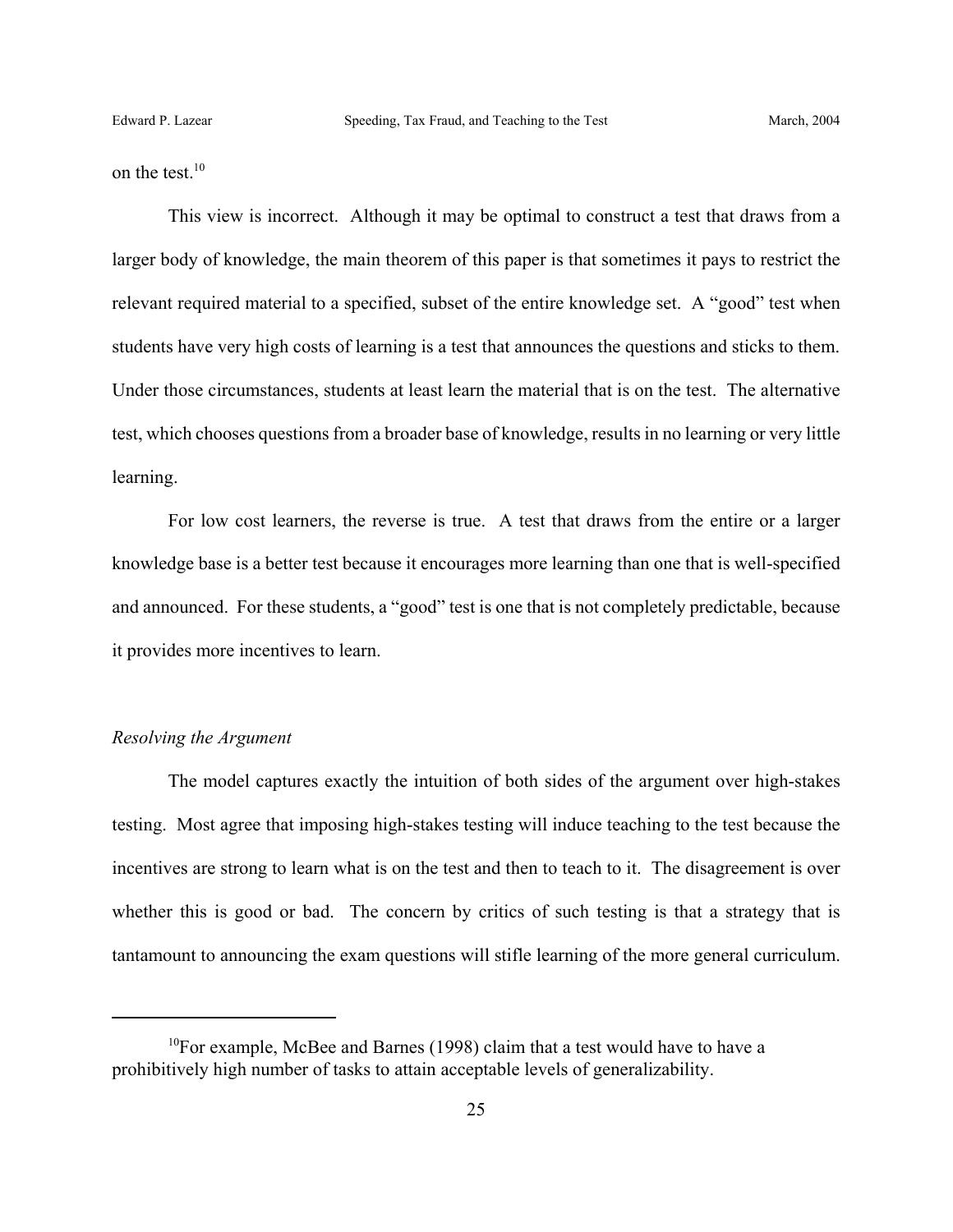These critics are correct if they have in mind students who would be sufficiently motivated to learn all the material. For high ability, low cost learners, it is possible that  $V_0 < K/m/n$  which implies that setting q=1 is optimal. Then, all the material is learned when all items in the knowledge base are subject to monitoring. Restricting the items that are subject to testing to a proper subset of the knowledge base wastes incentives and results in less learning than would be induced by completely open standards. But those who are the lower end of the ability distribution are in the opposite circumstance. For example, if  $K=V_0$  the only way to motivate any learning at all is to announce exactly which items will be tested. Setting  $q=m/n$  so that the expected penalty,  $(K)(m/nq)$ , equals K results in learning of m and only m items. Because the costs of learning are so high relative to the return, students in this situation, if they are not held accountable for a smaller subset of material, will opt to learn nothing at all.

"No Child Left Behind" emphasizes high-stakes testing only for low performing schools. Although all schools are required to take the test, high performing schools are far away from the margin where anything is at stake. As such, the test has no monitoring incentive to those schools. If there is any monitoring incentive at all for upper quality schools, it is provided through more indirect stochastic methods. But failing schools are in the range where the high-stakes test matters. As a result, the NCLB system is essentially bifurcated, producing high-stakes testing for those who go to problem schools and stochastic monitoring (at best) for those who go to schools that are doing well. The model provides a rationale for this approach since the regime appropriate for low cost, low V students is exactly stochastic monitoring, whereas the one appropriate for high learning cost children is likely to high-stakes testing.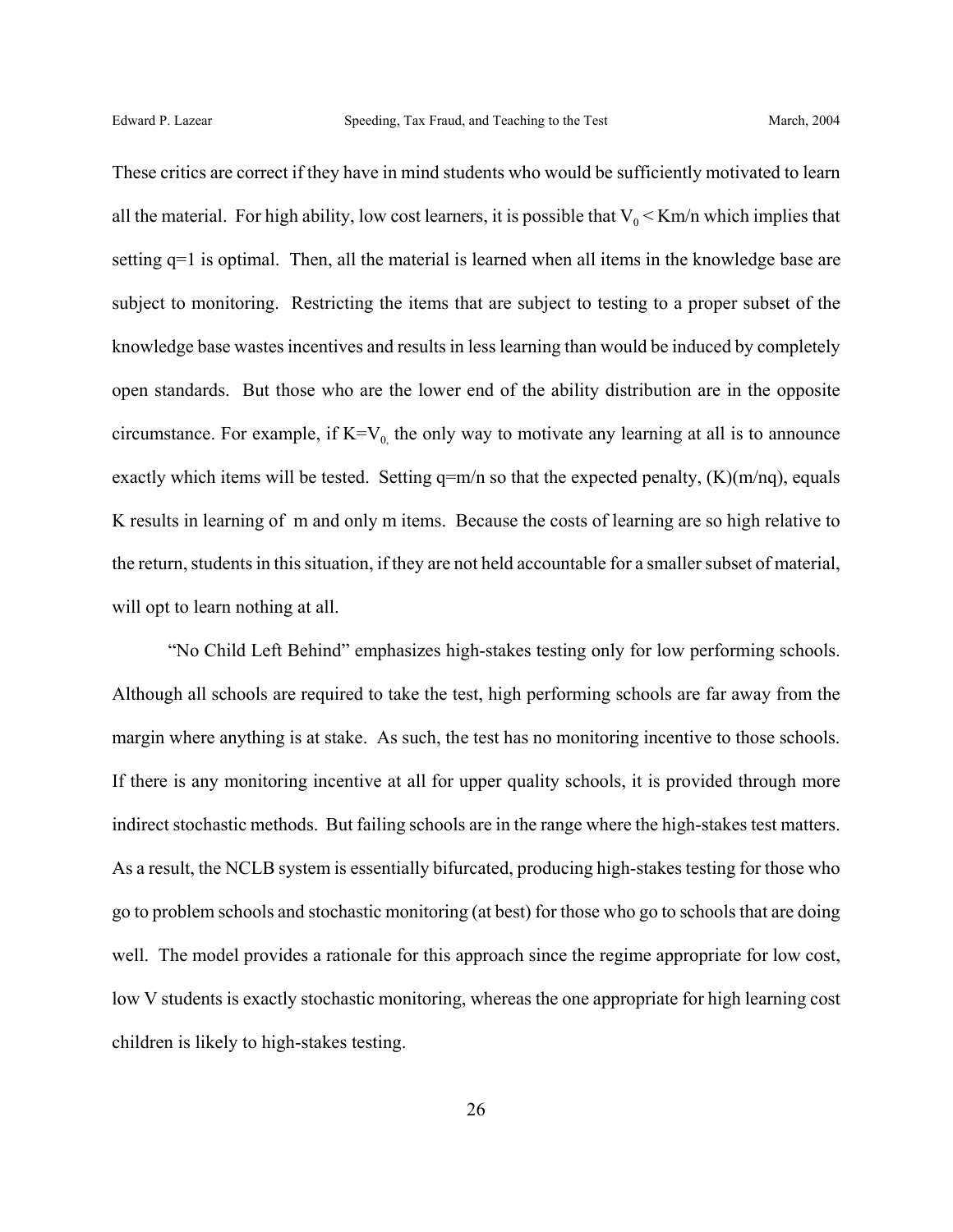## *Age, Background, Difficulty and Test Form*

The extreme structure above is sufficient to provide intuition on why testing and monitoring methods vary across grades and schools. Consider the learning ability of young children relative to college age students. It is more costly for young children to learn academic subjects than for older ones, but probably cheaper for them to learn language.<sup>11</sup> As a result, V for academic subjects is higher for younger children than for older ones. The previous model says that  $q^*$  should therefore be lower for younger children. At the extreme,  $q^* = m/n$  so that they are told exactly what is on the test. Spelling tests given to elementary school children generally specify exactly which 10 words must be known for Friday's test. By the time students reach graduate school, only the papers and books and sometimes only the general subject area from which the test will be drawn are announced.

Analogously, children who are in honors classes are likely to have lower costs of learning than those in remedial classes. Indeed, tests in honors classes are less predictable, pose questions that are extensions of material learned, and are drawn from a larger body of knowledge than those in remedial classes.

As an extension, children who attend schools in disadvantaged areas do not have the benefits of outside support that lowers the cost of learning. As a result, tests in these schools are expected to be more specific than those in high income suburbs. Under the interpretation that q=1 represents stochastic monitoring of a variety of forms, it might well be expected that the specific high-stakes

<sup>&</sup>lt;sup>11</sup>There is a large body of literature on learning different skills at different ages. Perhaps best known for these ideas is Piaget and Inhelder (1969).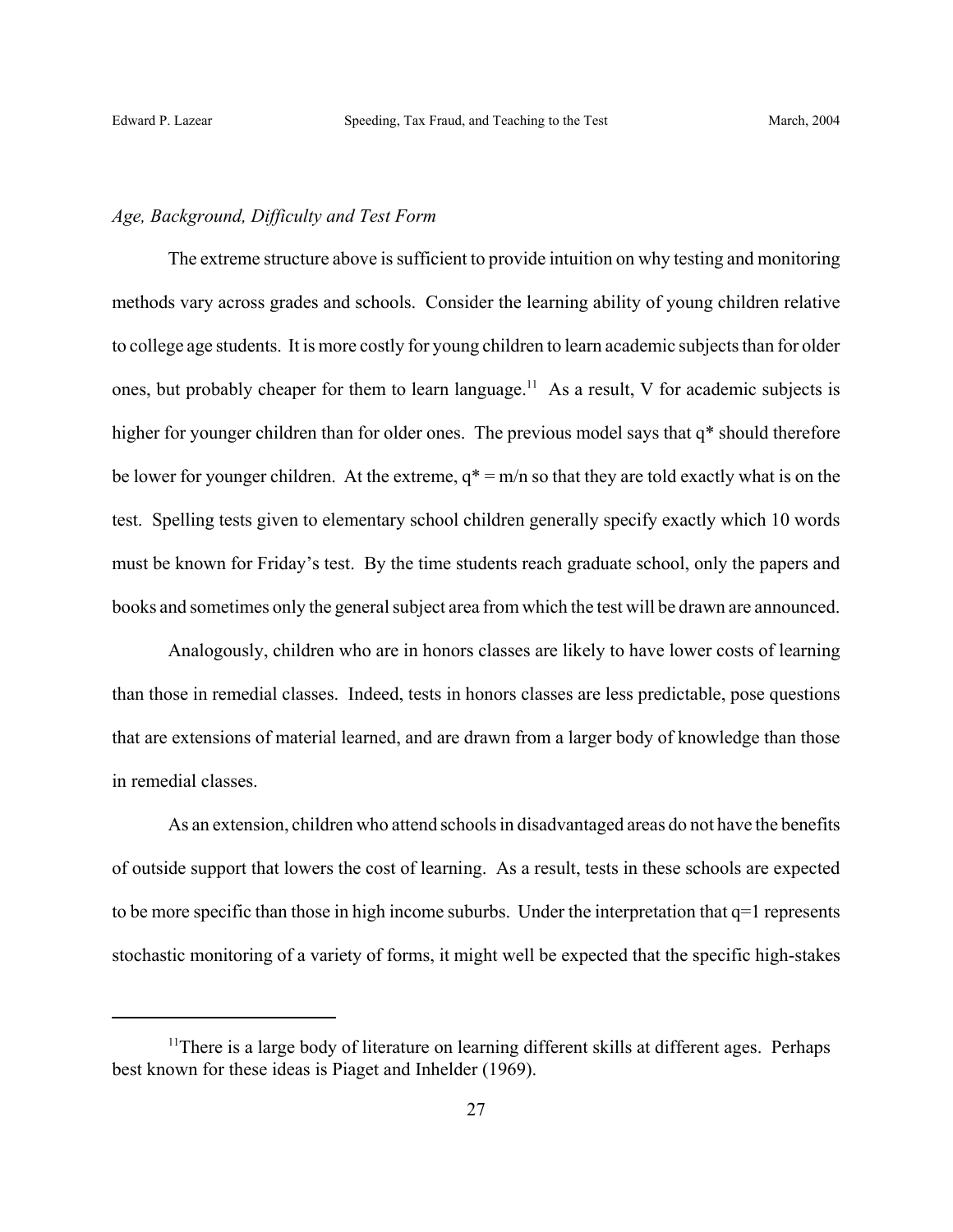tests required of disadvantaged schools would be replaced by more generic monitoring of inputs as well as outputs in high income schools.

Also, if material is known to be difficult, then for a given population of students, it is better to announce that it will be on the test. A student will only learn high V material if he knows with relative certainty that he will be tested on it. Otherwise, the expected penalty is too low to bother learning such difficult items. If the teacher expects the children to learn the toughest parts of the curriculum, she must tell them that there is a high likelihood that it will be on the exam. If she does not, the children will simply ignore the material. With easy items for which V is low, sufficient motivation to learn might be provided even if no information is given about what specifically will be on the test. As a result, it is better to be more vague about easy material.

It is also possible that learning some items makes it less costly to learn others, i.e., a learning- by-doing effect. Some pieces of knowledge, learned early, might reduce the cost of learning other items later. Then, the distribution of V becomes endogenous, depending on what has been learned before. The form of testing and resulting incentives would also depend on what was previously learned.

## *A General Formulation*

Now return to the more general view that  $V\sim i(V)$  is not concentrated at one point. Instead, V is distributed over some interval, reflecting that some material is more difficult to learn than other material, even for any given student. Also, V is not massed at one point because some students are more efficient learners than other students. As in the speeding model, the assumption is that all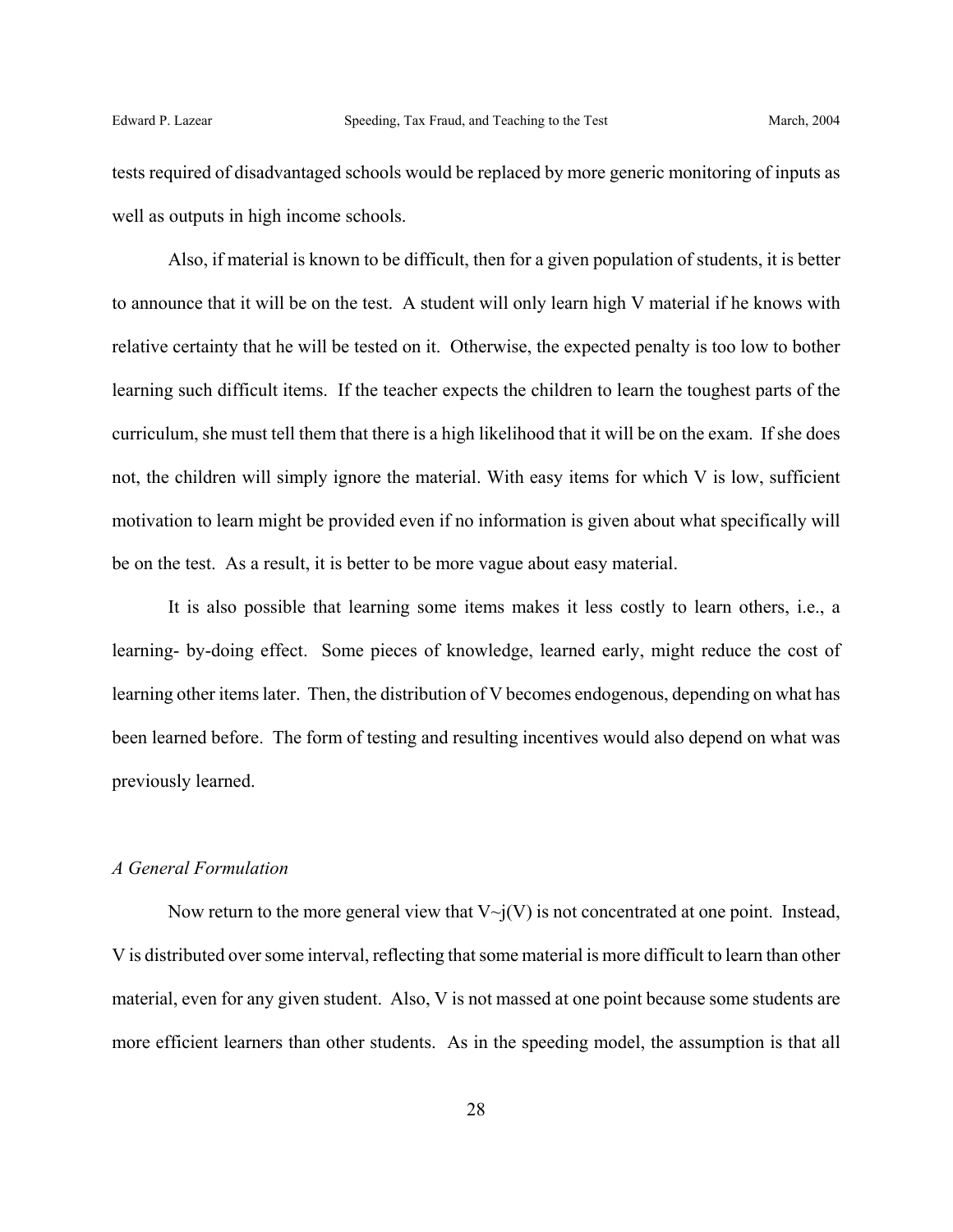items in the knowledge base and all students within the same distribution given by J(V) are observationally identical. If items or people are observably different, then separate distributions must be written to characterize each, for example, as in the case of younger and older students. As in the speeding structure, independence is assumed. Having learned one item does not affect in a direct way the cost of learning another item. This is unrealistic in two respects. First, a student may have a capacity for learning so that as the amount of studying increases, he is unable to absorb new material at the same cost. Only a limited number of items can be remembered at one sitting. Second, and working in the opposite direction is that learning begets learning. It is easier to learn calculus after algebra has been mastered. Building in some form of dependence is possible, but complex and is ignored in this formulation.

Given that q of the n items are subject to test, the amount learned is

$$
qn \int_{0}^{\frac{Km}{qn}} v j(v) dv
$$

$$
= q n J(\frac{Km}{qn})
$$

But the social problem is not to maximize the amount learned because learning carries with it a social cost of V and a social value of γ. Instead, the problem is one of maximizing social surplus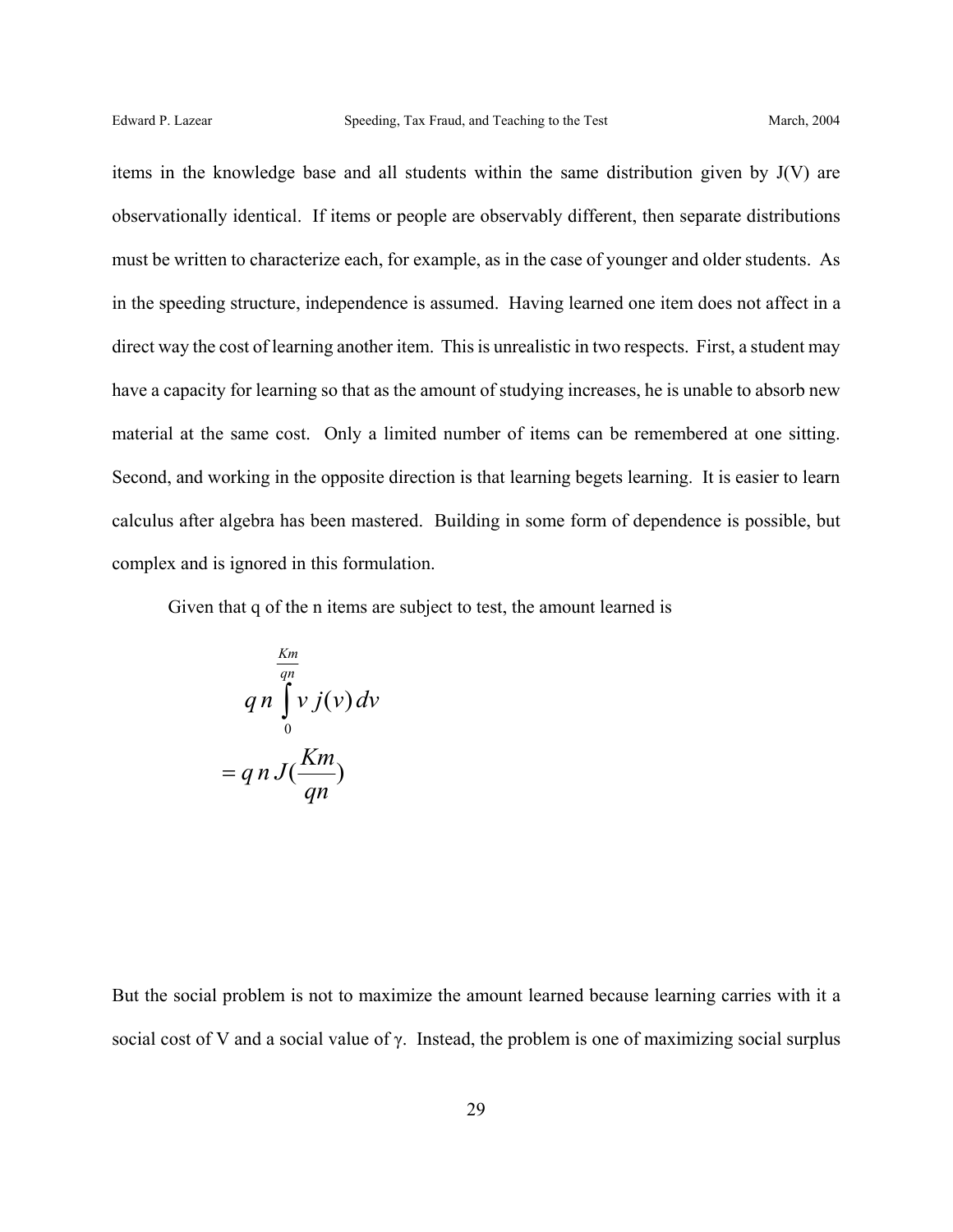or equivalently, minimizing full social damage.

A re-writing of (7) and (8) above to accommodate the notation used for the teaching context gives

(11) Full social damage = n[q S(
$$
K \frac{m}{q m}
$$
) + (1-q) S(0)]

and

(12) 
$$
\frac{\partial}{\partial q} = n \left[ S(K \frac{m}{qn}) - S(0) - K \frac{m}{qn} S'(K \frac{m}{qn}) \right]
$$

It is useful to work through a general example to show that corners, where q is equal to 1 (nothing is announced) or q is equal to m/n (the specific items to be on the test are identified), are obtained even when the V distribution is non-degenerate.

Suppose that V is distributed over the interval [0,1] with density function

$$
j(V) = a + bV
$$

with a and b chosen such that  $J(V)$  \$ 0 and

$$
\int\limits_0^1 j(V)d(V)=1.
$$

If a =0 and b=2, the density function is a triangle with mass concentrated at V close to 1. If a=2 and  $b=-2$ , the density function is a triangle with mass concentrated close to zero. If  $a=1$  and  $b=0$ , the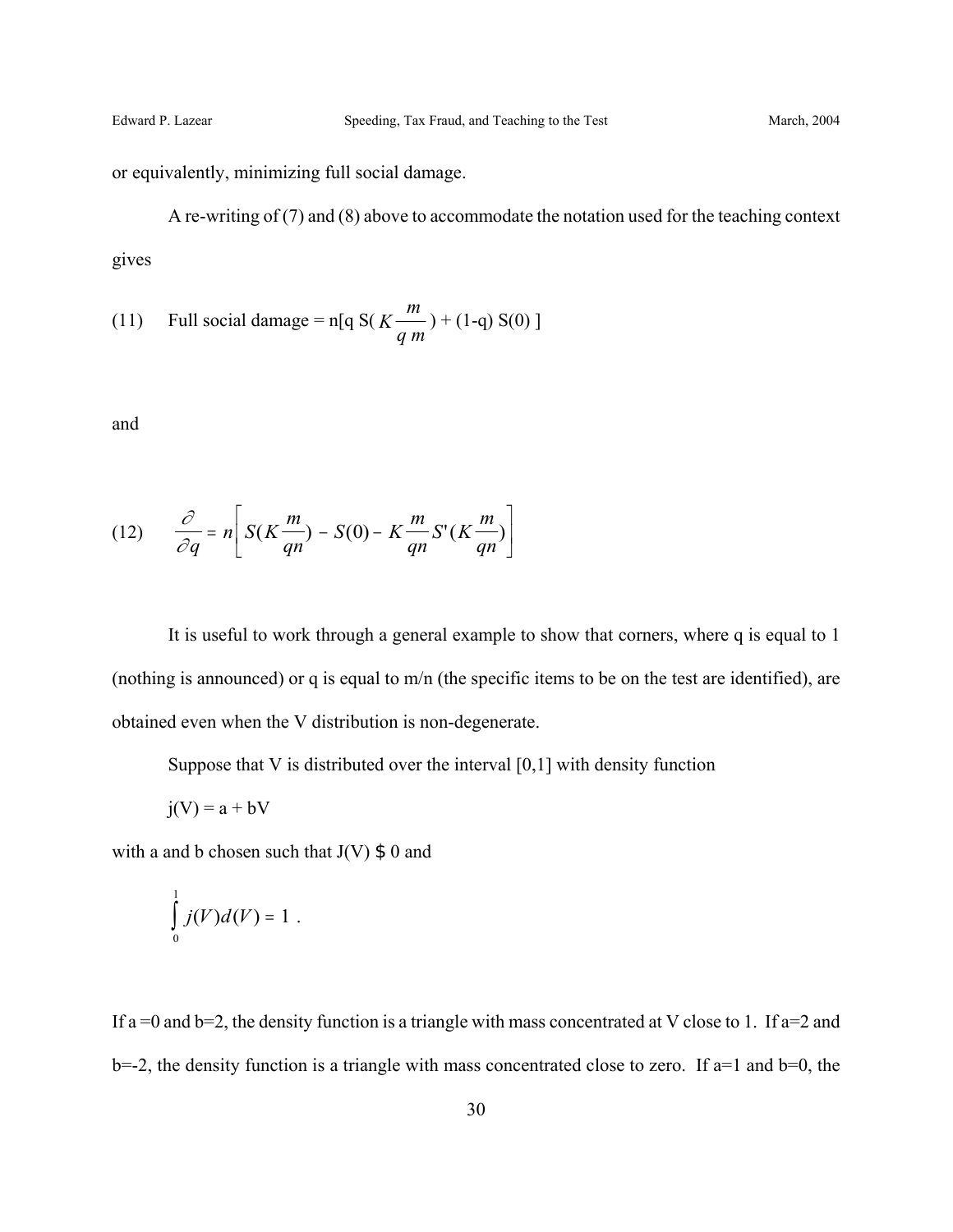density is uniform.

Let n=100, m=10,  $\gamma$ =2 and K=0.5. Figure 2a, 2b, and 2c correspond to the situation where the density is weighted toward values of V that exceed K, i.e., where  $a=0$  and  $b=2$ 

 $S''(X) = (a-γb) + 2bX$ 

which is negative for  $X<1$ . And, as is apparent from figure 2b, the  $S(X)$  function is globally concave, which is the sufficient condition for choosing the corner where exact questions are revealed. That shows up clearly in figure 2c, where the full social damage associated with any given q (from Km/n to 1) increases in q. The lowest value of q (equal to Km/n) is best. It is better to reveal the questions directly so that students learn that material.

Conversely, let the density function be weighted toward low cost learning as in figure 3a. Then, as shown in figure 3b, the S(X) function is globally convex and full social damage declines in q up to 1, as is seen in figure 3c. Because there are many items that can be learned at low cost, it is better to keep the exam questions completely secret. Interior solutions have already been shown to exist in the simple case where  $V=V_0$  above.

The intuition of the earlier section holds. When there are many items or many people who are high cost learners, it is better to announce the questions that will be on the exam. Secrecy about what is on the exam means that only very low cost items are learned. When there are many items or many people who are low cost learners, it is better to keep the questions secret. Then students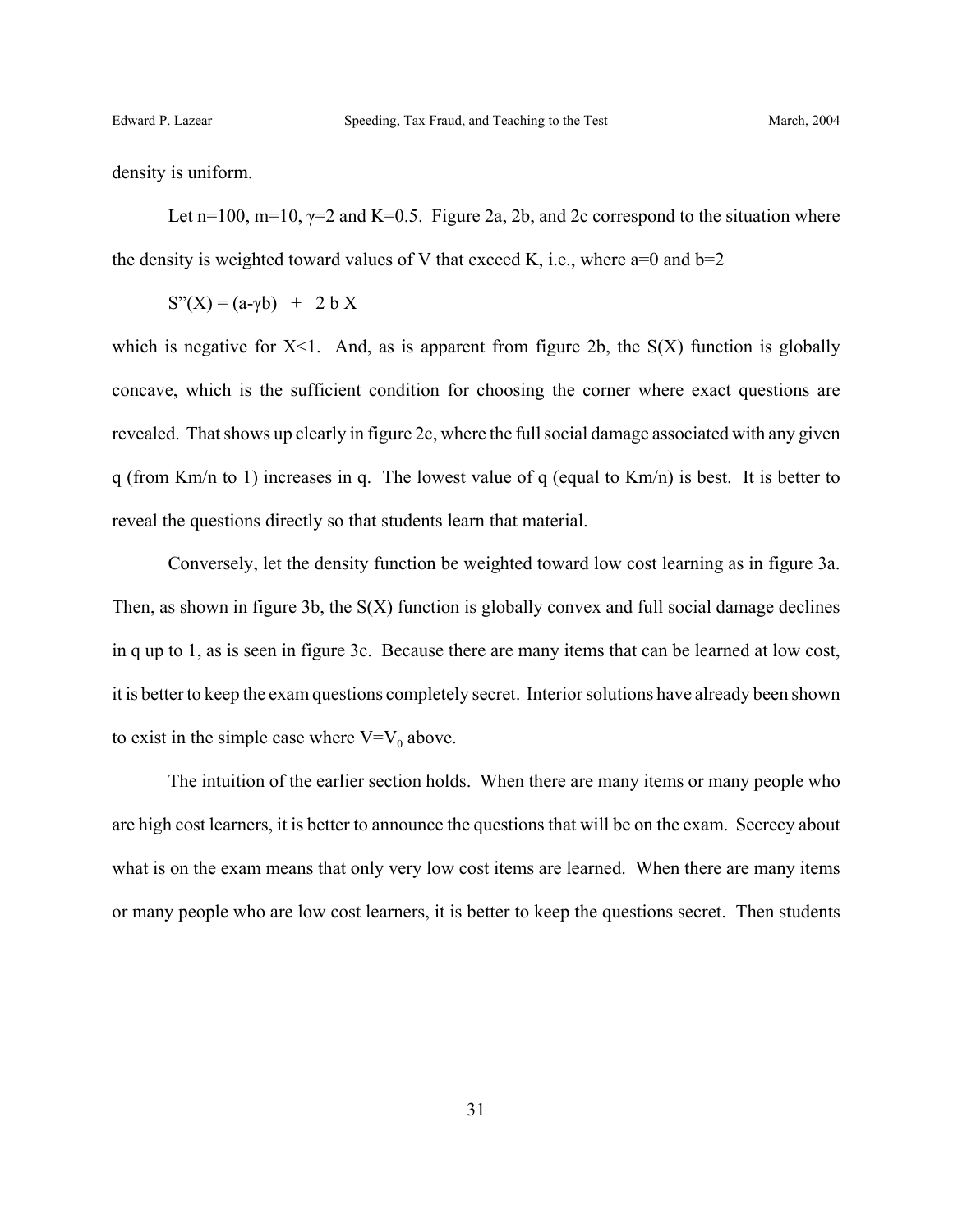will



learn a larger part (although not necessarily all) of the material.<sup>12</sup>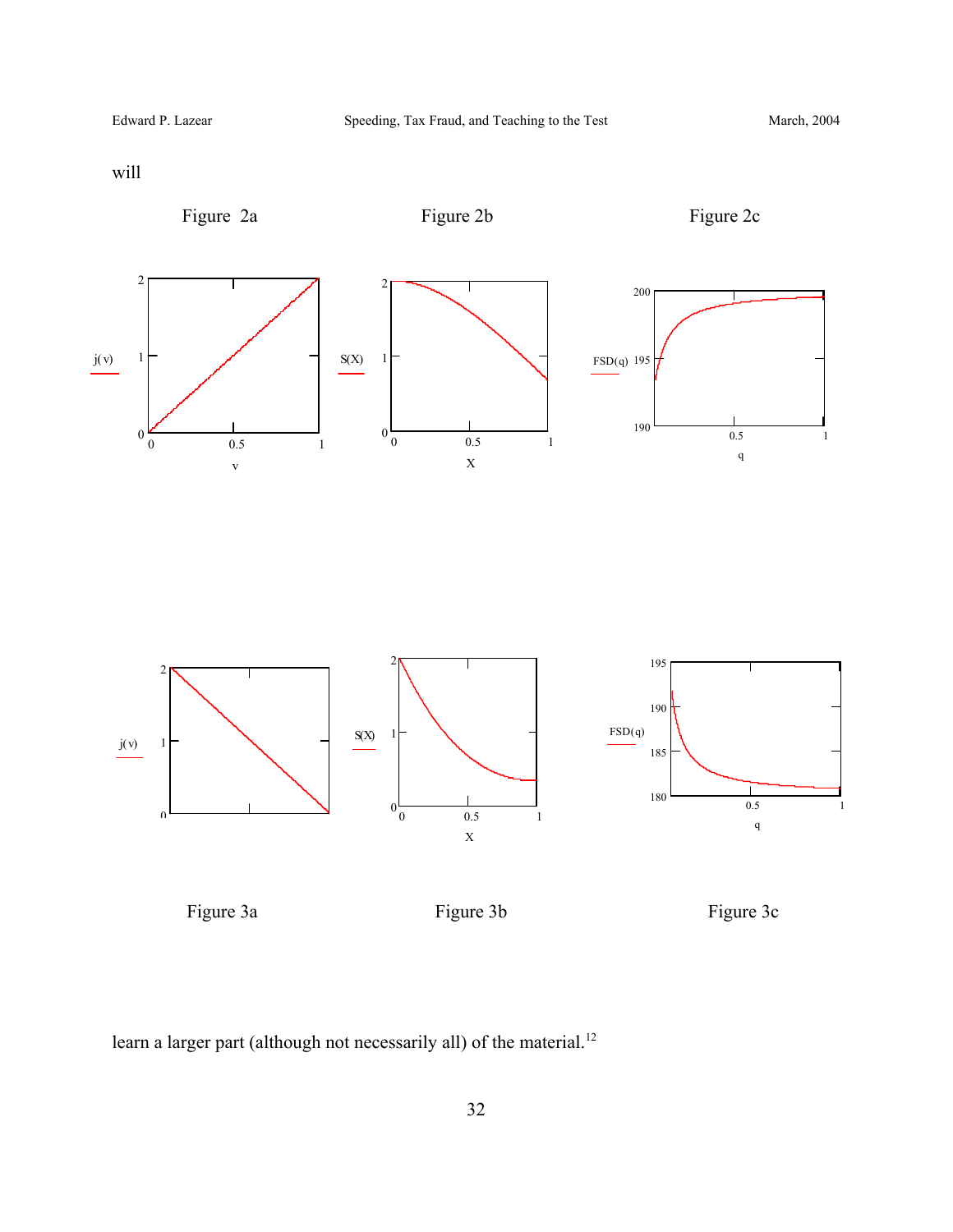## *Choosing the Right Number of Questions*

Implicit in the discussion to this point was that m was exogenous.<sup>13</sup> Just as in the speeding problem, where the number of police was given and not subject to choice, in this application, it has been assumed that m, the amount of monitoring, is given. All that was to be determined was whether that monitoring should be done in a random way or with a high-stakes test with announced questions. To consider the choice of m in a world of heterogeneous students, the assumption of a perfectly inelastic supply of test questions must be relaxed. Assume instead that questions can be produced at cost  $t(m)$ , with  $t^2$ ,  $t^2>0$ .

Now the choice becomes one of choosing m, recognizing that it is costly to do more monitoring. The problem can analyzed formally.

First, suppose that the optimal solution for q is interior. Then the modified full social damage function in (11) becomes

$$
\text{FSD}(q,m) = n \left[ qS(\frac{Km}{qn}) + (1-q)S(0) \right] + t(m)
$$

The FSD(q) is modified only in that costs are recognized explicitly. The first order conditions are:

<sup>&</sup>lt;sup>12</sup>The proportion of material learned is  $J(K)$ , but the fraction may represent a proportion of people who learn everything, the fraction of the total knowledge base learned by each individual or a combination of the two.

 $^{13}$ Hoxby (2002) outlines the economic consequences of high stakes testing. She points out that the direct costs of accountability, at least at some basic level, is very low and even the most aggressive estimates of cost do little harm to district budgets.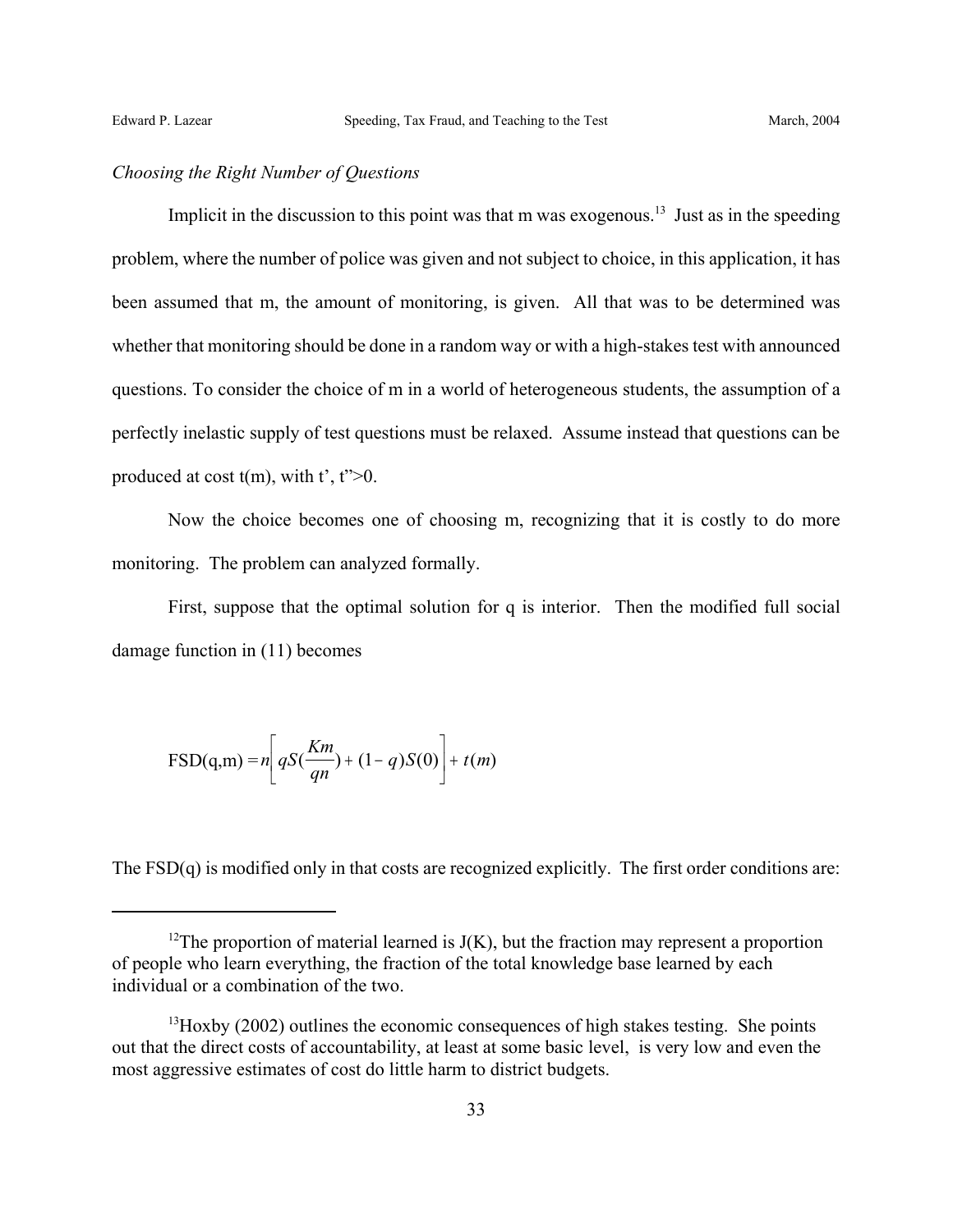(13) a. 
$$
\frac{\partial}{\partial m} = KS'(\frac{Km}{qn}) + t'(m) = 0
$$

b. 
$$
\frac{\partial}{\partial q} = n \left[ S(\frac{Km}{qn}) - S(0) - \frac{Km}{qn} S'(\frac{Km}{qn}) \right] = 0
$$

The first-order condition (13b) is as before and (13a) simply dictates setting the marginal cost equal to the social value of an additional question. Similar conditions can be derived for the corner cases, where q=m/n or q=1. The interpretations are similar.

Using (13b) and the implicit function theorem, one obtains

$$
\frac{\partial q}{\partial m} = -\frac{n}{q} \frac{S'(\frac{Km}{qn})(\frac{K}{qn}) - S''(\frac{Km}{qn})(\frac{K}{qn})}{S'(\frac{Km}{qn})(\frac{K}{qn}) + S''(\frac{Km}{qn})(\frac{K}{qn})}
$$

$$
= n/q \qquad > 0
$$

which implies that q and m are complements in production of knowledge. This is the same result as that obtained in the speeding model. When monitoring is cheap, i.e., m is large, the optimal q rises. Exams become less well specified because more is being tested. Since testing is cheap, more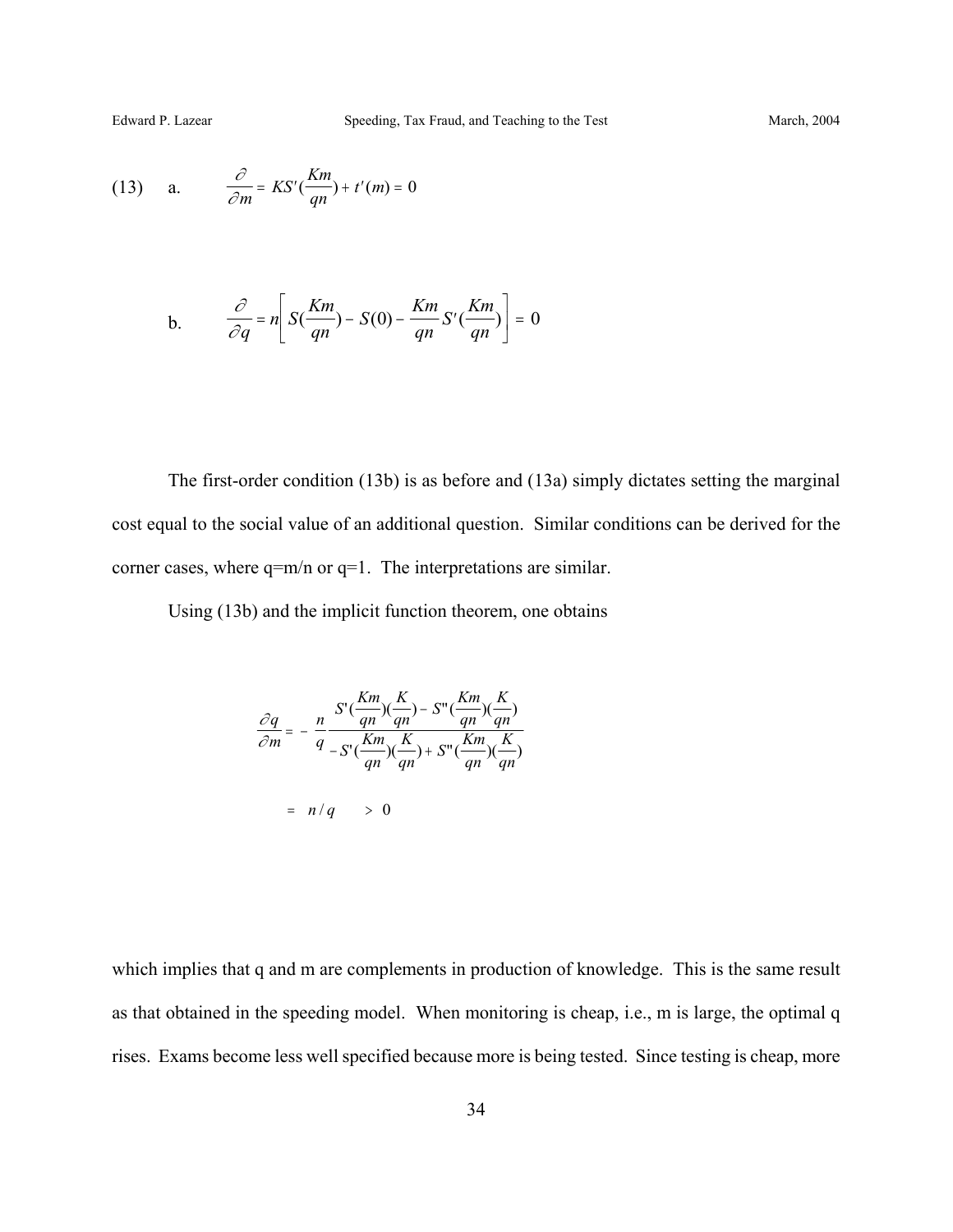knowledge can be checked and so it is better to increase the number of items subject to test.<sup>14</sup>

#### *Inference and Endogenous Penalties*

In determining the effect of changing the number of questions, the penalty associated with missing a question, K, has been assumed to be exogenous. That assumption is appropriate when K is indeed exogenous, as in the case when the issue is motivating teachers, not students, and K is part of the compensation policy and is constrained, say, by union or other institutional factors. It is also appropriate when under certain assumptions about production technologies. Much of this depends on the underlying statistical relationships and is tedious, but a brief discussion of the issues is provided here.

Suppose that students (rather than teachers) control their learning. Then K should reflect an inference that employers draw about their ability on the job and how that inference is affected by missing a question. At one extreme, assume that all individuals are alike, but that V is nondegenerate because knowledge items are of differing difficulty. Each student makes an identical study to learn only and all of those items for which  $V < Km/qn$ . Equilibrium requires that K be set such that K equals the value of knowing one more item. Let h denote the number of items that each student learns.

<sup>&</sup>lt;sup>14</sup>At the two extremes, of m=0 and m=n, all values of q provide the same incentives. When m=0, no value of q provides any incentives. When m=n, both extremes provide full incentives. The student who is told that every item in n will be tested  $(q=m/n=1)$  faces an expected penalty of K per item on every item. The student who is told that there is random sampling, but that the number of items sampled equals n faces an expected penalty of Kn/n=K again.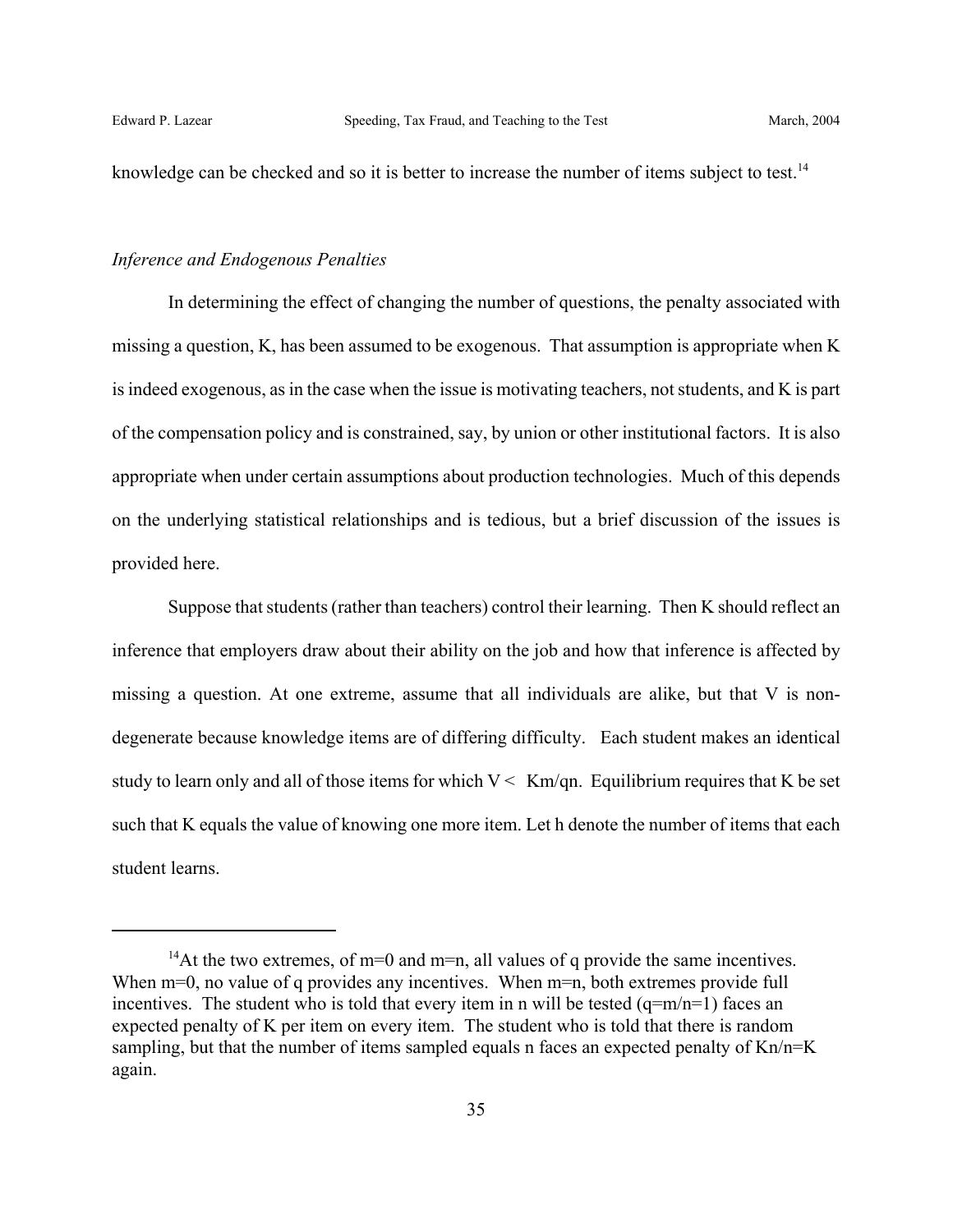Then employers will be willing to pay an additional K for each additional item learned such that

 $K = E($ productivity  $|m^* + 1$  correct) - E(productivity  $|m^*$  correct)

Given that all students are alike, every student makes the same choice, which is to learn up items up to the point where  $V = Km / qn$ . Thus, the number of items learned is

 $h^* = n J(Km / qn)$ 

because  $J(Km/qn)$  is the proportion of the n questions such that  $V \leq Km/qn$ .

A simple example makes the point. Let productivity be given by

Productivity  $= h/2$ .

Then  $K = \frac{1}{2}$ . Given  $K = \frac{1}{2}$ , the student chooses

 $h^*$  = n J(m / 2qn)

Using the example in fig 3a,b,c, where  $m=10$ ,  $n=100$ , and the distribution of v is

 $j(V)=2-2V$ ,

 $h^* = 9.75$ .

Were m to become cheaper such that now eleven instead of ten questions were on the exam, the equilibrium number of items learned would go up by slightly less than one unit, to 10.725. But K would remain constant at ½ because the effect of getting one more correct (which does not imply knowing one more item) would still be given by ½ because of the assumed relation of productivity to knowledge.

In general, the situation is more complex. A more general formulation would allow both individuals and items to differ in cost of learning, say, as

$$
V_{ij} = \delta_i + \epsilon_{ij}
$$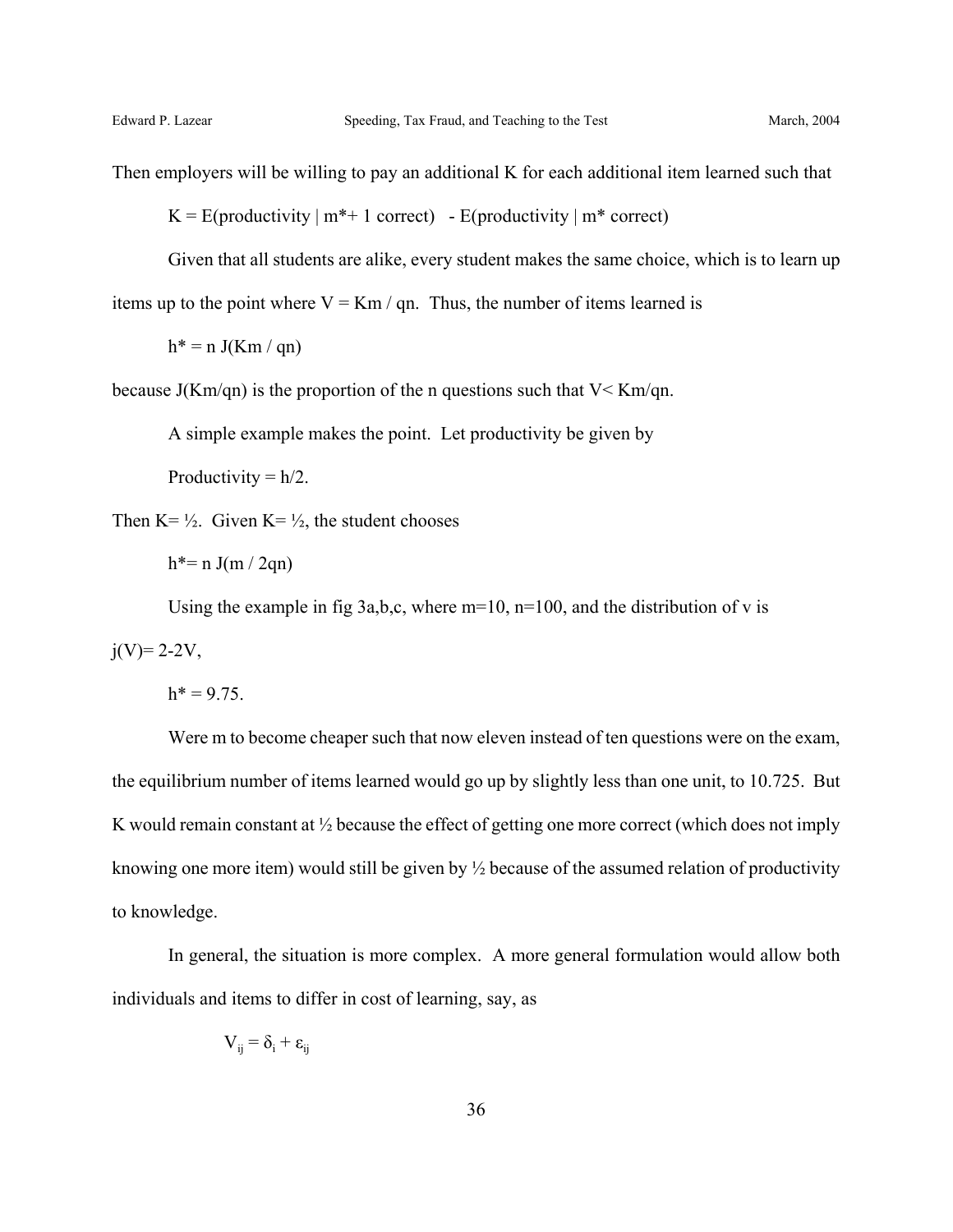where  $\delta_i$  is the person effect and  $\varepsilon_{ij}$  is the part of cost that is specific to the item and individual. Then the problem would be to infer δi as well as the amount learned given the test score. This formulation results in a different inference about changes in expected productivity associated with getting one more correct because it reflects not only the fact that a given individual knows more, but also that the individual in question is of a higher ability type.

The main conclusion to draw from this section, however, is that the assumption of a constant K is consistent with one structure in a competitive labor market setting and may be taken as a first approximation to reality.

When the agent is the teacher, rather than the student, all of this is irrelevant because K is set exogenously as part of compensation policy. Under the current system, there is little hope that information about a teacher's ability to raise students' test scores would become part of market information. If the school were free to implement an optimal compensation structure, it could easily do so. If the social value of learning a particular item were  $\gamma$ , then the school would simply set q=1 so that all items in the knowledge set are potentially tested and choose K such that the expected penalty equals  $\gamma$ . If the number of questions is given as m, then the teacher would be fined K such that

$$
K\,m/n\,=\gamma
$$

or

$$
K = \gamma n / m
$$

for each question that a each of her students misses on the exam. The teacher would teach the item whenever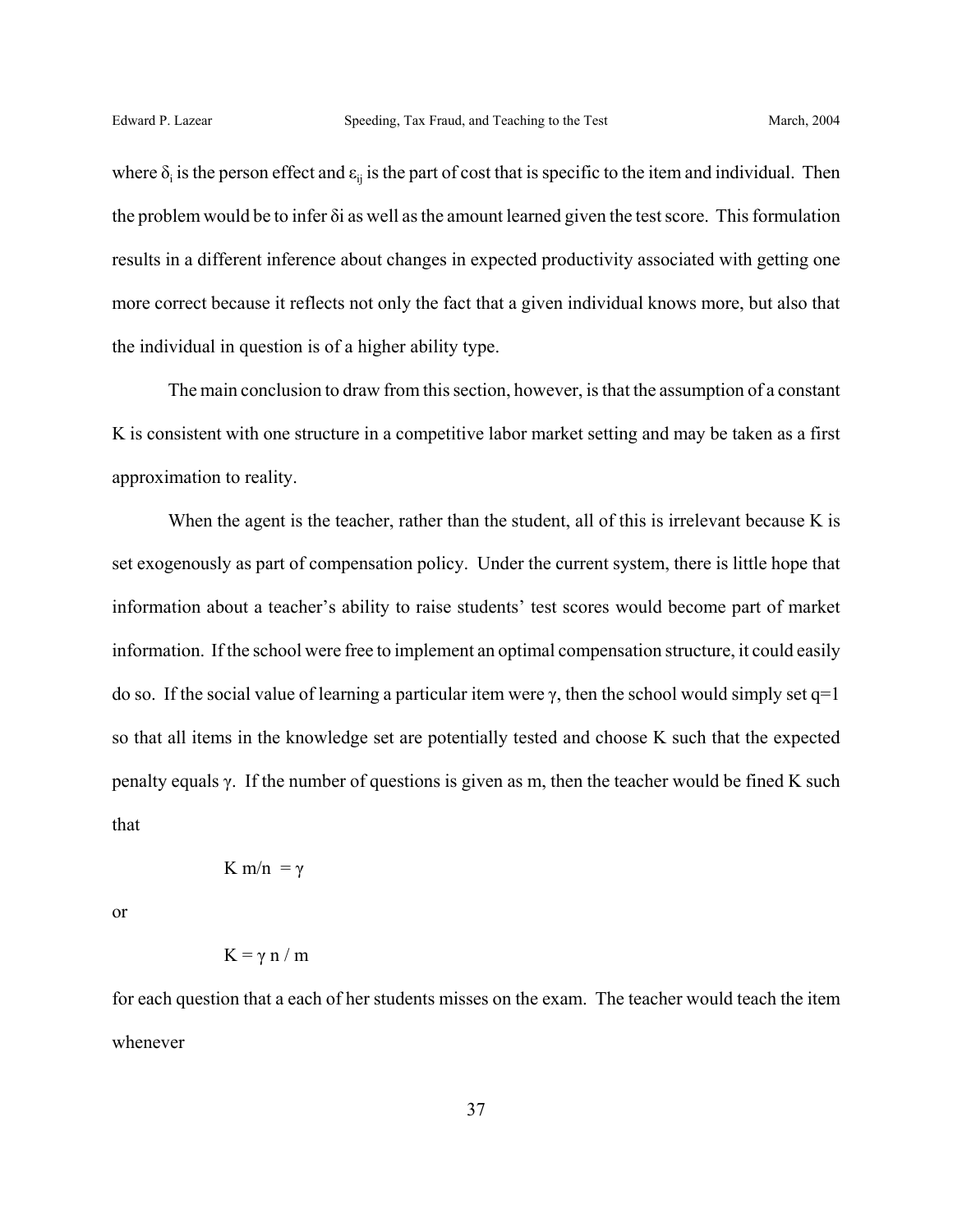| $V <$ expected fine |  |
|---------------------|--|
|---------------------|--|

or  $V < K m/n$ 

or  $V < \gamma$ 

which is the efficiency condition.

#### *Separating Teacher and Student Incentives*

The discussion has been put in terms of motivating students, but most of the thought behind specific programs like "No Child Left Behind" is that it is the teacher, not the student who needs motivating. At the most abstract level, the model as set up can be interpreted to refer to teachers instead of students.

Suppose that teachers have full control over what is learned by the student. Interpret V as the teacher's cost of teaching the student h items of knowledge. Let K be the penalty associated with her student failing to answer a question correctly in the high stakes environment or as the penalty that the teacher faces if the student is detected to be ignorant of an item of knowledge. Then all of the above analysis holds exactly as written and nothing is changed.

The problem of interest, though, is how are teachers motivated. Many would argue that the current system of random monitoring does not motivate teachers at all. Teachers are motivated by intrinsic considerations only, and intrinsic motivation is insufficient to induce some teachers to do the right thing. Again, the issue is one of heterogeneity as well as motivation, but let us consider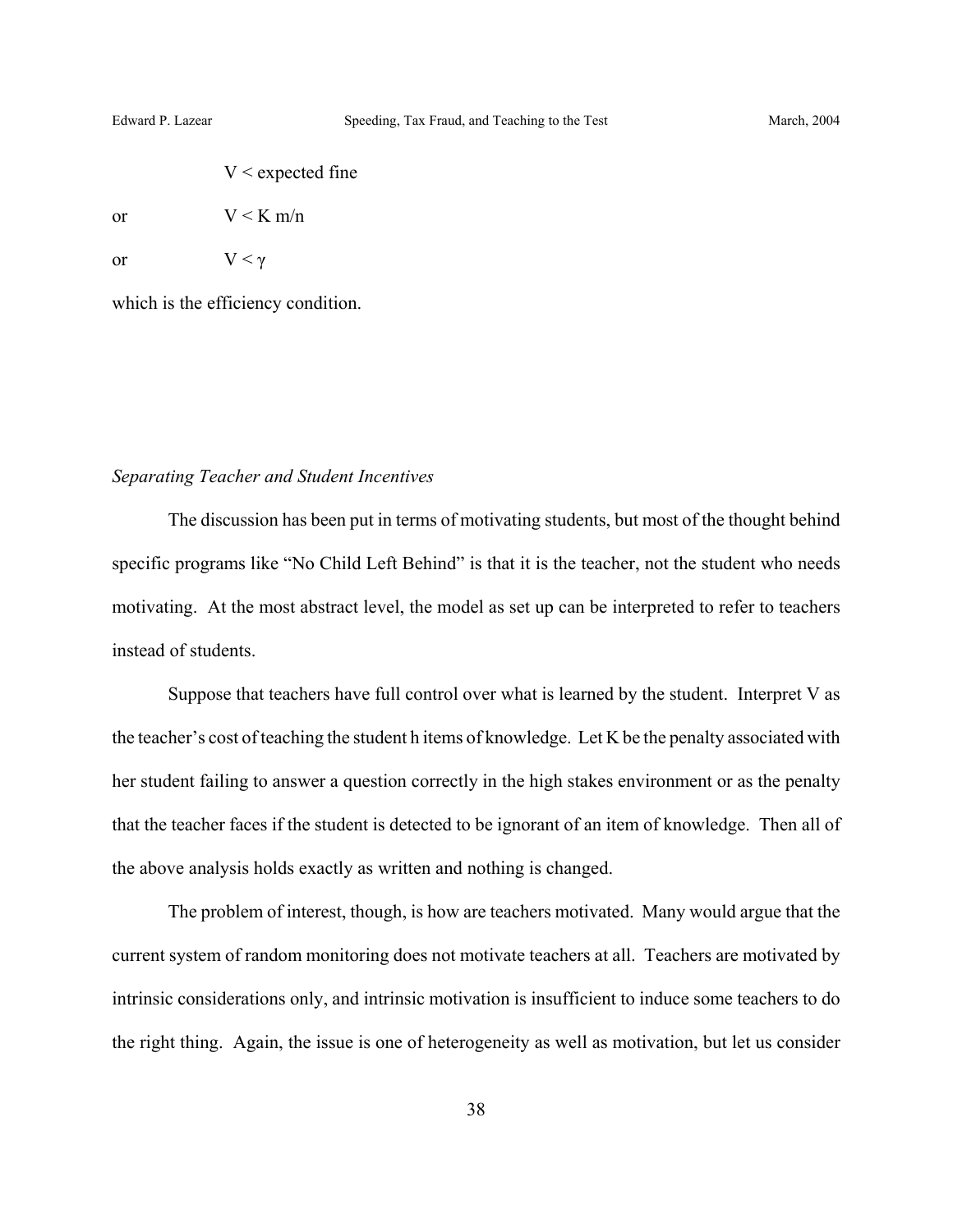the incentive issue in a world of homogeneous teachers first.

Intrinsic motivation might be thought to serve as the main motivator for tenured teachers whose salaries are fixed and jobs are secure, being virtually independent of performance. Intrinsic motivation is best modeled by assuming that  $j(V)$  for V<0. That is, for some values of V, the cost of imparting knowledge, is negative. Even if teachers received no compensation for the amount of knowledge their students acquired, they would still choose to provide some knowledge to each student.

Under the regime of no testing, teachers would still provide J(0) knowledge to the students. The main implication is that q is likely to be larger, the more intrinsically motivated are teachers and goes to 1 for sufficiently motivated teachers. If teachers are highly motivated, then even very low expected penalties induce them to teach most if not all of the material. This is like the case illustrated in figure 3a,b,c above, where most of the V distribution is massed at the low end and well below K or even Km/n. Put differently, stochastic monitoring is relatively less effective for less motivated teachers. This is true even when the size of the penalty and monitoring intensity is the same in both regimes.

Other issues with teachers and students involve team problems. Because both have an incentive to free ride on the other's effort, the standard result that effort of each party falls short of the optimum holds. But there is little about the student-teacher team that distinguishes it from other partnership problems, which have been analyzed.<sup>15</sup>

<sup>15</sup>See, for example, Holmstrom (1981) and Kandel and Lazear (1992).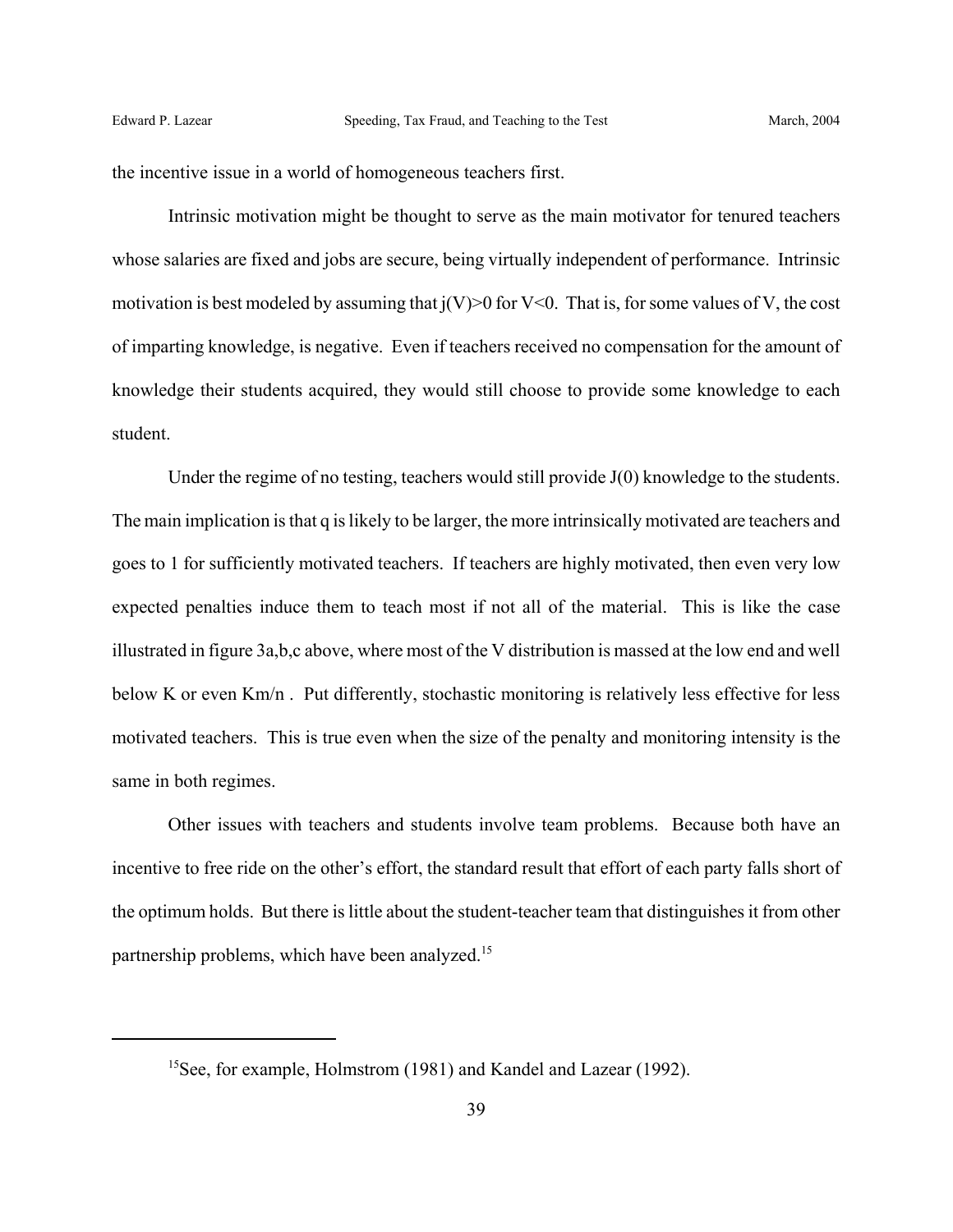#### *Monitoring Input or Output?*

Formally, the model has been structured in terms of monitoring output. The monitoring may be stochastic, but it is specified in terms of output, not input. Much of the discussion of high-stakes testing views stochastic monitoring as being based on input. For example, in the absence of highstakes tests, teachers could be monitored by having the principal visit the classroom on either a predicted or stochastic basis. As is shown here, input monitoring is accommodated by the model already presented.

Think of teachers as being in the classroom for n minutes and let one item of knowledge be conveyed if the teacher bears cost  $V\sim j(V)$  as before. The principal announces that he will monitor classes for m minutes (per teacher) and that q of the n minutes of total teaching time are subject to monitoring. If he finds that the teacher has not conveyed the information in the minute during which he is in the room, the teacher will be fined K for that minute in lower salary. (Of course, K may be zero or close to it.) Setting  $q=m/n$  is tantamount to telling the teacher exactly when the principal will visit the room. Setting  $q=1$  tells the teacher that all minutes are equally likely to be monitored. Then the expected penalty is  $Km / qn$ , just as before and the teacher's decision is to teach if

 $V <$  Km/qn.

Everything in the prior setup applies to monitoring on the basis of input.

Reinterpreting the model in this way means that a structure of input-based stochastic monitoring (with any level of notification of which minutes will be monitored) can be compared to high-stakes testing where all questions are announced. This simply requires comparing the expected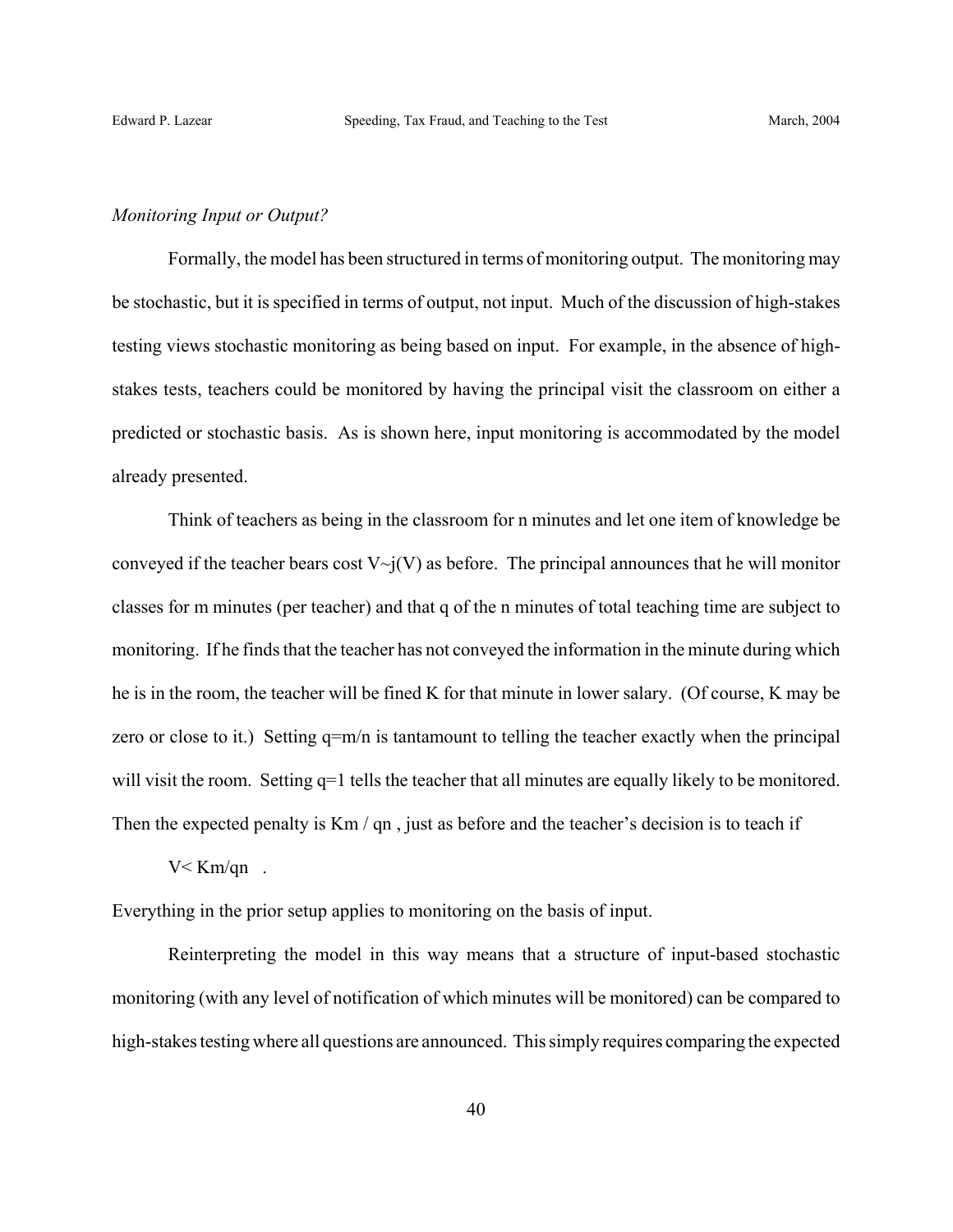social damage when q=m/n to that which corresponds to the current level of input-based stochastic monitoring as defined in the previous paragraph. What it does not do is *require* the interpretation that q=m/n corresponds to a new regime of high stakes monitoring and q=1 corresponds to the old system of monitoring on input. Both interpretations, of monitoring on input or monitoring on output, are consistent with any given level of q. Whether monitoring is done on the basis of input or output relates to the costs of measuring by each method and is not special to teaching. That issue has be analyzed elsewhere.<sup>16</sup>

## *Endogeneity of q*

More generally, the issue is whether it is best to announce what is being monitored or not. A high-stakes test creates incentives for teachers and students to find out what will be tested. As such, it is closest to the case of setting  $q=m/n$ . The current alternative, which is to monitor input and sometimes output in a stochastic fashion, is formally treated at having a  $q>m/n$  and in the limit, equal to 1. Because the current situation tends to be coupled with low stakes, i.e., low values of K associated with "infractions," teachers have little incentive to attempt to discover when and how the monitoring will be done. It is for this reason that the current situation corresponds more closely to high values of q and high stakes testing to low values of q. If true, then the choice of K and of q are not independent. When the stakes are raised, there is a natural tendency by those being monitored to learn the specifics of what will be monitored, which induces a positive, endogenous relation of q to K.

<sup>&</sup>lt;sup>16</sup>See, for example, Lazear (1986), and Lazear (2003).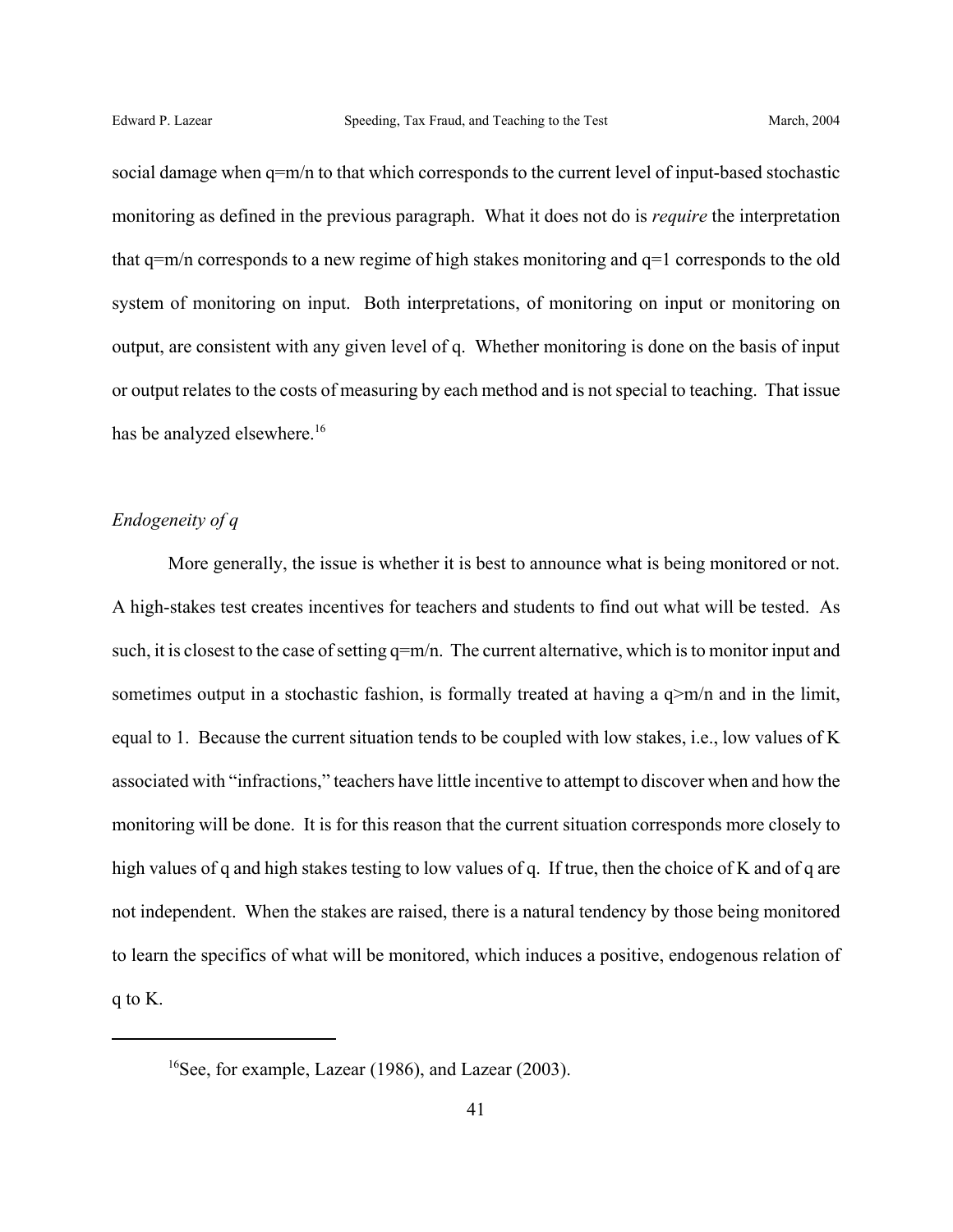## *Empirical Implication: Average and Variance in Test Scores*

One obvious implication of the analysis is that announcing the questions raises average test scores. But the mechanism is somewhat less than obvious. The usual thought is that telling students or their teachers what will be on the exam allows them to study exactly that material, thereby raising test scores. This may be true, but it is also true that telling individuals what is on the exam induces people who would not otherwise have studied to do so. Richer implications are derived from using information on the variance in test scores.

Consider the two extreme cases already discussed. In the first case, all individuals are identical but the non-degenerate distribution of V reflects the fact that some material is more difficult to learn than other material. Suppose that test questions are unannounced. Because students are identical, they all get the same score, equal to

 $m J(Km/n)$ 

correct. The variance in test scores is zero.

Now allow the test questions to be announced. Test scores unambiguously rise. Each student now answers m J(K) questions correctly. But again, the variance in test scores is zero.

At the other extreme, V is the same for every item in the knowledge set, but varies across individuals. When questions are unannounced,  $J(Km/n)$  of the students obtain 100% scores and  $[1-J(Km/n)]$  obtain 0. When questions are announced,  $J(K)$  obtain 100% scores and 1- $J(K)$  obtain 0. The average rises because more students get everything right. The variance goes from m  $J(Km/n)(1-J(K/m))$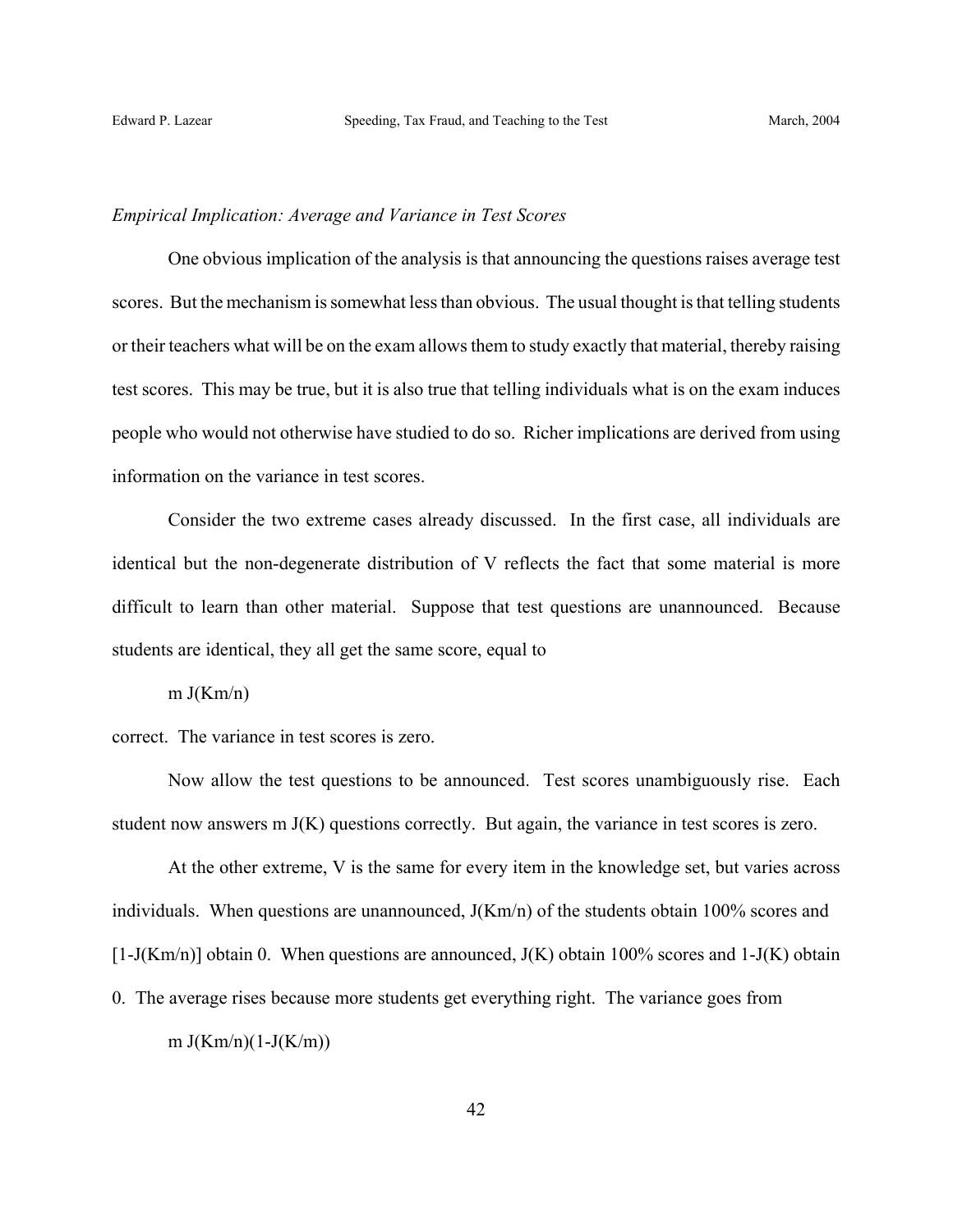to

$$
mJ(K) [1-J(K)] .
$$

Note 
$$
\frac{\partial J(1-J)}{J} = 1 - 2J
$$
,

which is negative if J>0.5. Variance falls as average test scores rise if the proportion who get all right is greater than 50%.

The true situation is neither extreme, but the implication by continuity is that announcing the questions raises average test scores because any given individual's incentives to learn the designated items rise and because more individuals opt to study in the first place. The variance in test scores may go up or down, depending on the relevant proportions.

Additionally, it would be possible to estimate the underlying distributions of V (given some sufficiently concrete parameterization) by seeing how the mean and variance of test scores change when the amount of information about the questions to be on the exam is changed.

## *Test Design and Learning Incentives*

It is possible to ask how test design, and in particular scoring, affects incentives. For example, one very large, high-stakes test could be given or many smaller, low stakes tests could be required. The incentives to study and/or teach are very different under the two approaches.

Additionally, exams could be graded pass/fail or in a continuous fashion. The pass/fail structure is more like a tournament against a standard, where the standard is calibrated on the basis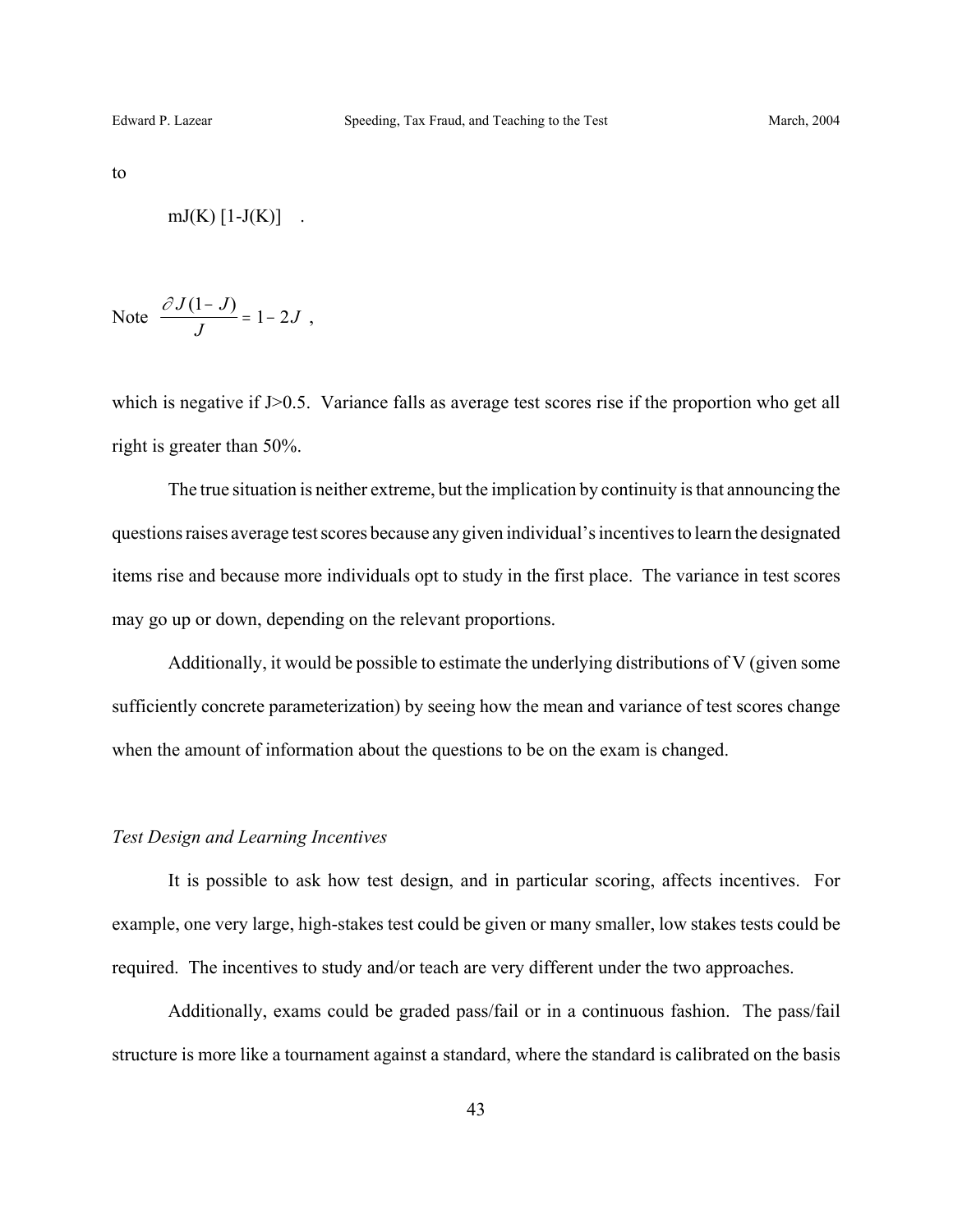of previous classes' performances. A continuous grading structure is like paying a piece rate. It is already known that the incentive effects of the two different structures vary, depending on the nature of the payoff scheme and the heterogeneity of the underlying population.<sup>17</sup>

On a different note, good exams are neither too easy nor too difficult, and this is primarily for statistical reasons but also because of the effect on incentives. On a very easy exam, a careless mistake can cause a student to fall well below the rest of the class. Such exams have low signal-tonoise ratios. On a very difficult exam, average scores are very low, and it is difficult to distinguish among people because all do so poorly. Again the signal-to-noise ratio is low. It is a general principle in incentive theory that when noise is high, relative to the signal, incentives are diminished. The optimal test difficulty should take this incentive effect, as well as fairness issues, into account.

Investigation of these issues is left to subsequent work.

## *Measured and Unmeasured Aspects of Learning*

One problem with high-stakes compensation of any form is that it induces individuals to focus on measured aspects and ignore unmeasured ones. This comes up in the context of paying piece rates, where quantity is cheaper to measure than quality, and piece rates induce workers to produce too many low quality items. This is sometimes referred to as the "multi-task" problem.<sup>18</sup>

<sup>&</sup>lt;sup>17</sup>See Lazear(2000) and Lazear and Rosen (1981).

<sup>&</sup>lt;sup>18</sup>See Lazear (1986), where the two dimensions of output are quantity and quality; Holmstrom and Milgrom (1991), where the two dimensions are attributes of output, one of which is more easily measured; and Baker (1992), where the dimensions consists of effort in different states of the world.

The problem here, technically, can be regarded as one of multi-tasking, because each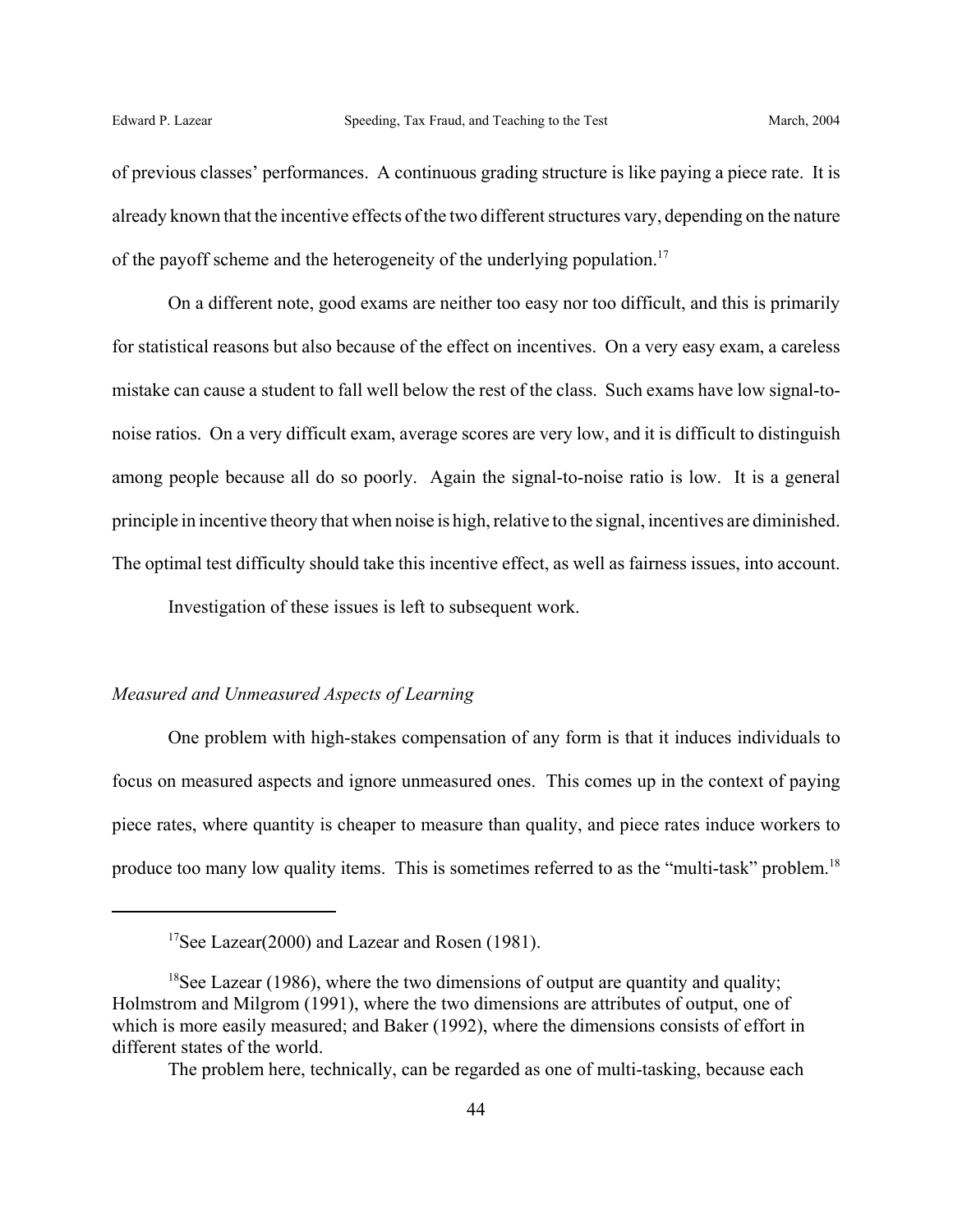In the context of teaching, this might manifest itself as a focus on learning facts that are easily tested, but ignoring deeper more conceptual issues that are more difficult to assess.

There is no doubt that focusing on one type of education leaves other types untested, but that issue is probably secondary in this context for a variety of reasons.

First of all, the problem that critics of high-stakes testing worry about is not items that cannot be tested, but items that are simply ignored. For example, Daniel Koretz of Harvard makes the point that a particular test always concentrates on regular polygon and never tests knowledge of irregular polygon. It is not more expensive to test knowledge of the latter; it is simply the case that one cannot test everything because testing is costly. Testing patterns come to be known, so the tested items are learned and the untested items are not. The same is true with respect to evidence on different tests. When a group of students are shifted from one test, say, SATs, to another, say, ACTs, they initially perform worse (in percentile terms) on the new test than they did on the old. Over time, average scores on the new test rise. When students are given the former test, they perform worse on it than they do on the new test and than they did before the switch.<sup>19</sup> Both tests are the same in that they test the same type of material, but different specific components of it. This issue here is not that some aspects are easier to measure than others, which is the emphasis of the multi-task literature, it is that some items are chosen for testing by one exam and ignored on the other exam.

item of knowledge is distinct and separately observable. But the key results of the quantity / quality, or multiple outputs is that not only are the outputs inherently different, but some are easier to observe than others (e.g., quantity v. quality).

 $19$ Again, see Koretz, et. al. (1991).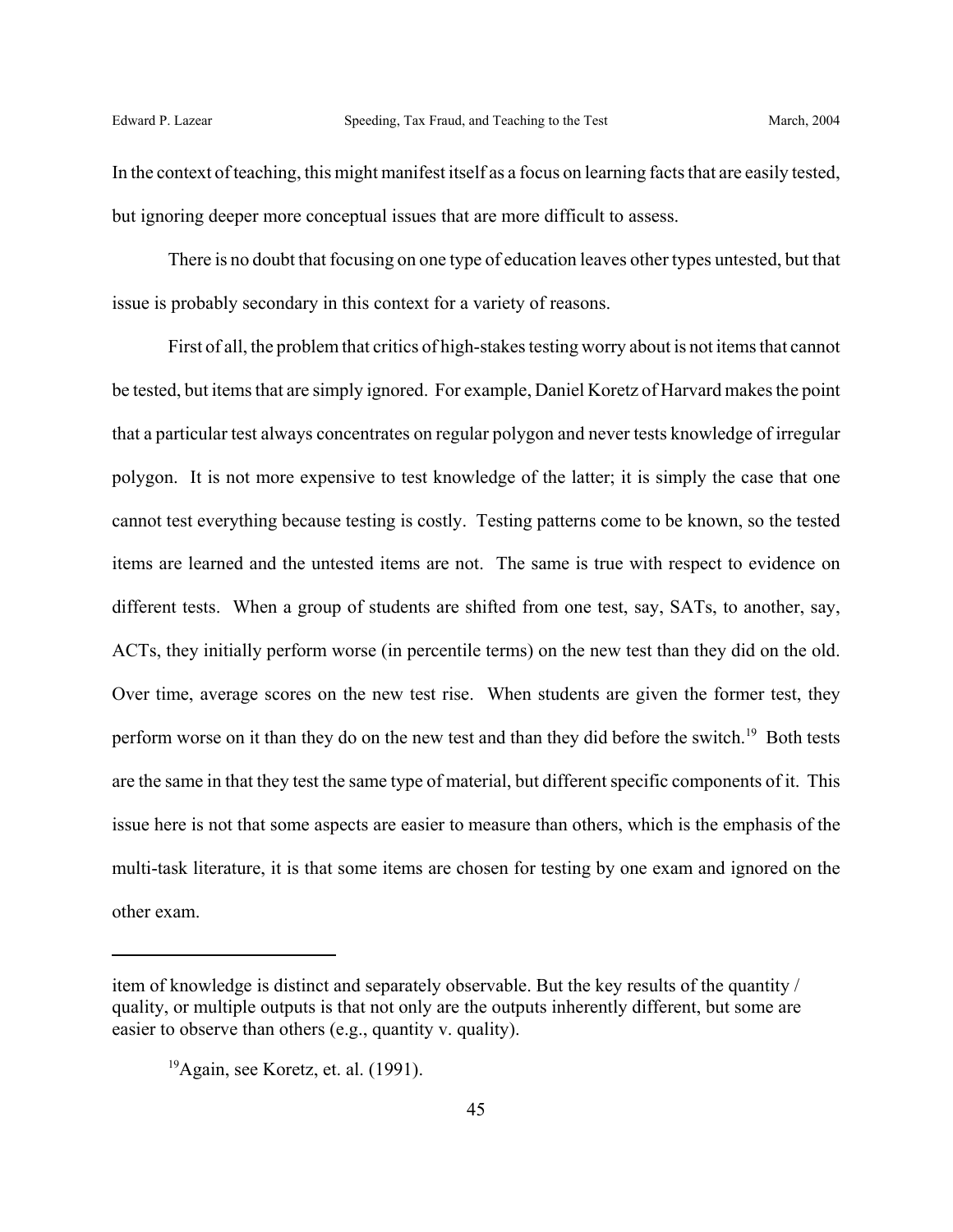Second and related, testing is quite sophisticated and advanced, and abstract topics are tested all the time. Even college board exams have open form questions that test for creativity and writing ability. While grading this part might be somewhat more expensive than grading other parts, computerized grading of essay exams has made this distinction much less important. Indeed, at the graduate level, we teach very abstract concepts with relatively primitive tests, but most believe that our tests give us a good indication of student performance, and certainly of relative position within the class.

Third, for most students, especially at the K-12 level, creativity and other less easily tested items are not the key issue. Most of the discussion revolves around basic verbal and mathematical literacy, both of which are easily tested. Creativity and other difficult to measure components are important, but for a small part of the population, and that group is in no danger of failing the basic tests anyway.

For these reasons, this analysis has assumed that each of the n items in the knowledge base are perfect substitutes for one another in testing. Although not literally true, this is likely to be a good approximation for the issue that is central to the policy debate.

## Conclusion

Speeding, tax fraud, and teaching to the test are all symptoms of the same kind of incentive problem. Individuals become aware of the rules, obey them within a narrow range, and disregard them everywhere else.

The analysis has shown that providing well-defined requirements dominates stochastic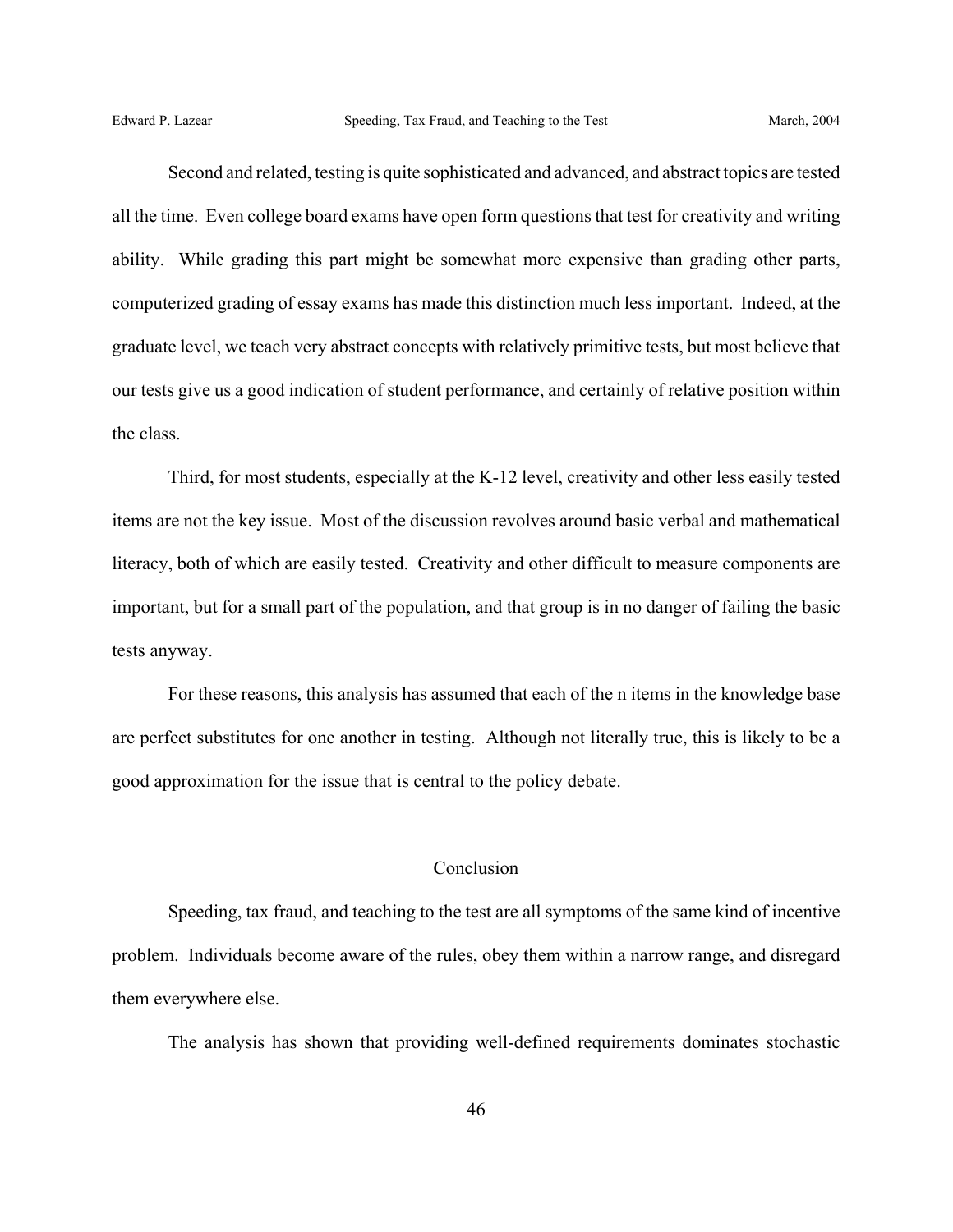incentives for individuals for whom compliance costs are high. In the context of education, this means that predictable tests are best used for high cost learners or low ability types, and stochastic monitoring, where students are not informed in exact terms what will be required of them, provides better incentives for low cost learners or high ability types.

Put differently, a "good test" is a well-defined concept once incentives are considered. Good tests are not necessarily those that draw evenly from the knowledge base, or even from the important knowledge base. Sometimes, especially for high cost learners or for failing teachers, tests that are predictable are best at providing incentives to learn. For high ability students or successful teachers, somewhat more unpredictable tests are best.

Additional results are provided.

1. If teachers have low degrees of intrinsic motivation, then well-defined high-stakes tests are best, but for teachers with high intrinsic motivation, a more randomized accountability system is efficient.

2. Number of questions and randomness are complements. When testing is cheap, the optimal number of questions rises. At the same time, the proportion of items which are subject to testing rises. If testing is very cheap, then it is better to keep the nature of the exam highly secret.

3. Exam specifics are made known for younger children and for difficult material because revealing exam questions provides better incentives.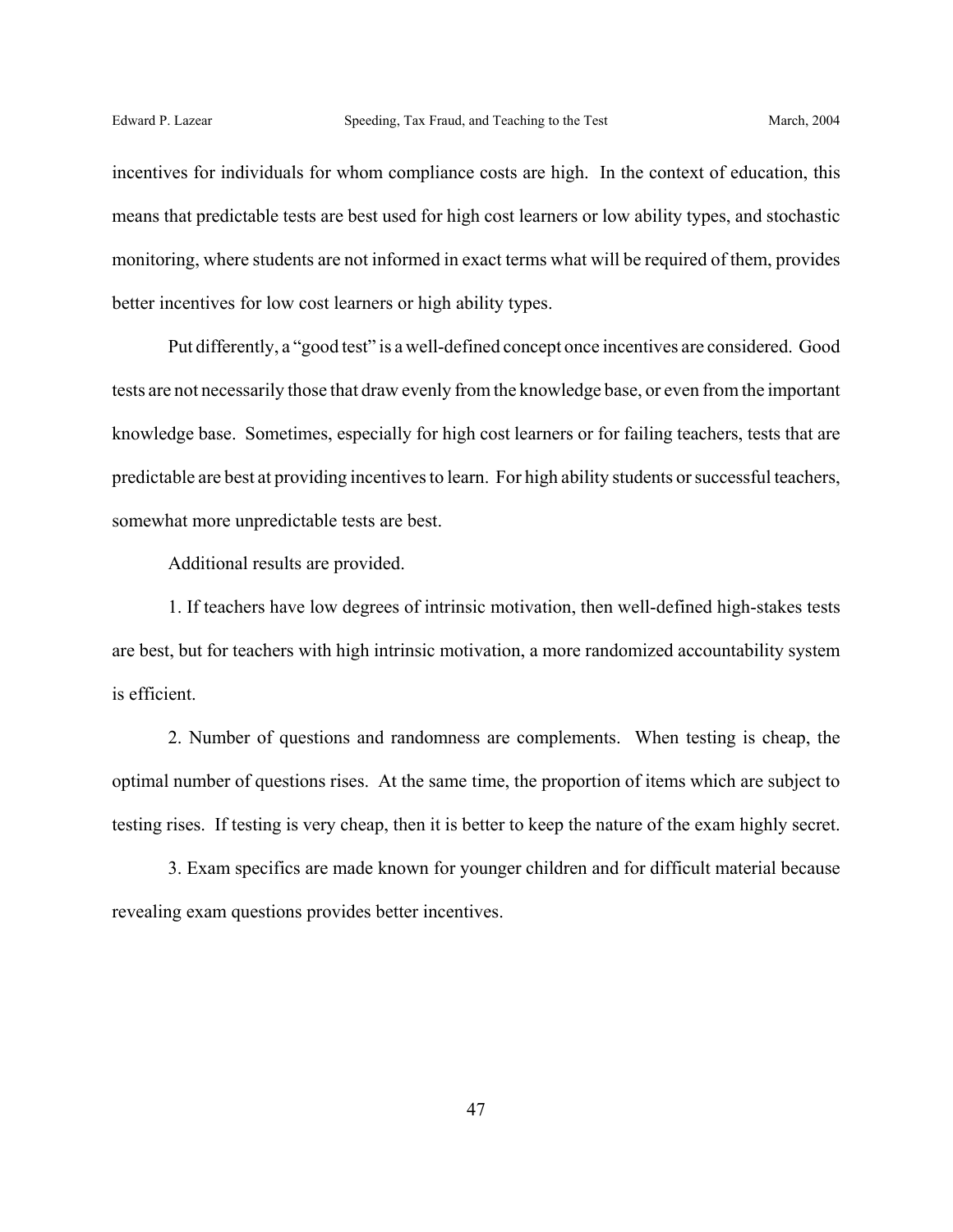#### References

- Baker, George. "Incentive Contracts and Performance Measurement." *Journal of Political Economy* 100:3 (June 1992): 598-614.
- Becker, Gary. "Crime and Punishment: An Economic Approach." *Journal of Political Economy* 76 (March-April 1968): 169-217.
- Heckman, James, Carolyn Heinrich, and Jeffrey Smith. "The Performance of Performance Standards." *Journal of Human Resources* 37:4 (Fall 2002): 778-811.
- Hoffman, James V., Lori Czop Assaf, and Scott G. Paris. "High-stakes testing in reading: Today in Texas, tomorrow?" *The Reading Teacher* 54:5 (Feb 2001): 482-492.
- Hölmstrom, Bengt. "Contractual Models of the Labor Market." *American Economic Review Papers and Proceedings* 71 (1981): 308-13.
- Holmstrom, Bengt and Paul Milgrom (1991). "Multi-task Principal-Agent Analyses: Incentive Contracts, Asset Ownership and Job Design." *Journal of Law, Economics, and Organization* 7 (1991): 24-52.
- Hoxby, Caroline M., "The Cost of Accountability," in Williams Evers and Herbert Walbert, eds., School Accountability. Stanford Hoover Press, 2002.
- Jones, M. Gail, Brett D. Jones, Belinda Hardin, Lisa Chapman, Tracie Yarbrough, and Marcia\ Davis. "The Impact of High-Stakes Testing on Teachers and Students in North Carolina." *Phi Delta Kappan* 81: 3 (November 1999): 199-203.
- Kandel, Eugene and Edward P Lazear. "Peer Pressure and Partnerships." *Journal of Political Economy* 100:4 (August 1992): 801-817.
- Koretz, Daniel M., Robert L. Linn, Stephen B. Dunbar, and Lorrie A. Shepard. "The Effects of High-Stakes Testing on Achievement: Preliminary Findings about Generalization Across Tests." Originally presented in R. L. Linn (Chair), *Effects of High-Stakes Testing on Instruction and Achievement*, symposium presented at the annual meeting of the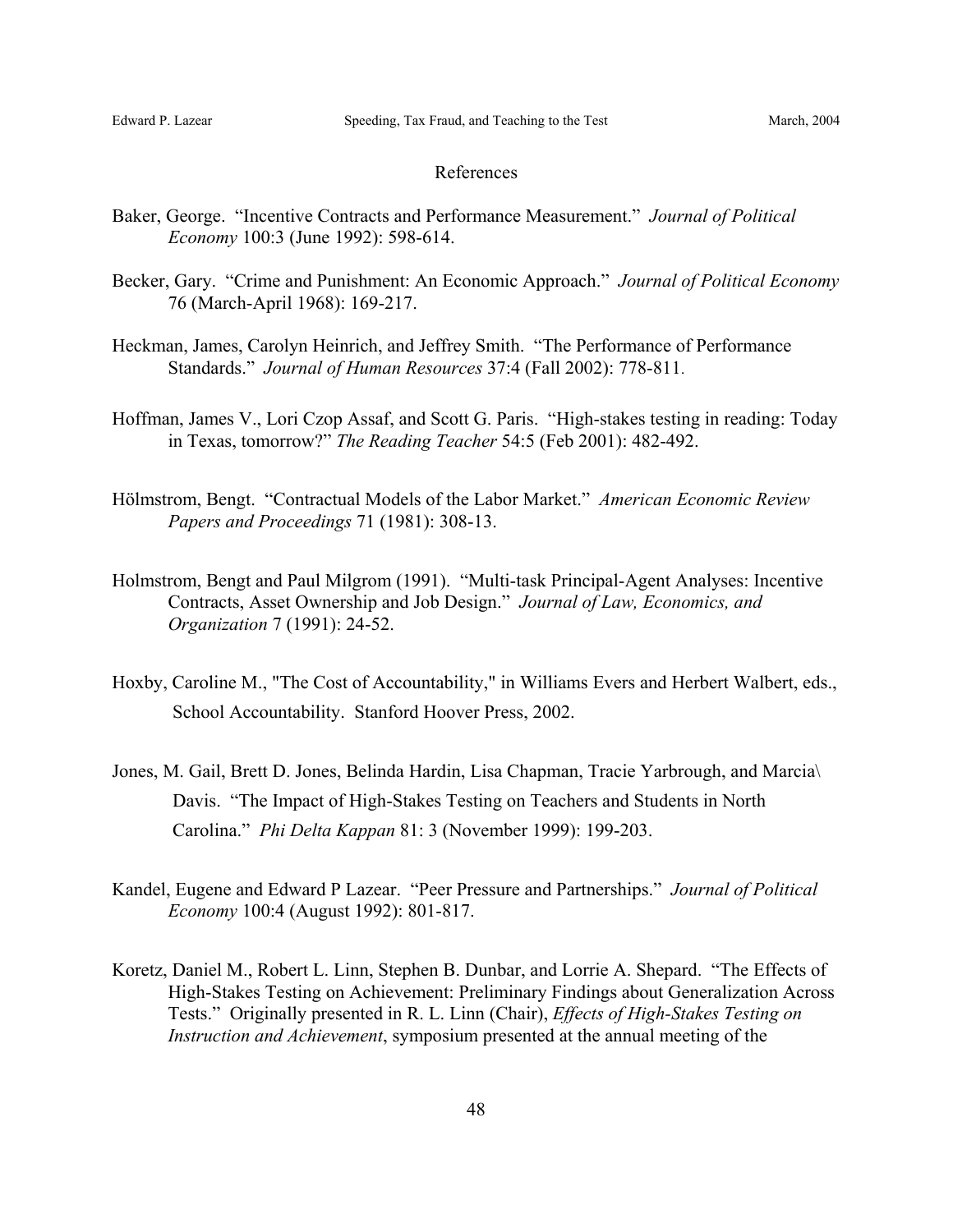American Educational Research Association and the National Council on Measurement in Education, Chicago, April 5, 1991.

Lazear, Edward P. "Salaries and Piece Rates." *Journal of Business* 59 (July 1986): 405-31.

- Lazear, Edward P. "The Power of Incentives." *American Economic Review* 90:2 (May 2000): 410-414.
- Lazear, Edward P. "Teacher Incentives." *Swedish Economic Policy Review* 10:2 (2003): 179- 214*.*
- Lazear, Edward P. and Sherwin Rosen. "Rank-Order Tournaments as Optimum Labor Contracts." *Journal of Political Economy* 89:5 (October 1981): 841-64.
- McBee, Maridyth M., and Laura L. B. Barnes. "The Generalizability of a Performance Assessment Measuring Achievement in Eighth-Grade Mathematics." *Applied Measurement in Education* 11:2 (1998): 179-194.
- Meisels, Samuel J. "High-Stakes Testing in Kindergarten." *Educational Leadership* 46:7 (April 1989): 16-22.
- Piaget, Jean and Bärbel Inhelder. *The Psychology of the Child.* Trans. by Helen Weaver. New York: Basic Books, 1969.
- Rivkin, Steven G., Eric A. Hanushek, and John F. Kain. "Teachers, Schools, and Academic Achievement." National Bureau of Economic Research Working Paper No. 6691 (revised 2001).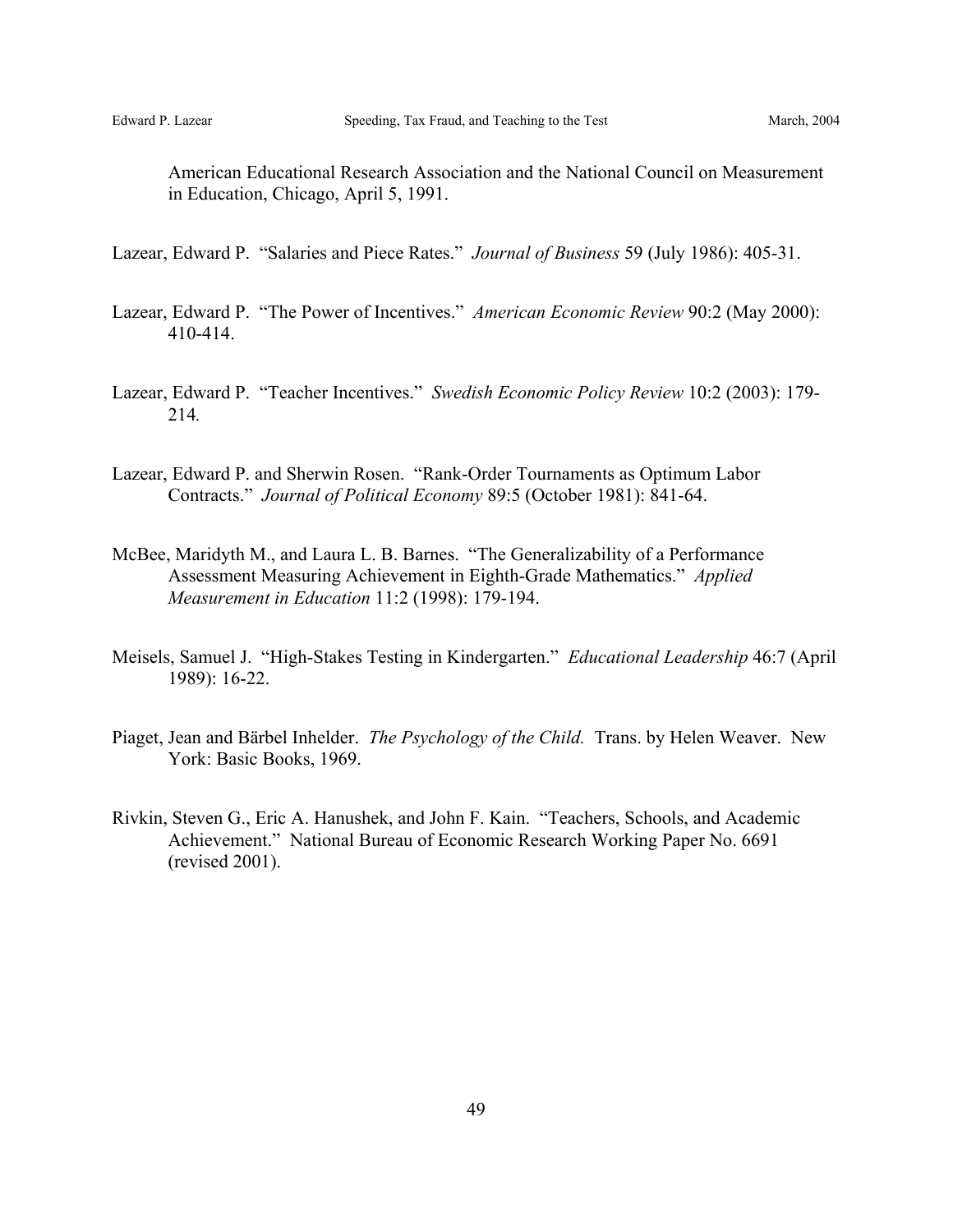## Appendix

In what follows, speed,  $\sigma$ , is a choice variable. This means that the benefit from speeding, V, must be made a function of speed. Thus, let

 $V = V(\sigma, \theta)$ 

where  $\theta$  us a random variable with density  $a(\theta)$  that varies across people and miles so that the value of speeding depends not only on the speed, but also on the person and on the specific mile.

Similarly, the social damage depends on speed so  $\gamma$  is replaced by

 $\gamma = \gamma(\sigma)$ 

Finally, the probability of being caught depends on the speed chosen so

prob of being caught =  $p(\sigma)$ 

On any given mile, a driver, who knows his  $θ$ , chooses  $σ$  to maximize expected utility given by

(A1) Expected Utility =  $V(\sigma,\theta)$  -  $p(\sigma)$  (KG) / (qZ) on patrolled miles

and

 $= V(\sigma,\theta)$  on unpatrolled miles

The first order conditions are

(A2) 
$$
\frac{\partial}{\partial \theta} = V_1 - p'(\sigma)(KG) / (qZ) = 0
$$
 on patrolled miles and